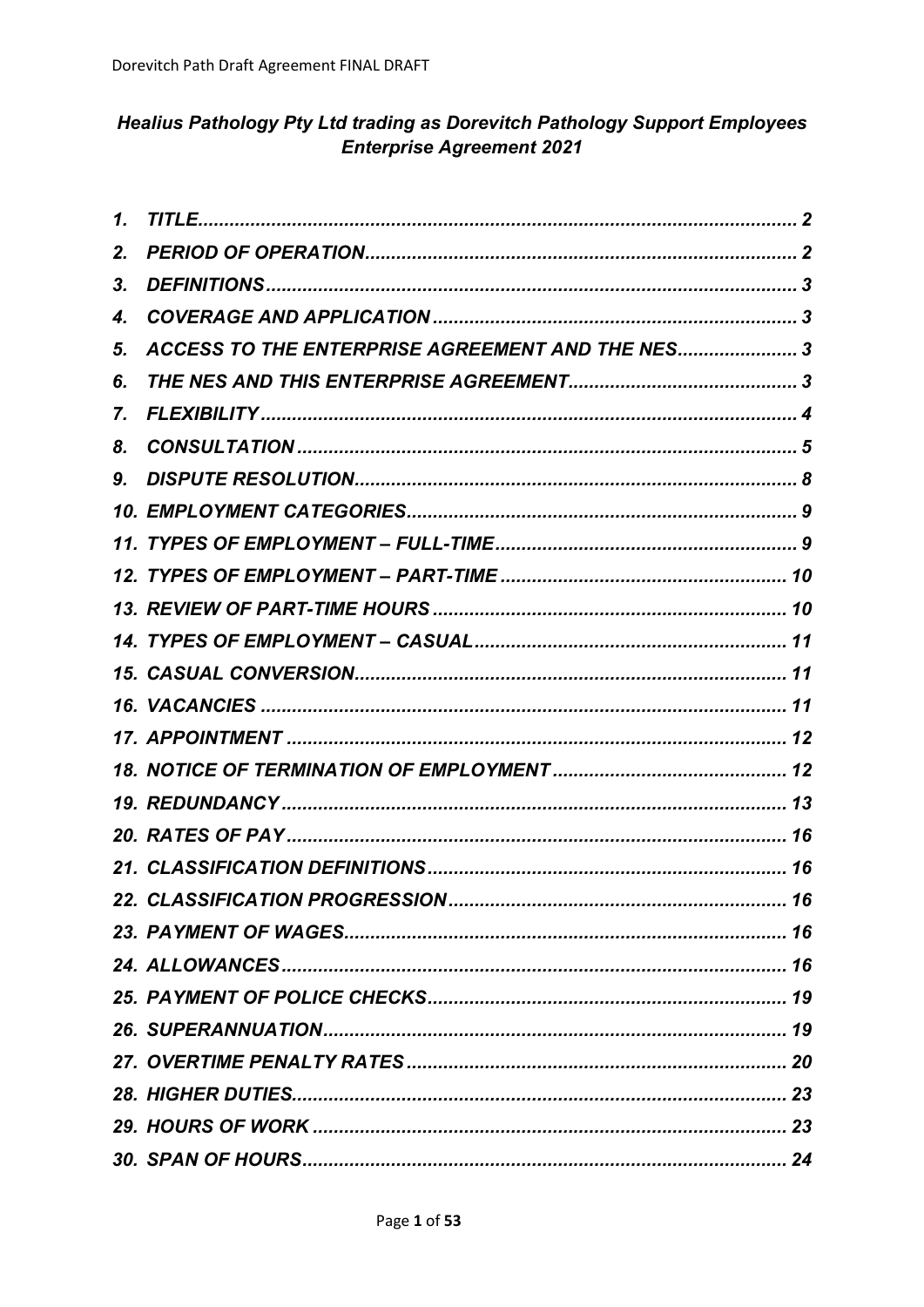| 44. PROFESSIONAL DEVELOPMENT AND TRAINING LEAVE  41 |  |
|-----------------------------------------------------|--|
|                                                     |  |
|                                                     |  |
|                                                     |  |
|                                                     |  |
|                                                     |  |
|                                                     |  |
|                                                     |  |
|                                                     |  |

# <span id="page-1-0"></span>**1. TITLE**

This Enterprise Agreement is the *Healius Pathology Pty Ltd trading as Dorevitch Pathology Support Employees Enterprise Agreement 2021*.

# <span id="page-1-1"></span>**2. PERIOD OF OPERATION**

This Enterprise Agreement will operate from 7 days after it is approved by the Fair Work Commission, and will nominally expire on 1 September 2025.

The parties to this Agreement agree to commence negotiations for a replacement Agreement four (4) months prior to the nominal expiry date of this Agreement.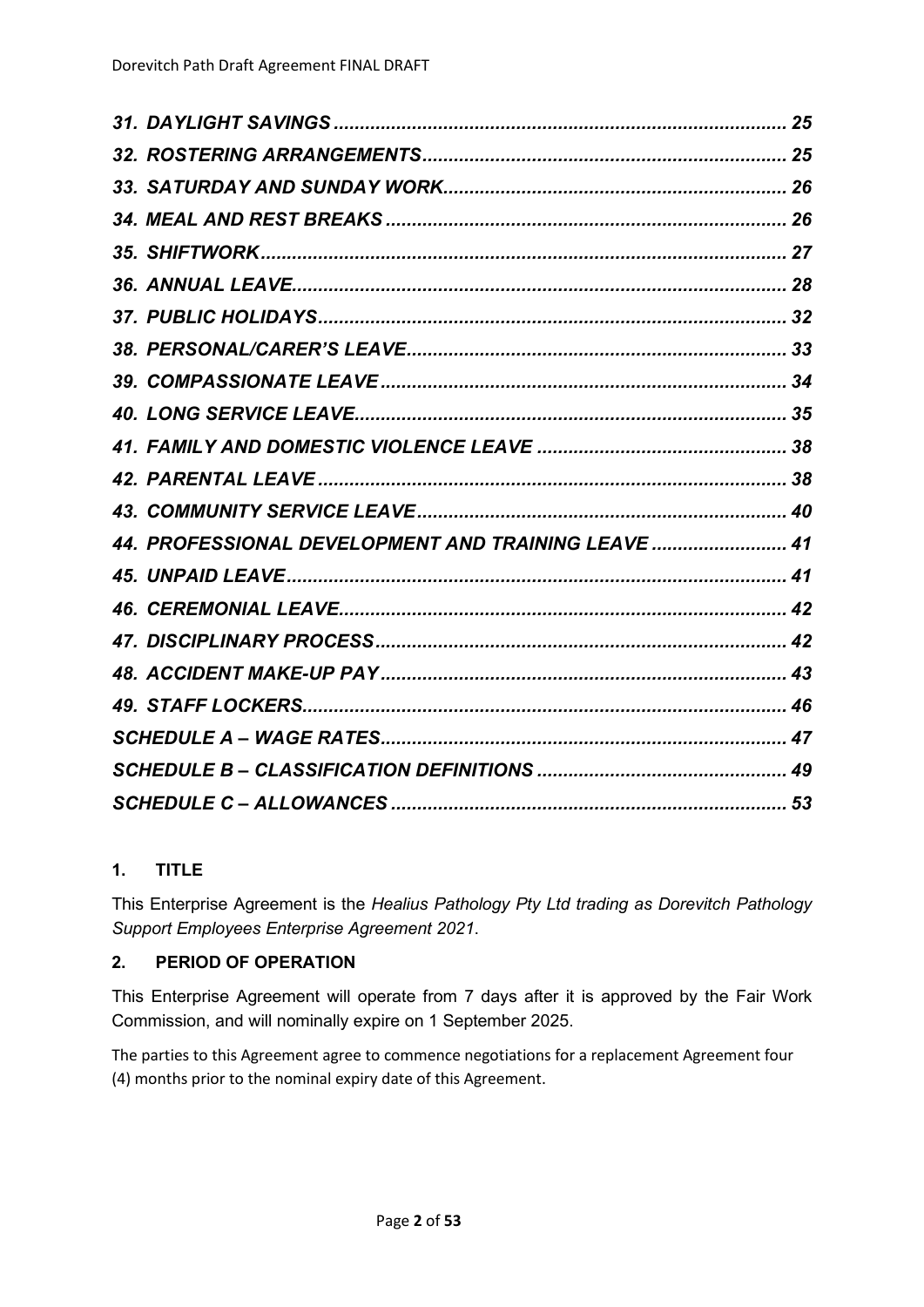# <span id="page-2-0"></span>**3. DEFINITIONS**

In this Enterprise Agreement, unless the contrary intention appears:

- **3.1 Act** means the *Fair Work Act 2009* (Cth).
- **3.2 Dorevitch** means Healius Pathology Pty Ltd trading as Dorevitch Pathology
- **3.3 Default fund employee** means an employee who has no chosen fund within the meaning of the *Superannuation Guarantee (Administration) Act 1992* (Cth).
- **3.4 Defined benefit member** has the meaning given by the *Superannuation Guarantee (Administration) Act 1992* (Cth).
- **3.5 My Super product** has the meaning given by the *Superannuation Industry (Supervision) Act 1993* (Cth).
- **3.6 NES** means the National Employment Standards as contained in the *Fair Work Act 2009*  (Cth).
- **3.7 Union** or **unions** means:
	- **3.7.1** the Health Services Union; and
	- **3.7.2** the Australian Nursing and Midwifery Federation.

# <span id="page-2-1"></span>**4. COVERAGE AND APPLICATION**

- **4.1** This Enterprise Agreement will apply to:
	- **4.1.1** Healius Pathology Pty Ltd trading as Dorevitch Pathology in respect to their operations in the State of Victoria and New South Wales and any successors in law in whole or part thereof;
	- **4.1.2** employees who are employed pursuant to this Enterprise Agreementin the classifications in this Enterprise Agreement set out in Schedule A;
	- **4.1.3** the Health Services Union; and
	- **4.1.4** the Australian Nursing and Midwifery Federation.

# <span id="page-2-2"></span>**5. ACCESS TO THE ENTERPRISE AGREEMENT AND THE NES**

Dorevitch must ensure that copies of this Enterprise Agreement and the NES are available to all employees.

# <span id="page-2-3"></span>**6. THE NES AND THIS ENTERPRISE AGREEMENT**

The NES and this Enterprise Agreement contain all the minimum conditions of employment for employees covered by this Enterprise Agreement. This Enterprise Agreement contains terms that are also matters under the NES. It is not the intention of the parties to exclude the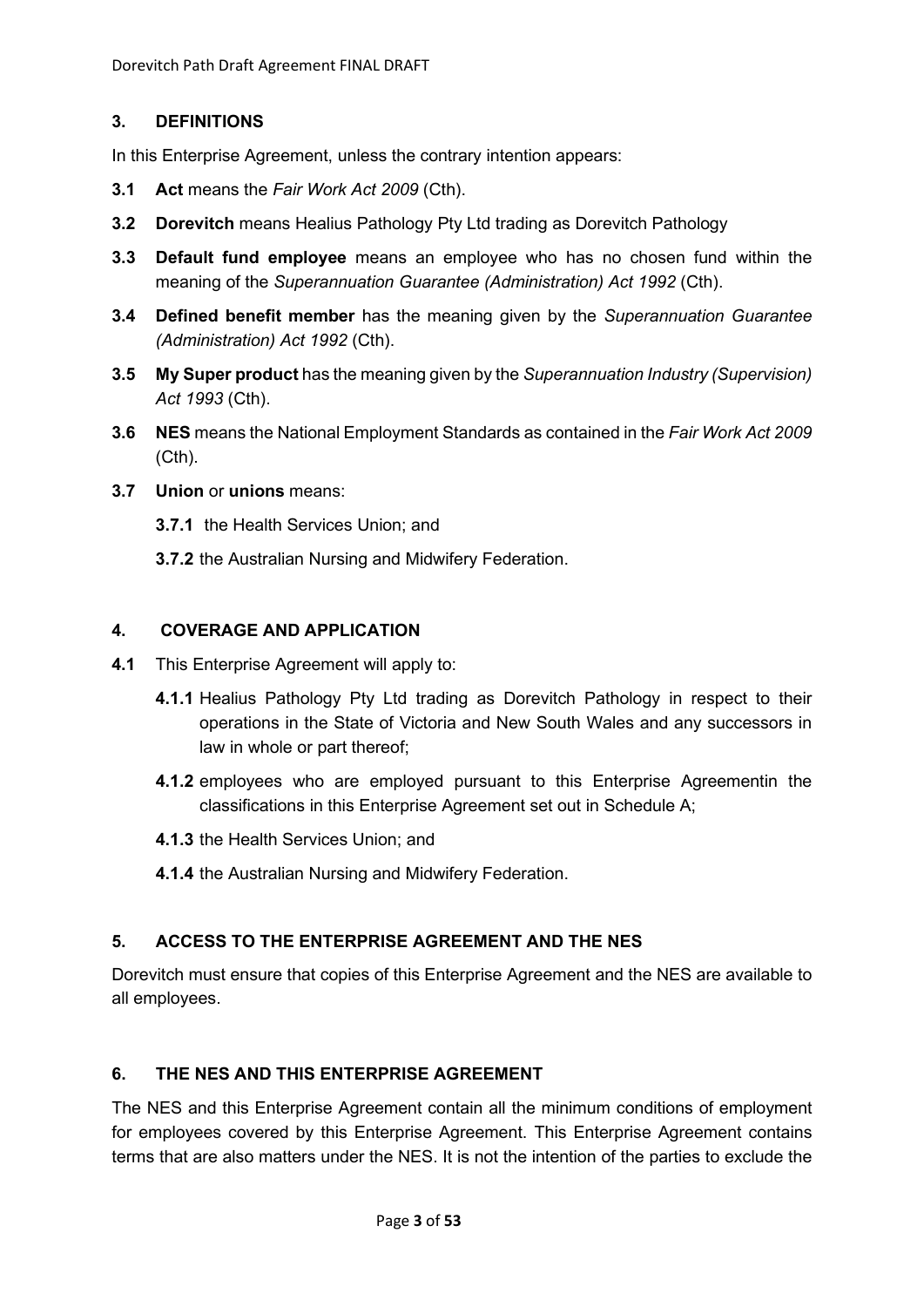NES or any provision of the NES and it is acknowledged that such terms can only operate in the manner and to the extent prescribed by s.55 of the Act.

## <span id="page-3-0"></span>**7. FLEXIBILITY**

- <span id="page-3-1"></span>**7.1** Dorevitch and an employee covered by this Enterprise Agreement may agree to make an individual flexibility arrangement to vary the effect of terms of the Enterprise Agreement if:
	- **7.1.1** the Enterprise Agreement deals with 1 or more of the following matters:
		- (i) arrangements about when work is performed;
		- (ii) overtime rates;
		- (iii) penalty rates;
		- (iv) allowances;
		- (v) leave loading; and
	- **7.1.2** the arrangement meets the genuine needs of Dorevitch and the employee in relation to 1 or more of the matters mentioned in clause [7.1.1;](#page-3-1) and
	- **7.1.3** the arrangement is genuinely agreed to by Dorevitch and the employee.
- **7.2** Dorevitch must ensure that the terms of the individual flexibility arrangement:
	- **7.2.1** are about permitted matters under [section](http://www.austlii.edu.au/au/legis/cth/consol_act/fwa2009114/s172.html) 172 of the Act; and
	- **7.2.2** are not unlawful terms under [section](http://www.austlii.edu.au/au/legis/cth/consol_act/fwa2009114/s194.html) 194 of the [Act;](http://www.austlii.edu.au/au/legis/cth/consol_act/fwa2009114/) and
	- **7.2.3** result in the employee being better off overall than the employee would be if no arrangement was made.
- **7.3** Dorevitch must ensure that the individual flexibility arrangement:
	- **7.3.1** is in writing; and
	- **7.3.2** includes the name of Dorevitch and the employee; and
	- **7.3.3** is signed by Dorevitch and the employee and if the employee is under 18 years of age, signed by a parent or guardian of the employee; and
	- **7.3.4** includes details of:
		- (i) the terms of the Enterprise Agreement that will be varied by the arrangement; and
		- (ii) how the arrangement will vary the effect of the terms; and
		- (iii) how the employee will be better off overall in relation to the terms and conditions of his or her employment as a result of the arrangement; and
		- (iv) states the day on which the arrangement commences.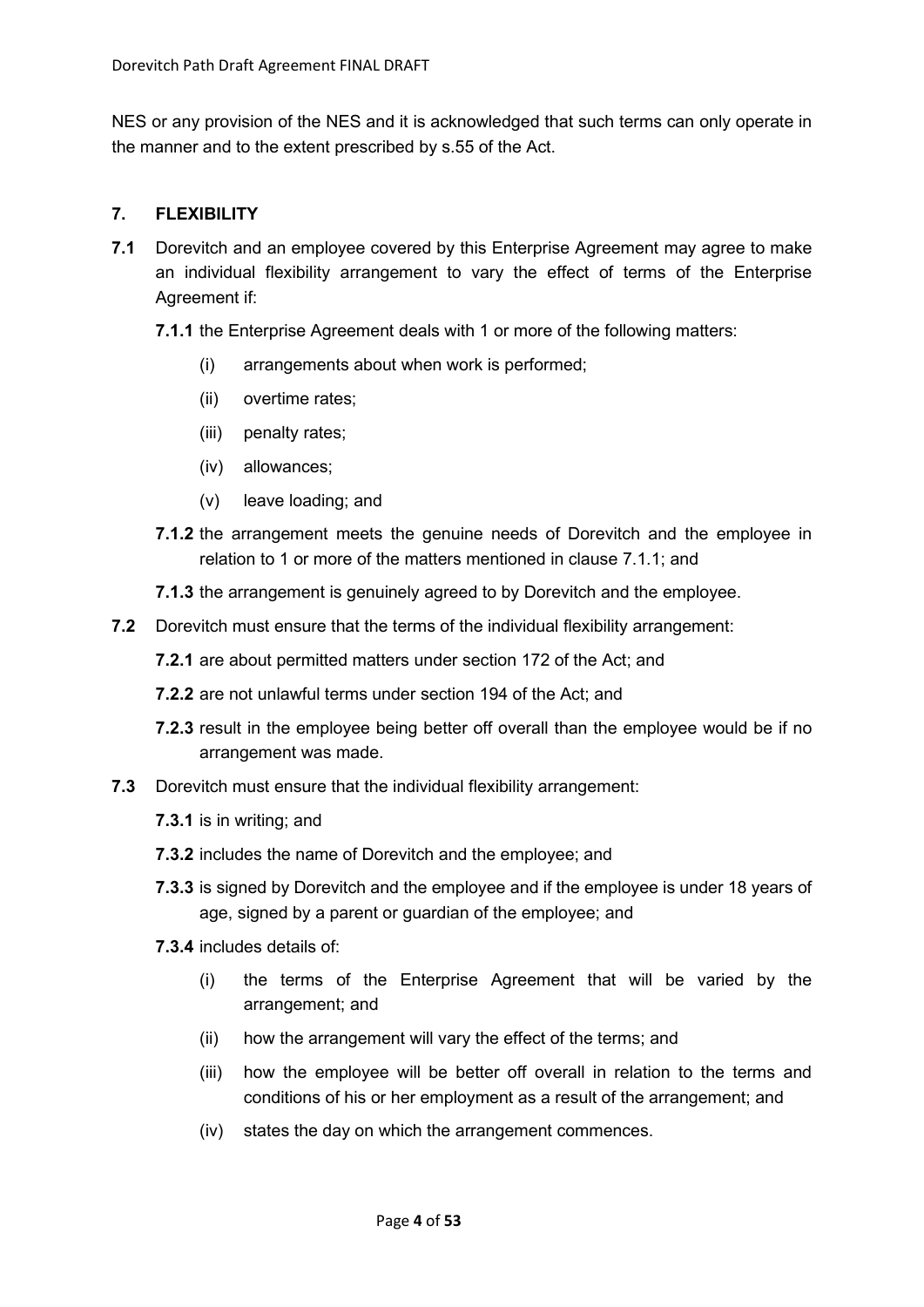- **7.4** Dorevitch must give the employee a copy of the individual flexibility arrangement within 14 days after it is agreed to.
- **7.5** Dorevitch or the employee may terminate the individual flexibility arrangement:
	- **7.5.1** by giving no more than 28 days written notice to the other party to the arrangement; or
	- **7.5.2** if Dorevitch and the employee agree in writing--at any time.

## <span id="page-4-0"></span>**8. CONSULTATION**

- <span id="page-4-6"></span><span id="page-4-1"></span>**8.1** This term applies if Dorevitch:
	- **8.1.1** has made a definite decision to introduce a major change to production, program, organisation, structure or technology in relation to its enterprise that is likely to have a significant effect on the employees; or
	- **8.1.2** proposes to introduce a change to the regular roster or ordinary hours of work of employees.

## <span id="page-4-5"></span>**Major change**

- <span id="page-4-3"></span>**8.2** For a major change referred to in clause [8.1.1:](#page-4-1)
	- **8.2.1** Dorevitch must notify the relevant employees of the decision to introduce the major change; and
	- **8.2.2** clauses [8.3](#page-4-2) to [8.9](#page-5-0) apply.
- <span id="page-4-2"></span>**8.3** The relevant employees may appoint a representative for the purposes of the procedures in this term.
- **8.4** If:
	- **8.4.1** a relevant employee appoints, or relevant employees appoint, a representative for the purposes of consultation; and
	- **8.4.2** the employee or employees advise Dorevitch of the identity of the representative;

Dorevitch must recognise the representative.

- <span id="page-4-4"></span>**8.5** As soon as practicable after making its decision, Dorevitch must:
	- **8.5.1** discuss with the relevant employees:
		- (i) the introduction of the change; and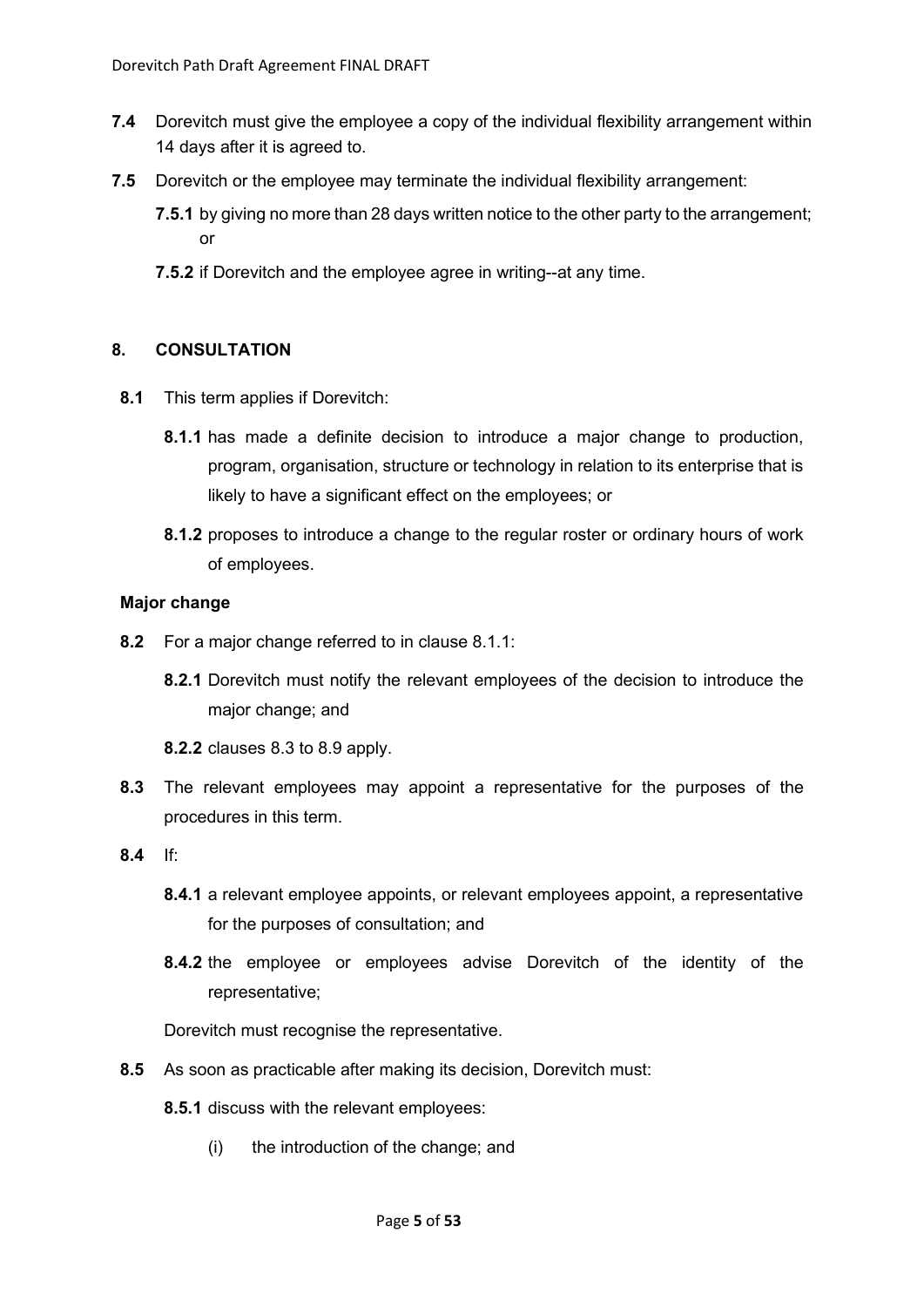- (ii) the effect the change is likely to have on the employees; and
- (iii) measures Dorevitch is taking to avert or mitigate the adverse effect of the change on the employees; and
- **8.5.2** for the purposes of the discussion—provide, in writing, to the relevant employees:
	- (i) all relevant information about the change including the nature of the change proposed; and
	- (ii) information about the expected effects of the change on the employees; and
	- (iii) any other matters likely to affect the employees.
- **8.6** However, Dorevitch is not required to disclose confidential or commercially sensitive information to the relevant employees.
- **8.7** Dorevitch must give prompt and genuine consideration to matters raised about the major change by the relevant employees.
- **8.8** If a term in this Enterprise Agreement provides for a major change to production, program, organisation, structure or technology in relation to the enterprise of Dorevitch, the requirements set out in clauses [8.2.1,](#page-4-3) [8.3](#page-4-2) and [8.5](#page-4-4) are taken not to apply.
- <span id="page-5-0"></span>**8.9** In this term, a major change is *likely to have a significant effect on employees* if it results in:
	- **8.9.1** the termination of the employment of employees; or
	- **8.9.2** major change to the composition, operation or size of Dorevitch's workforce or to the skills required of employees; or
	- **8.9.3** the elimination or diminution of job opportunities (including opportunities for promotion or tenure); or
	- **8.9.4** the alteration of hours of work; or
	- **8.9.5** the need to retrain employees; or
	- **8.9.6** the need to relocate employees to another workplace; or
	- **8.9.7** the restructuring of jobs.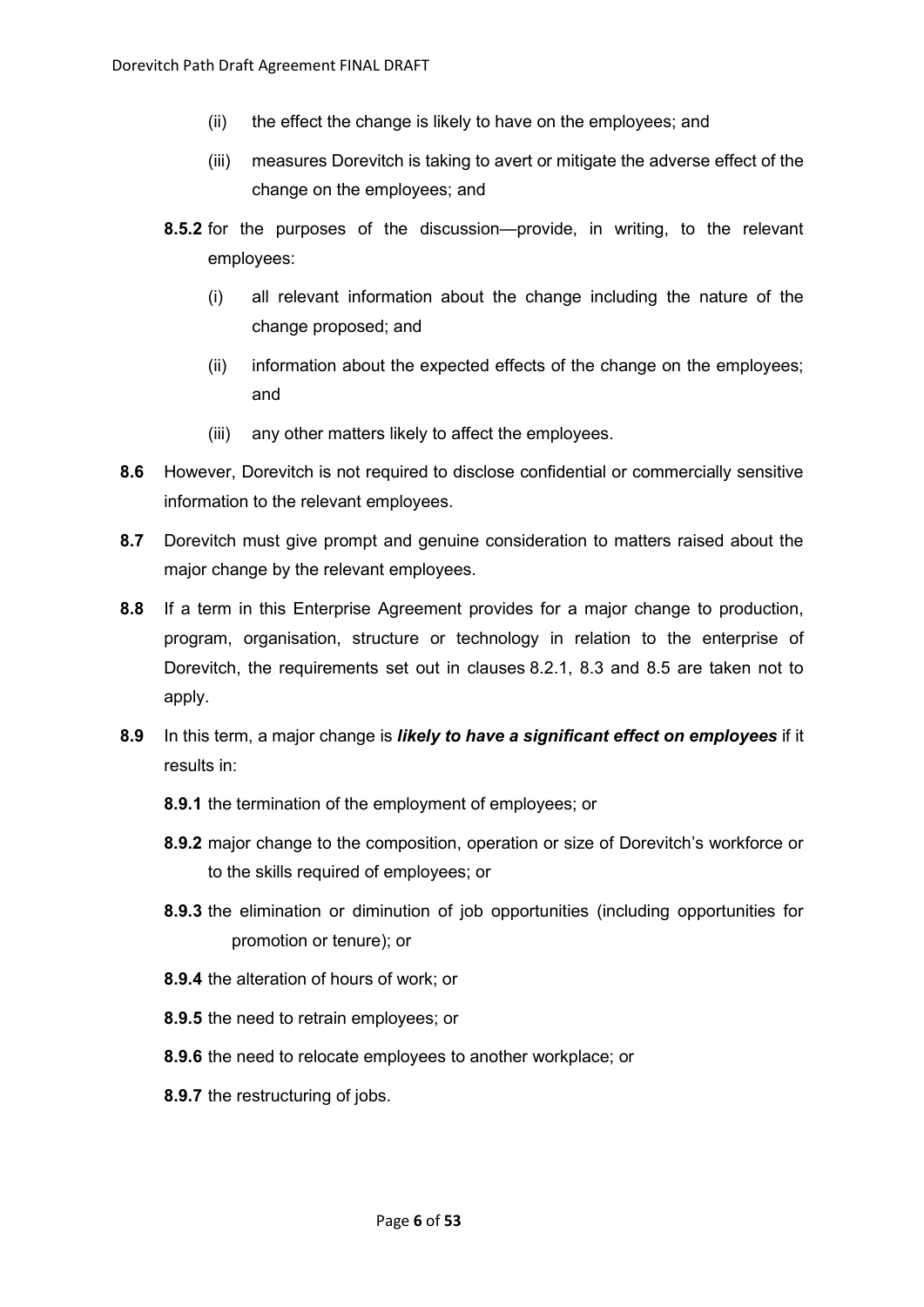#### **Change to regular roster or ordinary hours of work**

- **8.10** For a change referred to in clause [8.1.2:](#page-4-5)
	- **8.10.1** Dorevitch must notify the relevant employees of the proposed change; and
	- **8.10.2** clauses [8.11](#page-6-0) to [8.15](#page-6-1) apply.
- <span id="page-6-0"></span>**8.11** The relevant employees may appoint a representative for the purposes of the procedures in this term.
- **8.12** If:
	- **8.12.1** a relevant employee appoints, or relevant employees appoint, a representative for the purposes of consultation; and
	- **8.12.2** the employee or employees advise Dorevitch of the identity of the representative;

Dorevitch must recognise the representative.

- **8.13** As soon as practicable after proposing to introduce the change, Dorevitch must:
	- **8.13.1** discuss with the relevant employees the introduction of the change; and
	- **8.13.2** for the purposes of the discussion—provide to the relevant employees:
		- (i) all relevant information about the change, including the nature of the change; and
		- (ii) information about what Dorevitch reasonably believes will be the effects of the change on the employees; and
		- (iii) information about any other matters that Dorevitch reasonably believes are likely to affect the employees; and
	- **8.13.3** invite the relevant employees to give their views about the impact of the change (including any impact in relation to their family or caring responsibilities).
- **8.14** However, Dorevitch is not required to disclose confidential or commercially sensitive information to the relevant employees.
- <span id="page-6-1"></span>**8.15** Dorevitch must give prompt and genuine consideration to matters raised about the change by the relevant employees.
- **8.16** In this term, *relevant employees* means the employees who may be affected by a change referred to in clause [8.1.](#page-4-6)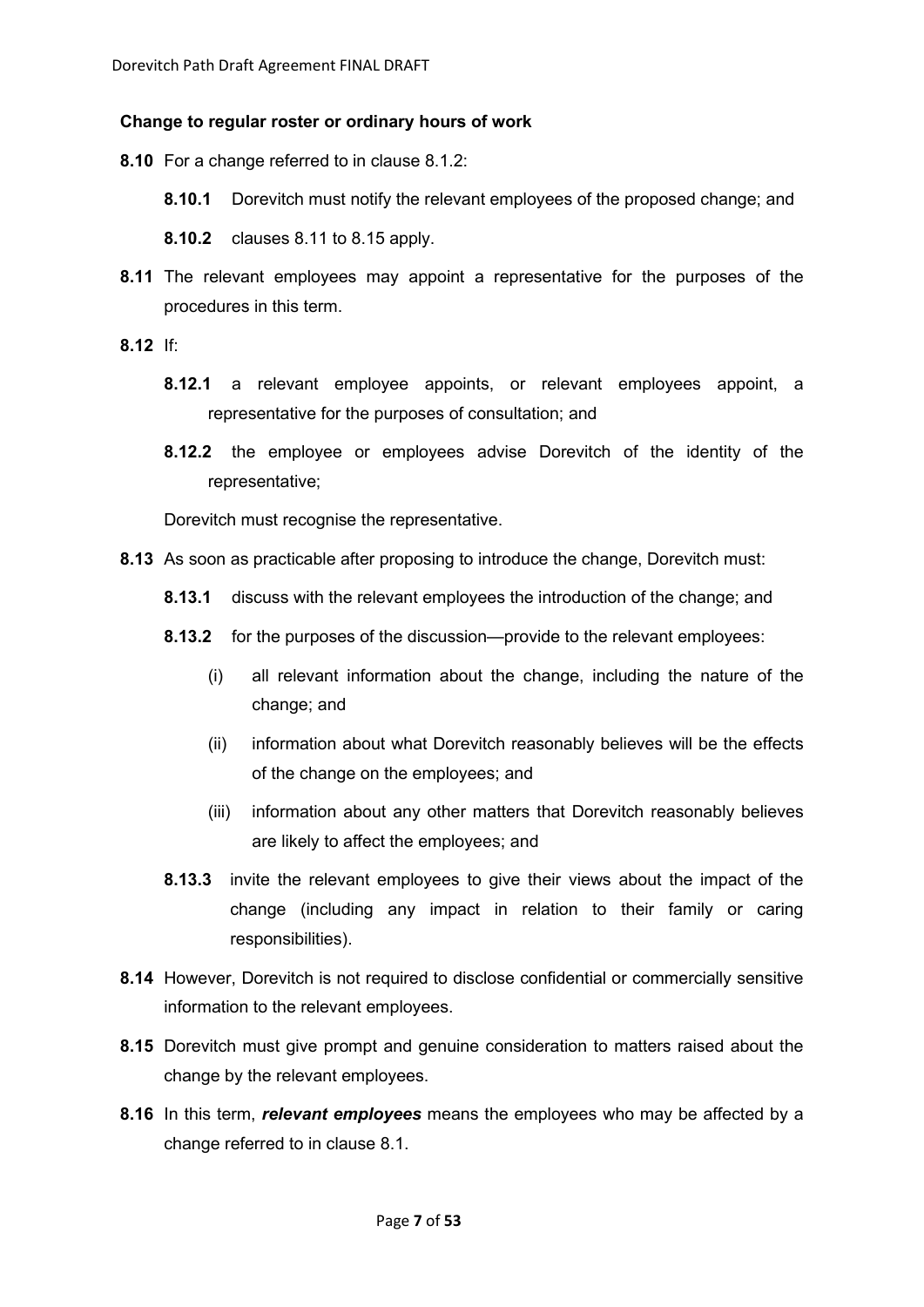## <span id="page-7-0"></span>**9. DISPUTE RESOLUTION**

- **9.1** If a dispute relates to:
	- **9.1.1** a matter arising under the Enterprise Agreement; or
	- **9.1.2** the National Employment Standards (including all matters relating to requests for extended parental leave and requests for flexible working arrangements);

this term sets out procedures to settle the dispute.

- **9.2** An employee who is a party to the dispute may appoint a representative for the purposes of the procedures in this term.
- **9.3** In the first instance, the grievance should be discussed between the employee and their line manager.
- **9.4** If the matter is still not resolved, the employee may then raise the matter with the relevant Senior Manager and/or Human Resources Manager.
- **9.5** Prior to referring the matter to the Fair Work Commission, the parties will exhaust all reasonable attempts to resolve the matter at the workplace level including further discussion with senior management, including the Head of Human Resources, Pathology.
- **9.6** If discussions at the workplace level do not resolve the dispute, a party to the dispute may refer the matter to Fair Work Commission.
- **9.7** The Fair Work Commission may deal with the dispute in 2 stages:
	- **9.7.1** the Fair Work Commission will first attempt to resolve the dispute as it considers appropriate, including by mediation, conciliation, expressing an opinion or making a recommendation; and
	- **9.7.2** if the Fair Work Commission is unable to resolve the dispute at the first stage, the Fair Work Commission may then:
		- (i) arbitrate the dispute; and
		- (ii) make a determination that is binding on the parties.

Note: If the Fair Work Commission arbitrates the dispute, it may also use the powers that are available to it under the Act. The Commission member that conciliated the dispute will not arbitrate the dispute if a party objects to the member doing so.

- **9.7.3** A decision that the Fair Work Commission makes when arbitrating a dispute is a decision for the purpose of Div 3 of Part 5.1 of the Act. Therefore, an appeal may be made against the decision.
- **9.8** While the parties are trying to resolve the dispute using the procedures in this term:
	- **9.8.1** an employee must continue to perform his or her work as he or she would normally unless he or she has a reasonable concern about an imminent risk to his or her health or safety; and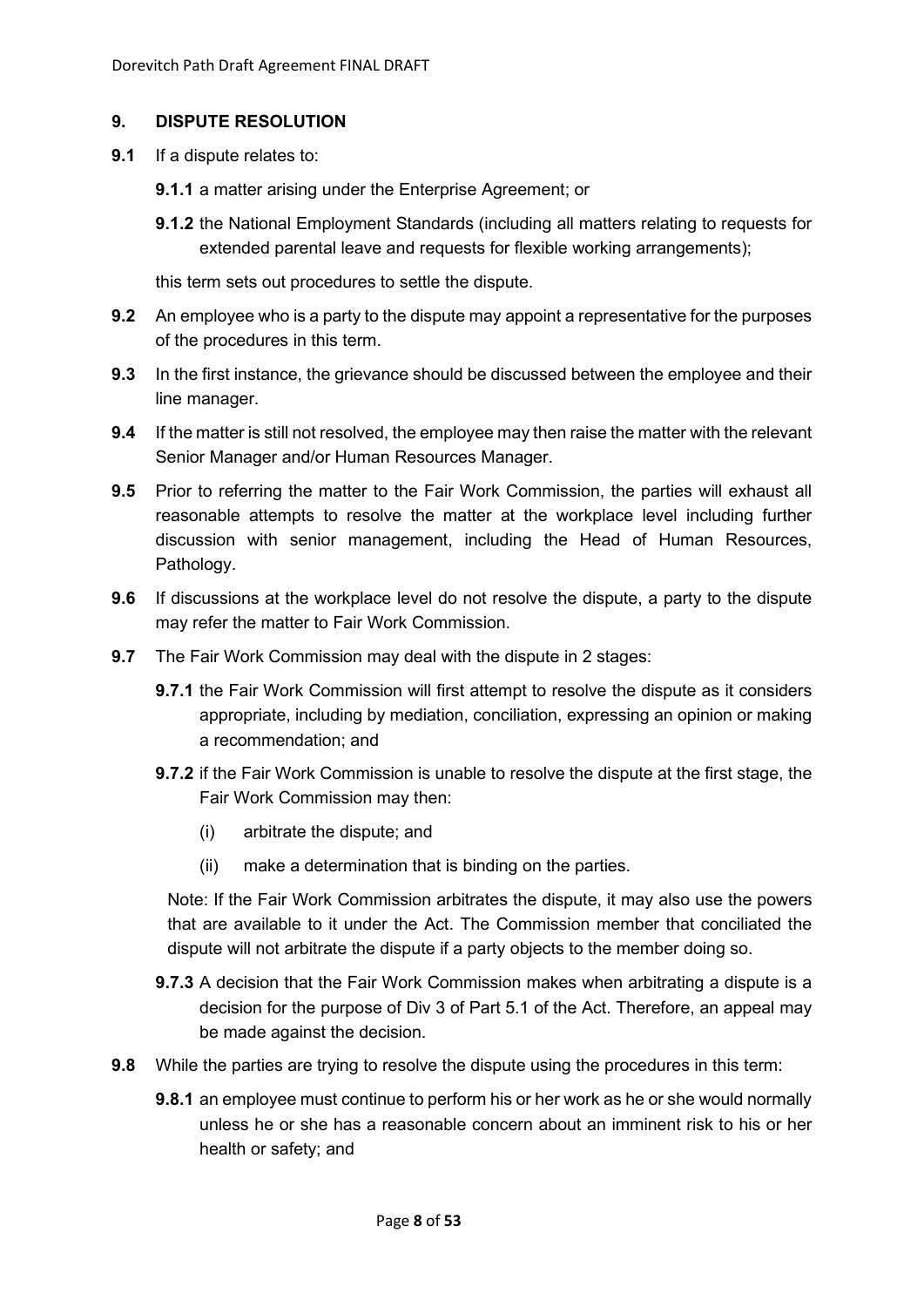- **9.8.2** an employee must comply with a direction given by Dorevitch to perform other available work at the same workplace, or at another workplace, unless:
	- (iii) the work is not safe; or
	- (iv) applicable occupational health and safety legislation would not permit the work to be performed; or
	- (v) the work is not appropriate for the employee to perform; or
	- (vi) there are other reasonable grounds for the employee to refuse to comply with the direction.
- **9.9** The parties to the dispute agree to be bound by a decision made by the Fair Work Commission in accordance with this term.
- **9.10** Disputes of a collective character may be dealt with more expeditiously by an early reference to the Commission. However, no dispute of a collective character may be referred to the Commission directly without a genuine attempt to resolve the dispute at the workplace level.

## <span id="page-8-0"></span>**10. EMPLOYMENT CATEGORIES**

- **10.1** Employees under this Enterprise Agreement will be employed in one of the following categories:
	- **10.1.1** full-time;
	- **10.1.2** part-time; or
	- **10.1.3** casual.
- **10.2** At the time of engagement Dorevitch will inform each employee whether they are employed on a full-time, part-time or casual basis. Dorevitch may direct an employee to carry out such duties that are within the limits of the employee's skill, competence and training, consistent with the respective classification.
- **10.3** Any alteration to an employee's classification will be notified to the employee in writing no later than the operative date of such an alteration.
- **10.4** Fixed term employment can only be offered for genuine fixed term engagements, including but not limited to:
	- **10.4.1** special projects;
	- **10.4.2** parental leave relief; and
	- **10.4.3** long service leave relief.

# <span id="page-8-1"></span>**11. TYPES OF EMPLOYMENT – FULL-TIME**

A full-time employee is one who is engaged to work 38 hours per week or an average of 38 hours per week in a fortnight in accordance with the roster.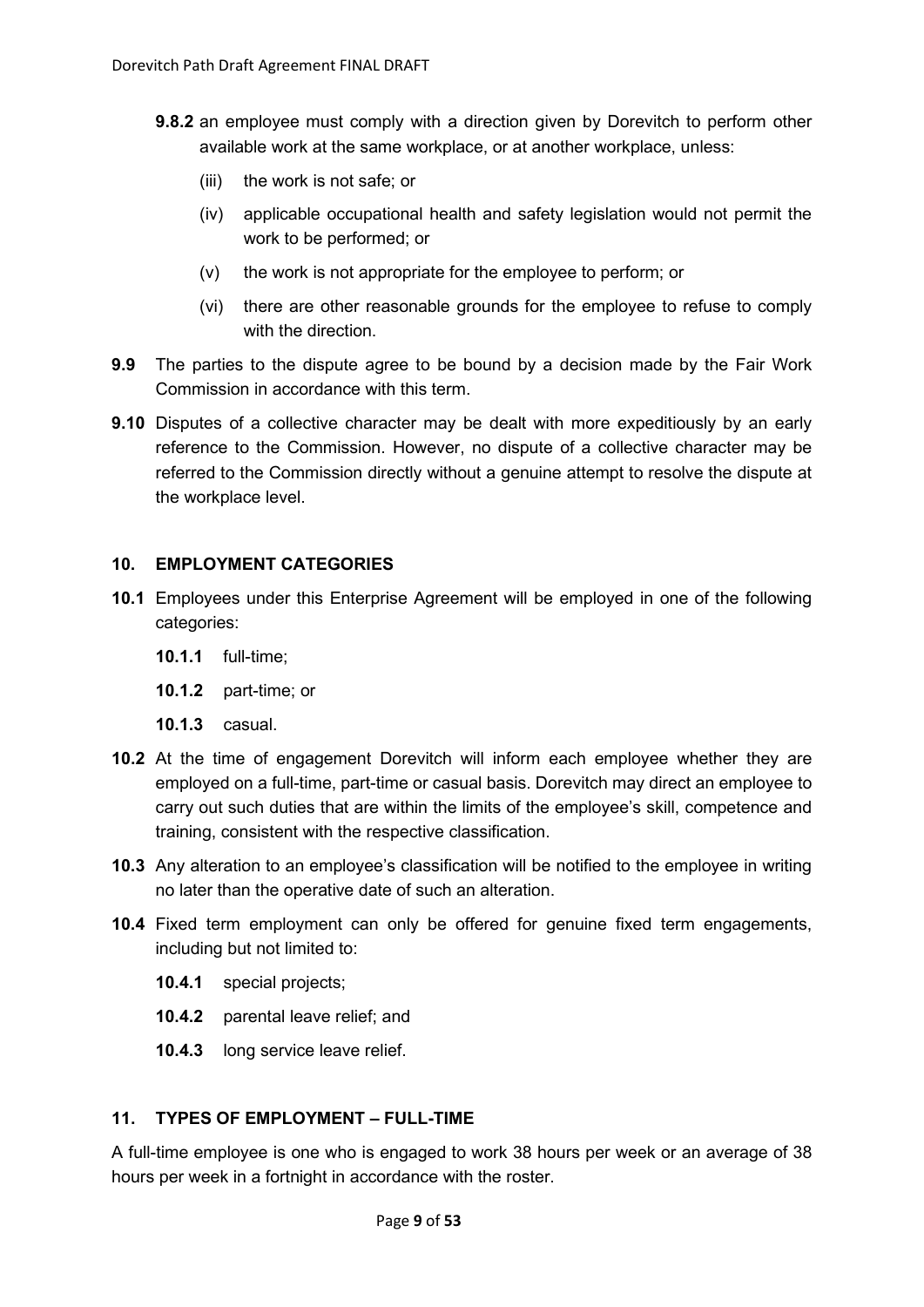## <span id="page-9-0"></span>**12. TYPES OF EMPLOYMENT – PART-TIME**

- **12.1** A part-time employee is an employee who is engaged to work less than the full-time hours of an average of 76 hours per fortnight and who has reasonably predictable hours of work.
- **12.2** Before commencing employment, Dorevitch and the employee will agree in writing on a regular pattern of work including the number of hours to be worked each week, the days of the week the employee will work and the starting and finishing times each day. As an alternative, this could also include an agreement in writing to work agreed hours in accordance with a rotating roster.
- **12.3** The terms of the above agreement may be varied by Dorevitch and the employee, and if so, the variation must be recorded in writing.
- **12.4** Unless otherwise stated, the terms of this Enterprise Agreement will apply on a pro rata basis to part-time employees on the basis that the ordinary weekly hours for fulltime employees are thirty-eight (38).
- **12.5** On commencement of employment, the employee will be provided with a letter of appointment that states the title of the Enterprise Agreement, their classification and hourly rate of pay and contracted fortnightly hours which will be worked in accordance with the roster.

# <span id="page-9-1"></span>**13. REVIEW OF PART-TIME HOURS**

- **13.1** Where the employee is regularly working more than their specified contracted hours for a period of 12 months or more and those hours are reasonably expected to continue, they may request that their contracted hours are reviewed by their Manager. The Manager will formally respond to the request by the employee stating the reasons if the request is not agreed to. The Manager will not unreasonably reject the request. The Manager will also take into account that the hours worked in the following circumstances will not be incorporated to any adjustment made:
	- **13.1.1** if the increase in hours is as a direct result of an employee being absent on leave, such as for example, annual leave, long service leave, maternity leave, workers compensation; and
	- **13.1.2** if the increase in hours is due to a temporary increase in hours only due, for example, to the specific needs of a client;
- **13.2** The change in hours will be confirmed in writing.
- **13.3** Any adjusted contracted hours resulting from a review by Dorevitch should however, be such as to readily reflect roster cycles and shift configurations utilised at the workplace.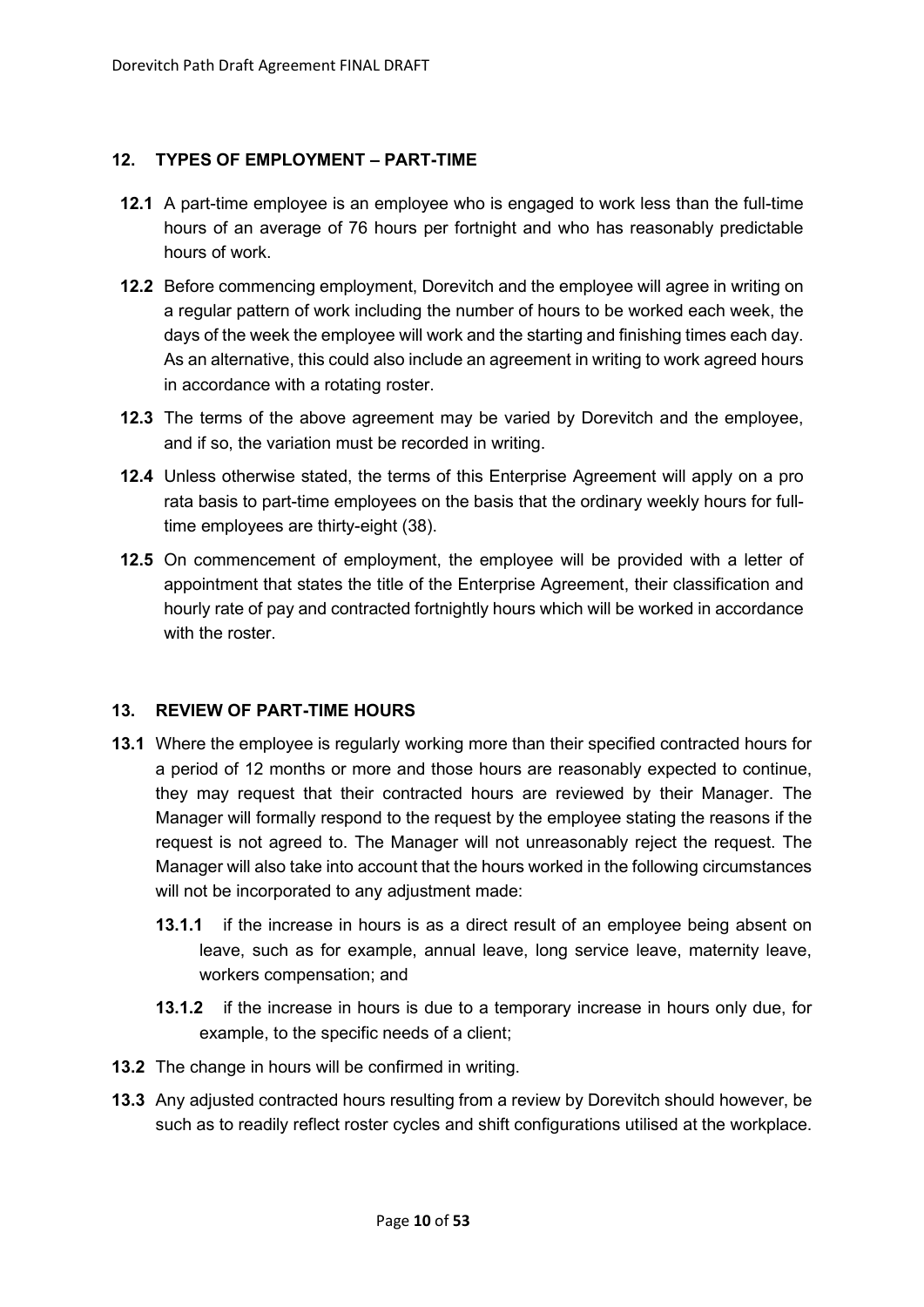## <span id="page-10-0"></span>**14. TYPES OF EMPLOYMENT – CASUAL**

- **14.1** A person is a casual employee if an offer of employment is made to that person on the basis that Dorevitch makes no firm advance commitment to continuing and indefinite work according to an agreed pattern of work for the person, and the person accepts the offer on that basis. Once employed as a casual, an employee will continue to be a casual employee until they either become a permanent employee through:
	- casual conversion, or
	- are offered and accept the offer of full-time or part-time employment, or
	- stop being employed by the employer.
- **14.2** A casual employee will be paid per hour calculated at the rate of 1/38th of the weekly rate appropriate to the employee's classification. In addition, a loading of 25% of that rate will be paid instead of the paid leave entitlements under the NES that permanent team members have, such as entitlements to paid annual leave, paid personal/carer's leave, paid compassionate leave, payment for absence on a public holiday, payment in lieu of notice of termination, and redundancy pay..
- **14.3** A casual employee who works on a Saturday or Sunday will be paid a loading of 75% for all time worked instead of the casual loading of 25%.
- **14.4** The minimum period of engagement for a casual employee is three (3) hours.
- **14.5** Unless otherwise stated in the Enterprise Agreement, casuals will be entitled to uniform and all other allowances. In addition, casuals will be entitled to overtime in accordance with the provisions of the overtime clause.

#### <span id="page-10-1"></span>**15. CASUAL CONVERSION**

Where a casual employee has been rostered on a regular and systematic basis over 26 weeks, (provided that the rostering pattern has not resulted from coverage for extended absences including but not limited to maternity leave, long service leave, workers compensation leave and extended personal/carers leave), either Dorevitch or the employee has the right to request in writing the conversion to permanent employment and that request will not be unreasonably refused by either party.

#### <span id="page-10-2"></span>**16. VACANCIES**

- **16.1** Where a vacancy arises, and a replacement is approved, the responsible manager will initiate action to advertise the vacant position internally at first instance and then externally if necessary**.**
- **16.2** Where it is impracticable to seek internal applicants for the vacancy, Dorevitch may advertise for internal/external applicants concurrently.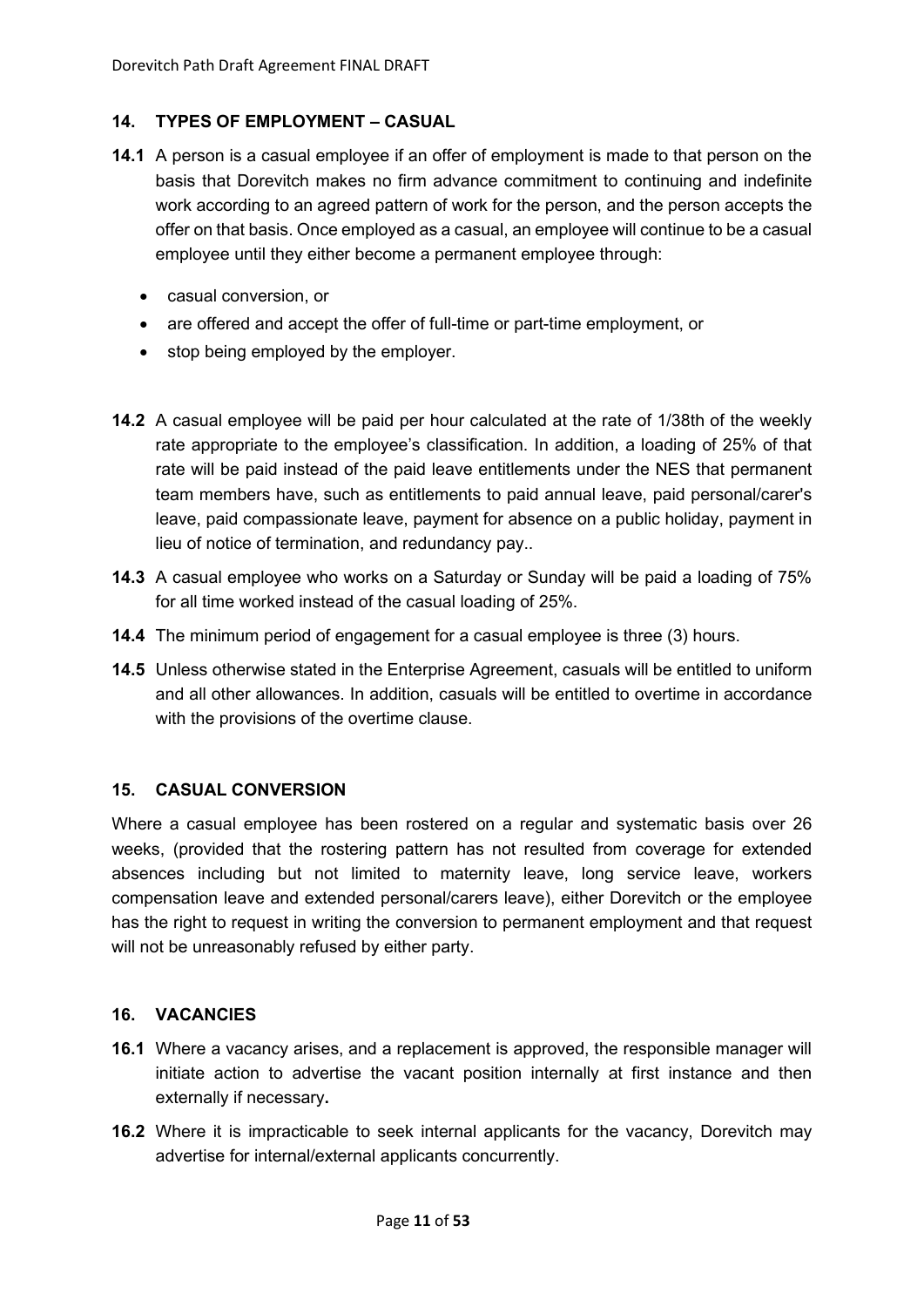## <span id="page-11-0"></span>**17. APPOINTMENT**

Dorevitch will notify each employee in writing on commencement of their employment the classification for that employee and their terms of employment.

## <span id="page-11-1"></span>**18. NOTICE OF TERMINATION OF EMPLOYMENT**

<span id="page-11-2"></span>**18.1** Notice of termination is provided as per the following table:

| Employees period of continuous service with Dorevitch at the end<br>of the day notice is given | Period  |
|------------------------------------------------------------------------------------------------|---------|
| Not more than 1 year                                                                           | 1 week  |
| More than 1 year but not more than 3 years                                                     | 2 weeks |
| More than 3 years but not more than 5 years                                                    | 3 weeks |
| More than 5 years                                                                              | 4 weeks |

- <span id="page-11-3"></span>**18.2** In addition to the notice in [18.1](#page-11-2) hereof, employees of 45 years of age at the time of the giving of the notice with not less than two years' continuous service, will be entitled to an additional week's notice.
- **18.3** Payment in lieu of the notice prescribed in [18.1](#page-11-2) and or [18.2](#page-11-3) hereof will be made if the appropriate notice period is not given. Provided that employment may be terminated by part of the period of notice specified and part payment in lieu thereof.
- **18.4** The required amount of payment in lieu of notice must equal or exceed the total of all amounts that, if the employee's employment had continued until the end of the required period of notice, Dorevitch would have become liable to pay to the employee because of the employment continuing during that period. That total must be calculated on the basis of:
	- **18.4.1** the employee's ordinary hours of work (even if not standard hours); and
	- **18.4.2** the amounts ordinarily payable to the employee in respect of those hours, including (for example) allowances, loading and penalties; and
	- **18.4.3** any other amounts payable under the employee's contract of employment.
- **18.5** Dorevitch will not be required to give notice of termination to an employee who is dismissed for serious misconduct, or to any employee who is not entitled to notice of termination under section 123 of the Act.

#### **18.6 Notice of termination by an employee**

The notice of termination required to be given by an employee is the same as that required of Dorevitch except that there is no requirement on the employee to give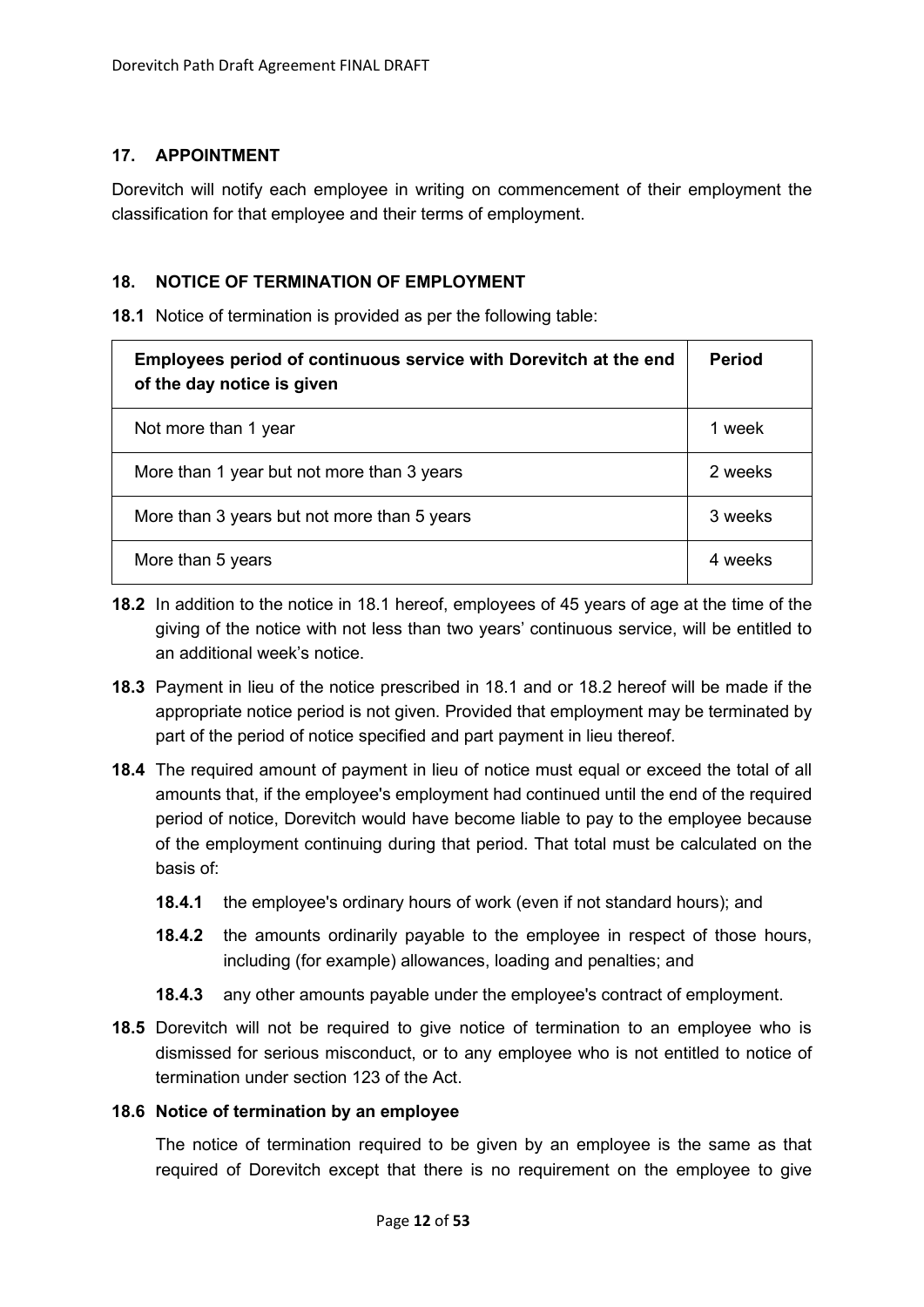additional notice based on the age of the employee concerned. If an employee fails to give the required notice Dorevitch may withhold from any monies due to the employee on termination under this award or the NES, an amount not exceeding the amount the employee would have been paid under this award in respect of the period of notice required by this clause less any period of notice actually given by the employee.

#### <span id="page-12-1"></span>**18.7 Job search entitlement**

Where Dorevitch has given notice of termination to an employee, an employee must be allowed up to one day's time off without loss of pay for the purpose of seeking other employment. The time off is to be taken at times that are convenient to the employee after consultation with Dorevitch.

## <span id="page-12-0"></span>**19. REDUNDANCY**

- **19.1** The parties are committed to ongoing employment and the creation of future employment opportunities.
- **19.2** The procedure for redundancies is as follows:
	- **19.2.1** Dorevitch identifies positions which may be in excess.
	- **19.2.2** Dorevitch makes a definite decision that roles are no longer required.
	- **19.2.3** Consultation will commence whereby this decision will be communicated to relevant employees and the relevant union(s) if applicable.
	- **19.2.4** Formal written communication will be provided to employees and their representatives in respect to the reductions of FTE and the proposed process
	- **19.2.5** Discussions will take place with the identified employees and the union(s) (if applicable), which will include discussions in respect to identification of any redeployment opportunities.
	- **19.2.6** If there is no suitable redeployment, the employee will be made redundant.

#### **19.3 Redeployment Process**

- **19.3.1** Suitable redeployment opportunities will be offered in the first instance, where positions are identified as surplus.
- **19.3.2** Suitability for appointment to a redeployment position will be based on the employee having the appropriate skills and qualifications or the potential to develop capability with reasonable training.
- **19.3.3** Assessment of the employee for redeployment will be made by the relevant Manager in conjunction with Human Resources.
- **19.3.4** An employee who is offered a suitable redeployment opportunity who does not accept the position will not be entitled to a redundancy package.
- **19.3.5** Suitable redeployment opportunity means a position at the employee's classification and level.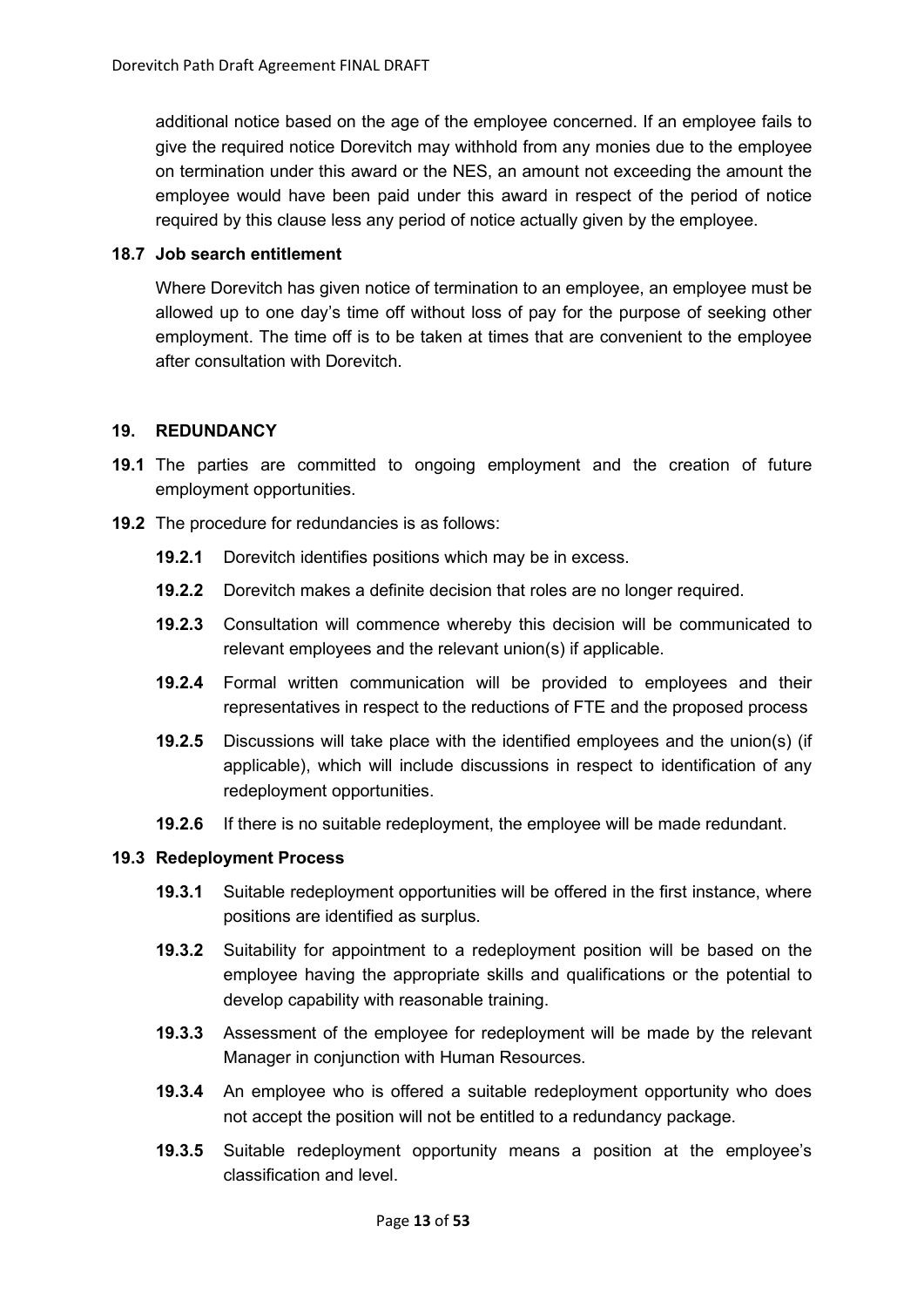## **19.4 Suitable Redeployment**

A redeployment offer is suitable if the contract of employment remains ongoing and:

- **19.4.1** is within the same skill set as the current position;
- **19.4.2** is a position that the employee is qualified to perform, or otherwise could undertake with reasonable training capable of being internally provided by Dorevitch;
- **19.4.3** has the same classification level and pay as the current position (or is otherwise acceptable to the employee);
- **19.4.4** is a reasonable distance from the employees current work location;
- **19.4.5** has regard to the number of ordinary hours normally worked by the employee;
- **19.4.6** takes into account the employee's personal circumstances, including family responsibilities.

#### **19.5**

The following table outlines redundancy entitlements for all employees:

| Aged less than 45 years |                |                | Aged more than 45 years |                                  |                |                |                |
|-------------------------|----------------|----------------|-------------------------|----------------------------------|----------------|----------------|----------------|
| Years                   | <b>Notice</b>  | Redundancy     | Total                   | Years                            | <b>Notice</b>  | Redundancy     | Total          |
| of Service              | Period         | (Weeks)        | (Weeks)                 | of                               | Period         | (Weeks)        | (Weeks)        |
|                         | (Weeks)        |                |                         | Service                          | (Weeks)        |                |                |
| Less<br>than 1          | 3              | $\overline{0}$ | 3                       | Less<br>than 1                   | 4              | $\overline{0}$ | $\overline{4}$ |
| 1 less<br>than 2        | 3              | $\overline{4}$ | $\overline{7}$          | 1.<br>less<br>than 2             | $\overline{4}$ | $\overline{4}$ | 8              |
| 2 less<br>than 3        | 3              | 6              | 9                       | $\overline{2}$<br>less<br>than 3 | $\overline{4}$ | $6\phantom{1}$ | 10             |
| 3 less<br>than 4        | $\overline{4}$ | 9              | 13                      | 3<br>less<br>than 4              | 5              | 9              | 14             |
| 4 less<br>than 5        | $\overline{4}$ | 12             | 16                      | 4<br>less<br>than 5              | 5              | 12             | 17             |
| 5 less<br>than 6        | $\overline{4}$ | 14             | 18                      | 5<br>less<br>than 6              | 5              | 15             | 20             |
| 6 less<br>than 7        | $\overline{4}$ | 15             | 19                      | 6<br>less<br>than 7              | 5              | 18             | 23             |
| 7 less<br>than 8        | $\overline{4}$ | 16             | 20                      | $\overline{7}$<br>less<br>than 8 | 5              | 19             | 24             |
| 8 less<br>than 9        | $\overline{4}$ | 17             | 21                      | 8<br>less<br>than 9              | 5              | 20             | 25             |
| 9<br>and over           | $\overline{4}$ | 18             | 22                      | 9<br>and<br>over                 | $\overline{5}$ | 21             | 26             |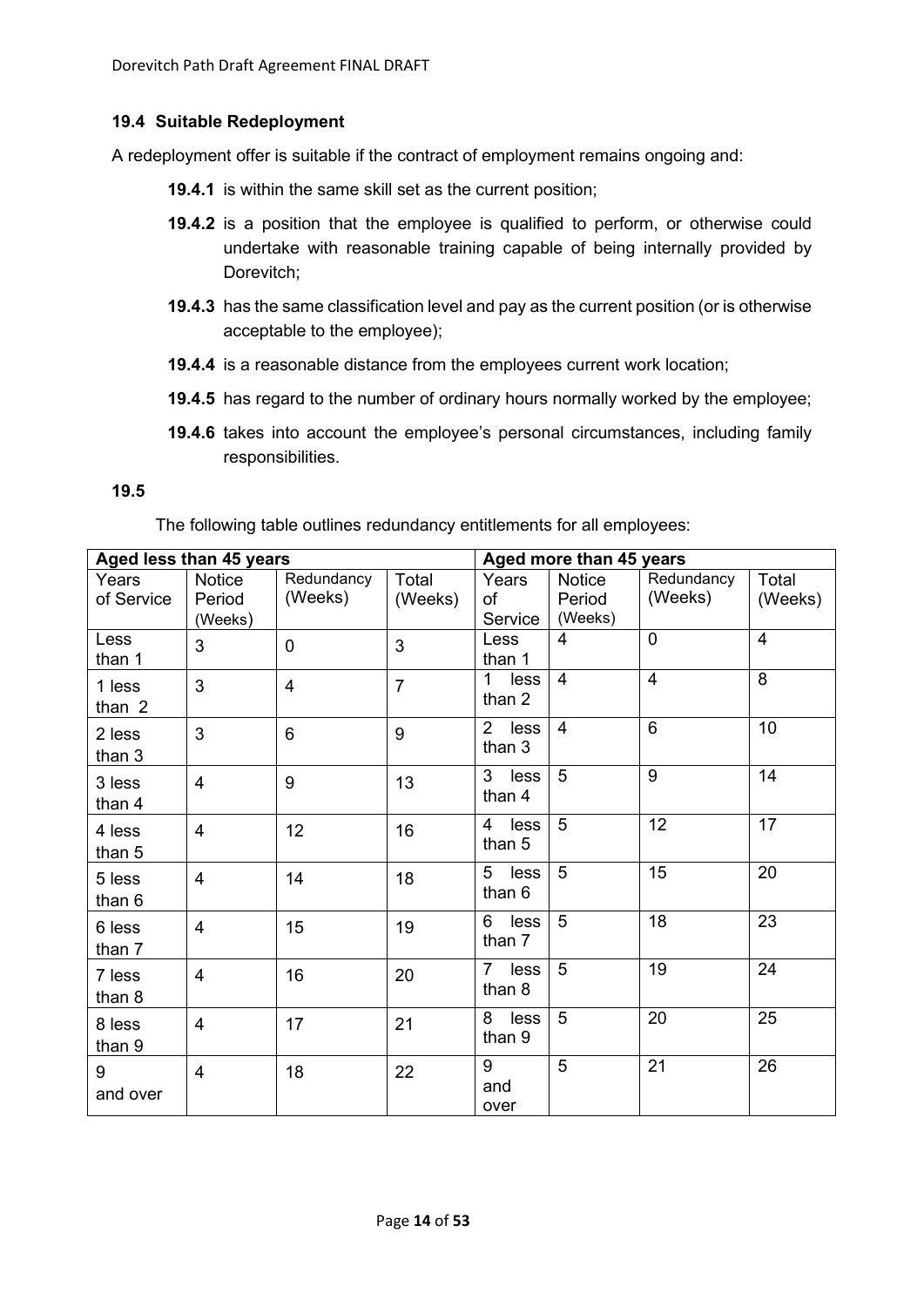In addition, in cases of redundancy, pro rata long service after 7 years will be paid as part of the severance pay.

## **19.6 Reduction in contracted hours**

If an employee accepts a position with less contracted hours, they will be paid a partial redundancy payment calculated on the number of hours reduced.

## **19.7 Counselling**

Dorevitch will provide counselling (this could be via the EAP which can include financial counselling) and outplacement advice will also be provided to employees on request.

## **19.8 Transfer to lower paid duties**

Where an employee is transferred to lower paid duties by reason of redundancy, the same period of notice must be given as the employee would have been entitled to if the employment had been terminated and Dorevitch may, at Dorevitch's option, make payment instead of an amount equal to the difference between the former ordinary time rate of pay and the ordinary time rate of pay for the number of weeks of notice still owing.

## **19.9 Employee leaving during notice period**

An employee given notice of termination in circumstances of redundancy may terminate their employment during the period of notice. The employee is entitled to receive the benefits and payments they would have received under this clause had they remained in employment until the expiry of the notice, but is not entitled to payment instead of notice.

#### **19.10 Job search entitlement**

- **19.10.1** An employee given notice of termination in circumstances of redundancy must be allowed up to one day's time off without loss of pay during each week of notice for the purpose of seeking other employment.
- **19.10.2** If the employee has been allowed paid leave for more than one day during the notice period for the purpose of seeking other employment, the employee must, at the request of Dorevitch, produce proof of attendance at an interview or they will not be entitled to payment for the time absent. For this purpose a statutory declaration is sufficient.
- **19.10.3** This entitlement applies instead of clause [18.7.](#page-12-1)

#### **19.11Redundancy calculation**

All redundancy payments will be paid at the employee's base rate of pay plus the following:

- **19.11.1** over Enterprise Agreement payments for ordinary hours of work;
- **19.11.2** shift work premiums; and
- **19.11.3** Saturday and Sunday premiums, where they are part of ordinary time.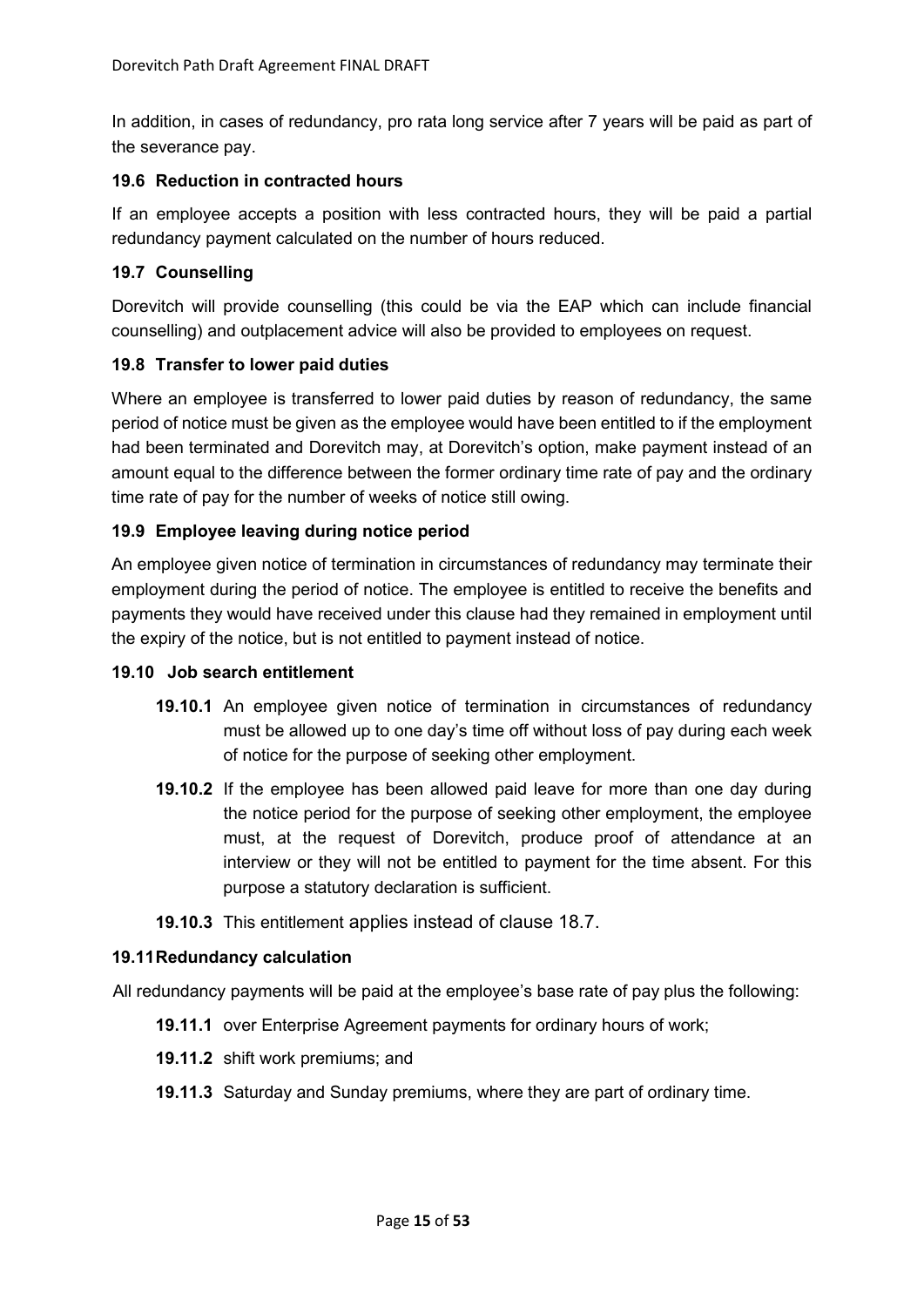Dorevitch Path Draft Agreement FINAL DRAFT

## <span id="page-15-0"></span>**20. RATES OF PAY**

Rates of pay are contained in Schedule A.

## <span id="page-15-1"></span>**21. CLASSIFICATION DEFINITIONS**

Classification definitions are contained in Schedule B.

## <span id="page-15-2"></span>**22. CLASSIFICATION PROGRESSION**

Progression for all classifications for which there is more than one pay point will be by annual movement to the next pay point having regard to the acquisition and use of skills, or in the case of a part-time or casual employee, 1824 hours of similar experience, or 1786 hours for registered nurses.

## <span id="page-15-3"></span>**23. PAYMENT OF WAGES**

#### **Frequency of payment**

**23.1** Wages will be paid weekly or fortnightly or, by agreement between Dorevitch and the majority of employees, monthly.

#### **Method of payment**

- **23.2** Wages will be paid by electronic funds transfer, as determined by Dorevitch, into the Australian bank or financial institution account nominated by the employee.
- **23.3** When an employee's employment is terminated for any reason, payment of all wages and other monies owing to an employee will be made no later than the pay date associated with the pay period in which their employment ends.

#### <span id="page-15-4"></span>**24. ALLOWANCES**

## **24.1 Uniform allowance**

- **24.1.1** Employees required by Dorevitch to wear uniforms will be supplied with an adequate number of uniforms appropriate to the occupation free of cost to employees. Such items are to remain the property of Dorevitch and a laundry allowance will be paid as per Schedule B.
- **24.1.2** The following uniforms will be provided in lieu of any uniform allowance and replaced on an as needs basis:

| <b>Employment type</b> | <b>Allocation</b><br>on<br>commencement | <b>Yearly allocation</b> |
|------------------------|-----------------------------------------|--------------------------|
|------------------------|-----------------------------------------|--------------------------|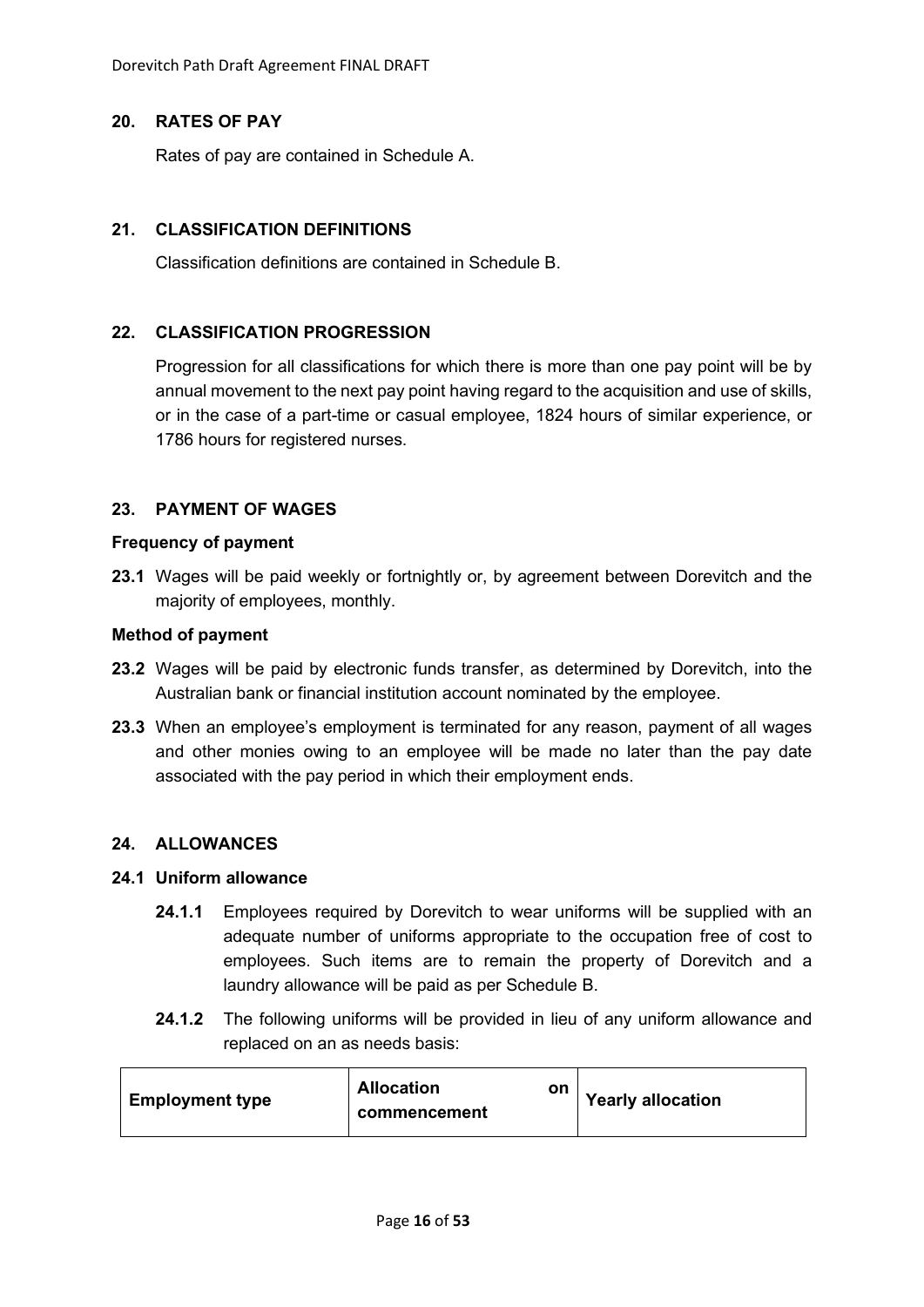| Casual                                             | 1 top<br>1 bottom<br>1 knitwear       | Replacement at manager<br>discretion |
|----------------------------------------------------|---------------------------------------|--------------------------------------|
| Part time up to three days<br>per week             | $1-3$ tops<br>2 bottoms<br>1 knitwear | 1 top<br>1 bottom                    |
| Part time up to four days per<br>week<br>Full time | 4-5 tops<br>3 bottoms<br>2 knitwear   | 3 tops<br>2 bottoms                  |

**24.1.3** Dorevitch will provide gloves, masks, protective clothing and safety appliances as are required for an employee to properly and safely perform their job function.

# **24.2 Damaged clothing allowance**

- **24.2.1** Where an employee, in the course of their employment suffers any damage to or soiling of clothing or other personal effects (excluding female hosiery), Dorevitch will be liable for the replacement, repair or cleaning of such clothing or personal effects provided immediate notification is given of such damage or soiling.
- **24.2.2** This clause will not apply where the damage or soiling is caused by the negligence of the employee.

# **24.3 Meal allowances**

- **24.3.1** An employee will be paid a meal allowance as per Schedule B in addition to any overtime payment as follows:
	- (i) when required to work more than one (1) hour than the usual ceasing time of work for the day; or
	- (ii) when recalled to duty outside the normal working hours for a period in excess of two (2) hours and when the time of such recalls coincides with or over runs normal workplace meal times; or
	- (iii) when an employee is unable to take their meal break due to not being relieved from duty, they will be paid for time worked.

# **24.4 Travel allowances**

- **24.4.1** An employee required and authorised to use their own motor vehicle in the course of their duties will be paid an allowance as per Schedule B.
- <span id="page-16-0"></span>**24.4.2** When an employee is involved in travelling on duty, if Dorevitch cannot provide the appropriate transport, all reasonably incurred expenses in respect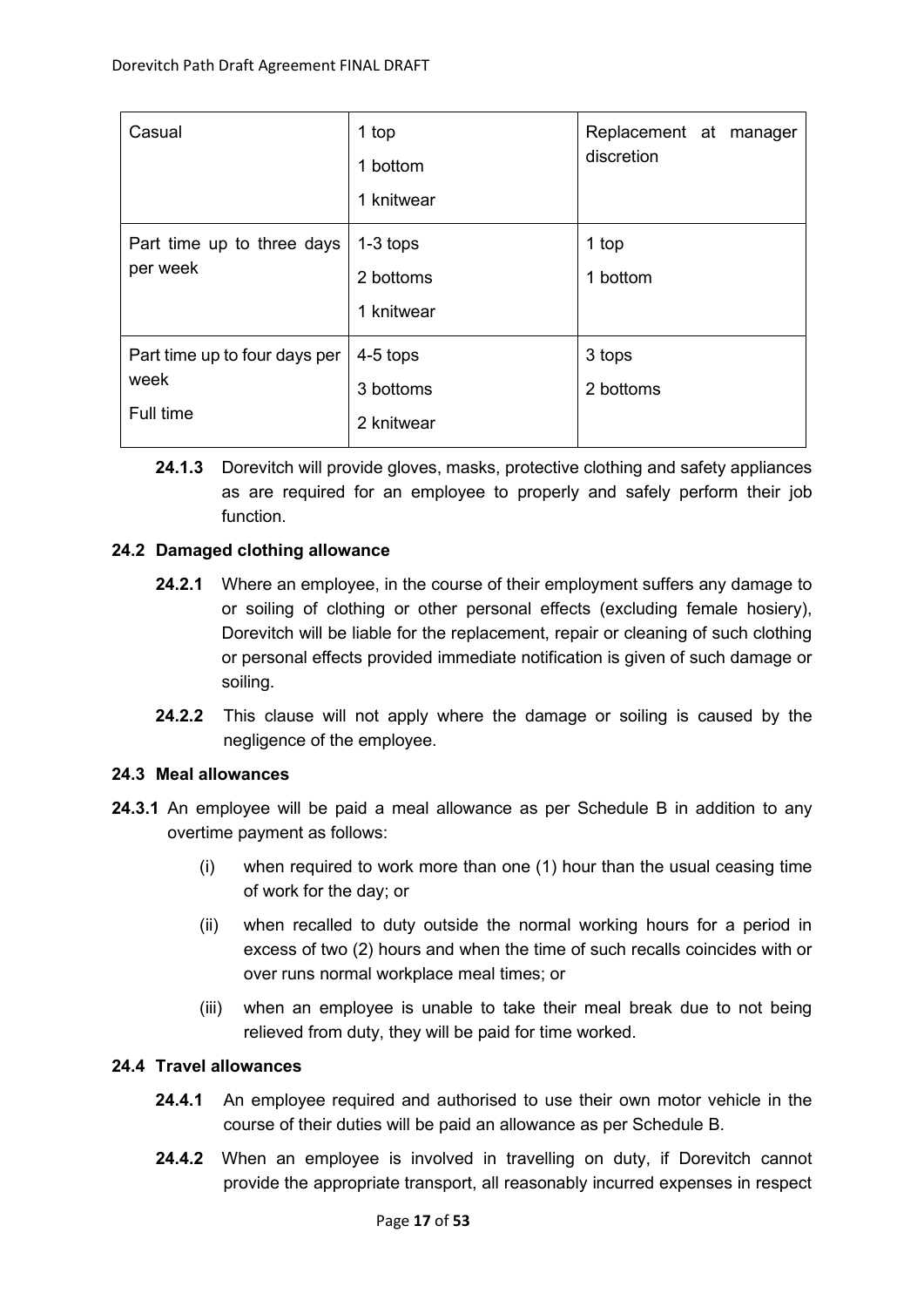to fares, meals and accommodation will be met by Dorevitch on production of receipted account(s) or other evidence acceptable to Dorevitch.

**24.4.3** Provided further that the employee will not be entitled to reimbursement for expenses referred to in clause [24.4.2,](#page-16-0) which exceed the mode of transport, meals or the standard of accommodation agreed with Dorevitch, for these purposes.

## **24.5 Travel allowance - Reliever Collectors**

A Reliever Collector will be allocated to a nominated hub as their base location. In the event that the employee is required to travel a distance greater than 30 kilometres from the home base location (return trip of 60 km), the travel allowance will be paid in accordance with Schedule B for all kilometres in excess.

#### **24.6 Telephone allowance**

**24.6.1** Employees who are employed as mobile collectors or relieving collectors will have a telephone allowance in accordance with Schedule B will be paid.

#### **24.7 On call allowance**

- **24.7.1** An employee required by Dorevitch to be on call will receive additional amounts for each 12 hour period or part thereof, as per Schedule B.
- **24.7.2** The minimum recall for all staff will be 3 hours.

#### **24.8 Higher qualification allowance**

- **24.8.1** Where a Registered Nurse Pathology Collector has a higher qualification as defined below, and the qualification is applicable and relevant to the employee's current area of practice, a qualification allowance will apply in accordance with the amounts set out in Schedule B:
	- (i) Graduate Certificate or equivalent
	- (ii) Post Graduate Diploma or Degree
	- (iii) Masters or Doctorate
- **24.8.2** Such allowance will not be cumulative in the case of multiple higher qualifications.
- **24.8.3** An employee claiming entitlement to a qualifications allowance must provide to Dorevitch evidence of holding the qualification for which the allowance is claimed.

#### **24.9 Buddy Allowance**

Where a collector agrees with their line manager to lead a buddy arrangement for a Pathology Collector in Training or a person completing vocation placement, they will be entitled to payment in accordance with Schedule B for the agreed period of time.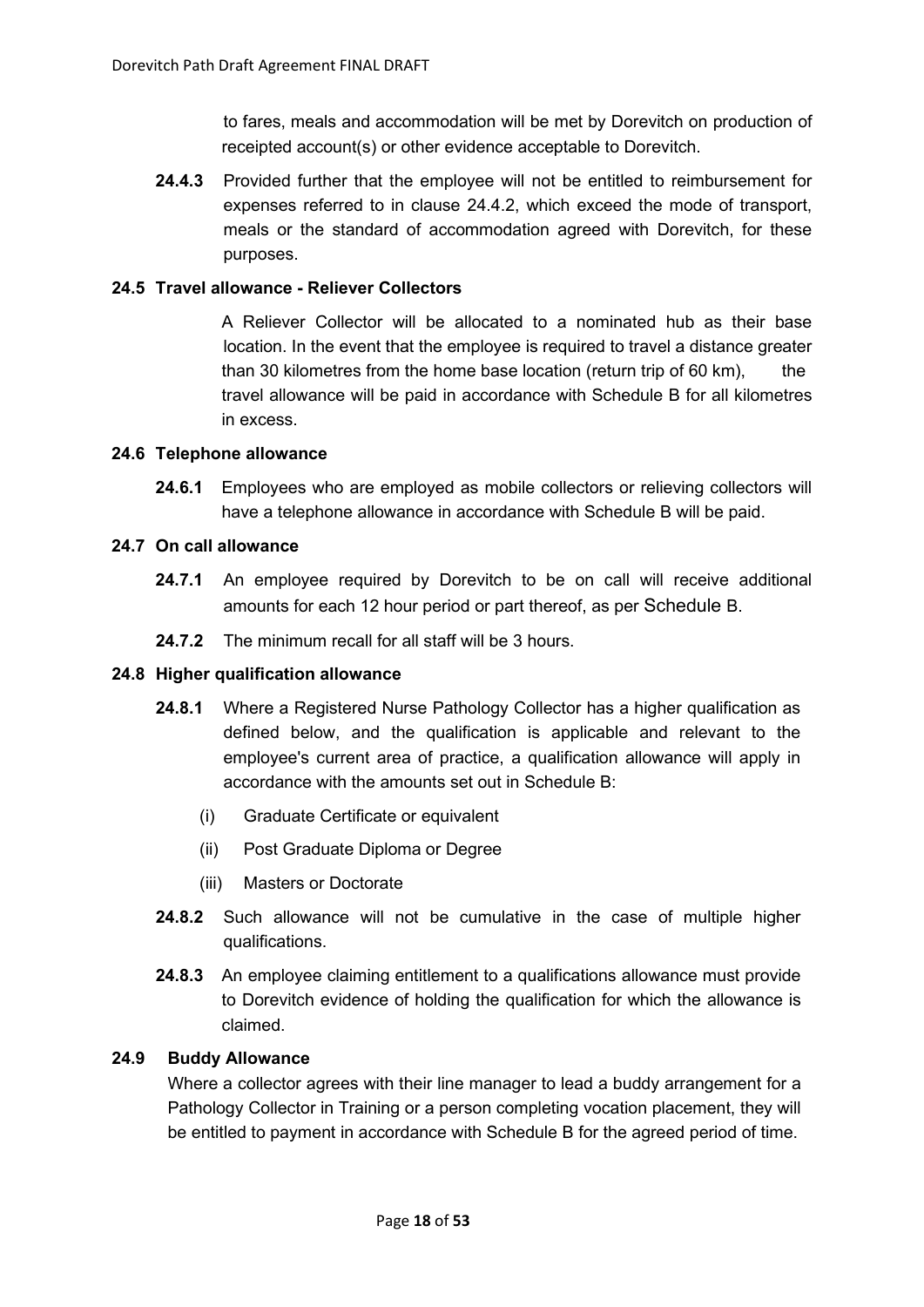### **24.10 Supervisory Allowance**

Where applicable in the Stores Department or the Specimen Reception Department in the Main Laboratory, employees who have supervisory accountability of other team members will be paid an allowance in accordance with Schedule B for the agreed period of time.

## <span id="page-18-0"></span>**25. PAYMENT OF POLICE CHECKS**

Where an existing employee is required by Dorevitch to satisfy Dorevitch of his or her police record, Dorevitch is responsible for the reasonable expenses associated with procuring the police record. This does not include the pre-employment requirement to provide such record within three months of commencement.

## <span id="page-18-1"></span>**26. SUPERANNUATION**

- **26.1** Superannuation is dealt with extensively by legislation including the Superannuation Guarantee (Administration) Act 1992, the Superannuation Guarantee Change Act 1992, the Superannuation Industry (Supervision) Act 1993 and the Superannuation (Resolution of Complaints) Act 1993. This legislation as varied from time to time governs the superannuation rights and obligations of the parties.
- **26.2** Dorevitch will make superannuation contributions on behalf of each eligible associate at the minimum rate required under the Superannuation Guarantee (Administration) Act 1992.
- **26.3** The fund for the purposes of this Enterprise Agreement will mean:
	- **26.3.1** Health Employees Superannuation Trust of Australia (HESTA) established and governed by a trust deed 23 July 1987 as may be amended from time to time and includes any superannuation scheme that may be made in succession thereto;
	- **26.3.2** Prime Super; or
	- **26.3.3** Any other complying fund requested by the employee and with consent by Dorevitch.
- **26.4** HESTA has a My Super Product.
- **26.5** Dorevitch will participate in accordance with the trust fund deeds.
- **26.6** Dorevitch will provide an employee on commencement of employment with the appropriate membership forms and will forward the completed forms for the employee's choice of fund within twenty-eight (28) days. In the event that the employee has not completed the application form within twenty-eight (28) days, Dorevitch will forward contributions and employee details to the relevant superannuation fund.

#### **Salary sacrifice**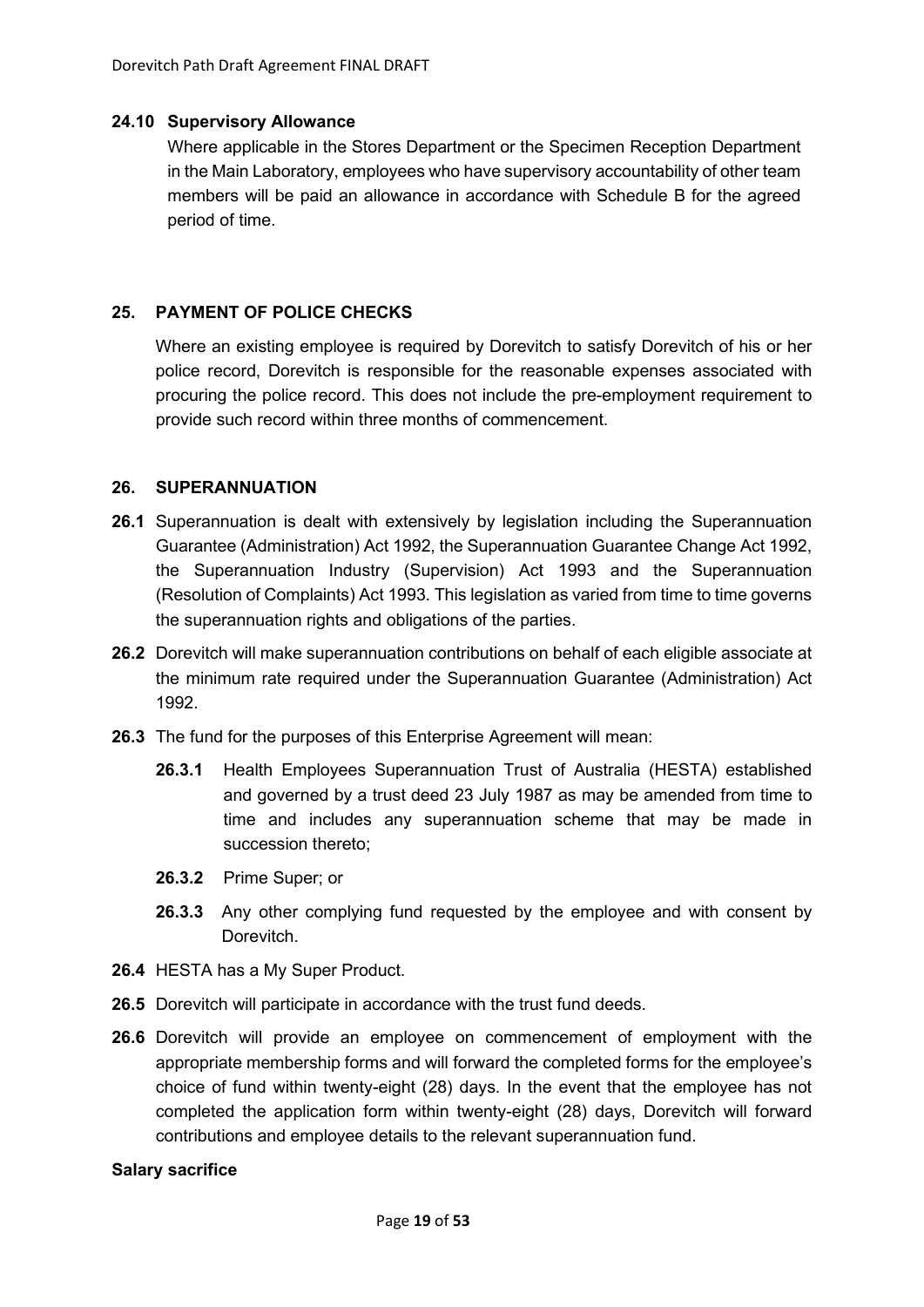- **26.7** An employee may direct Dorevitch in writing to make additional superannuation contributions. Salary sacrifice contributions are classified as concessional contributions that are subject to concessional taxation limits (caps) imposed by the Australian Taxation Office.
- **26.8** Any amounts paid in accordance with the employee's direction are deemed to be paid in satisfaction of Dorevitch's obligation to pay wages set out in this Enterprise Agreement. Accordingly no breach of this Enterprise Agreement will occur if the actual wages paid to the employee fall below the rates set by this Enterprise Agreement solely because of Dorevitch paying additional superannuation contributions on a pre-tax basis under this clause. Where an employee elects to salary sacrifice superannuation, Dorevitch's superannuation contributions will be based on the employee's pre-sacrifice wage.

# <span id="page-19-0"></span>**27. OVERTIME PENALTY RATES**

#### **Overtime rates**

- **27.1** An employee who works in excess of:
	- **27.1.1** seventy-six (76) hours per fortnight; or
	- **27.1.2** seven point six (7.6) hours in a shift (unless agreement has been reached to work shifts of up to ten (10) ordinary hours); or
	- **27.1.3** the agreed shift length, where there is agreement to work shifts of more than seven point six (7.6) hours and up to ten (10) ordinary hours;

will be paid at the rate of time and a half for the first two hours and double time thereafter.

- **27.2** In accruing or calculating payment of overtime, each period of overtime will stand alone.
- **27.3** All overtime worked on a Sunday will be paid at the rate of double time.
- **27.4** Payment of overtime will not affect an employee's entitlement to shift loadings otherwise payable under the Enterprise Agreement. However, overtime rates will be paid in substitution of the loading usually paid for ordinary hours worked on Saturday and Sunday.
- **27.5** Overtime rates are not available in respect of any work performed on a public holiday
- **27.6** Part time employees who are directed to work in excess of their contracted hours (not including where an employee requests to work additional shifts) will be paid overtime rates as defined above. However, where a part-time employee works additional hours that are adjoining rostered ordinary hours (for example, completing required procedures after the conclusion of the rostered shift) this will not incur overtime rates and will be paid at ordinary time rates in fifteen minute intervals or part thereof up to thirty minutes, after which overtime rates will apply.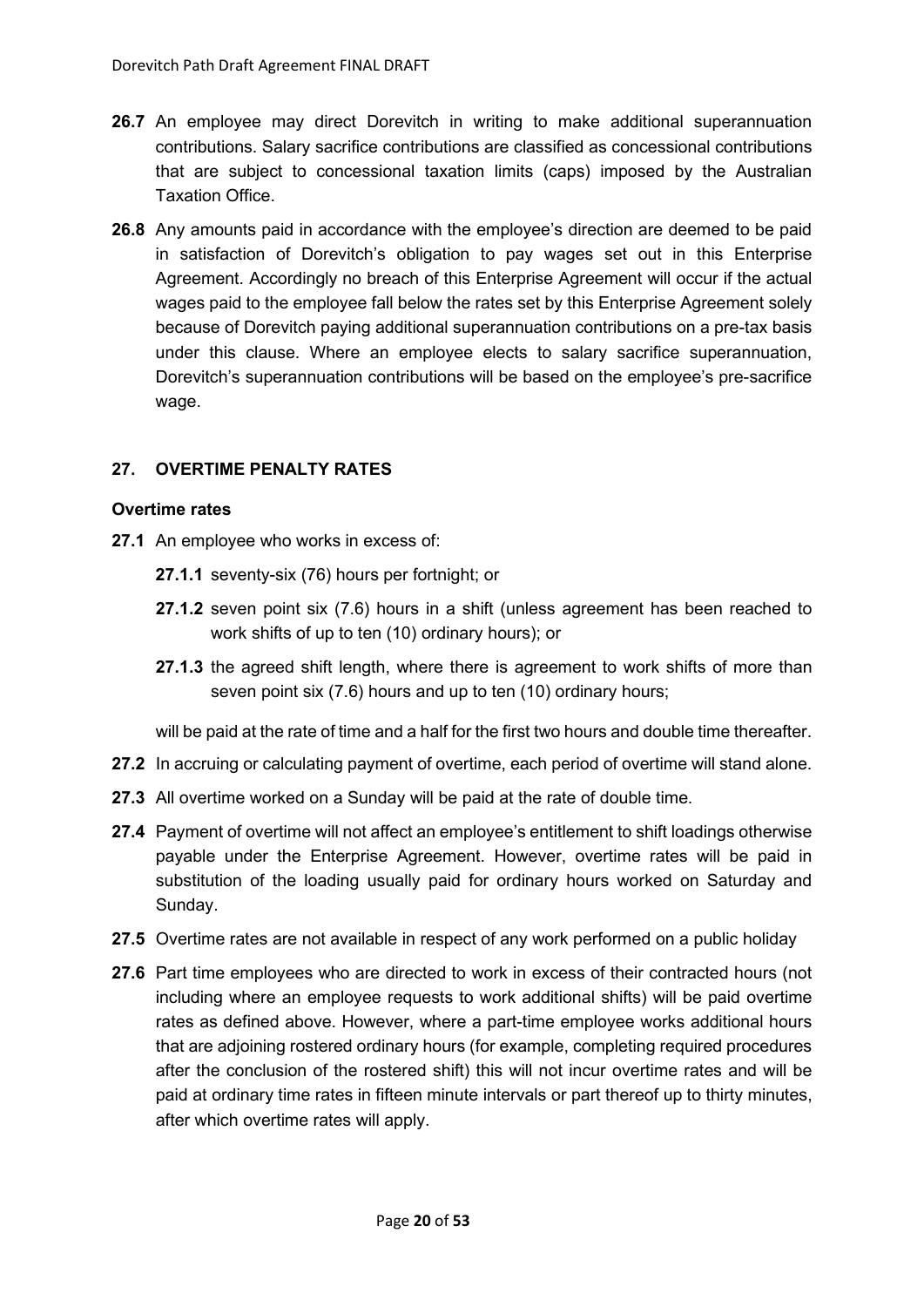## **Reasonable Overtime Protection**

- **27.7** Dorevitch may require an employee to work reasonable overtime at overtime rates. An employee may refuse to work overtime in circumstances where the working of such overtime would result in the employee working hours which are unreasonable having regard to:
	- **27.7.1** any risk to employee health and safety;
	- **27.7.2** the employee's personal circumstances including any family and carer responsibilities;
	- **27.7.3** the needs of the workplace or enterprise;
	- **27.7.4** the notice (if any) given by Dorevitch of the overtime; and by the employee of his or her intention to refuse;
	- **27.7.5** whether the employee is entitled to receive overtime payments/penalty rates or other compensation, or a level of remuneration that reflects an expectation of working additional hours;
	- **27.7.6** any notice given by Dorevitch of any request or requirement to work the additional hours.
	- **27.7.7** any notice given by the employee of his or her intention to refuse to work additional hours.
	- **27.7.8** the usual patterns of work in the industry, or the part of the industry, in which the employee works;
	- **27.7.9** the nature of the employee's role, and the employee's level of responsibility; and
	- **27.7.10** any other relevant matter.

#### **Rest period after overtime**

- **27.8** An employee who works so much overtime between the termination of their ordinary work on one day and the commencement of ordinary work on the next day that they have not had at least 10 consecutive hours off duty will be released after completion of such overtime until they have had 10 consecutive hours off duty without loss of pay for ordinary working time occurring during this absence.
- **27.9** If, on the instructions of Dorevitch, the employee resumes or continues work without having had 10 hours off duty, the employee will be paid at the rate of double time until they are released from duty for such a period. The employee is then entitled to be absent until they have had 10 consecutive hours off duty without loss of pay for ordinary working time occurring during such absence.

#### **Time off instead of payment for overtime**

**27.10**An employee and Dorevitch may agree in writing to the employee taking time off instead of being paid for a particular amount of overtime that has been worked by the employee.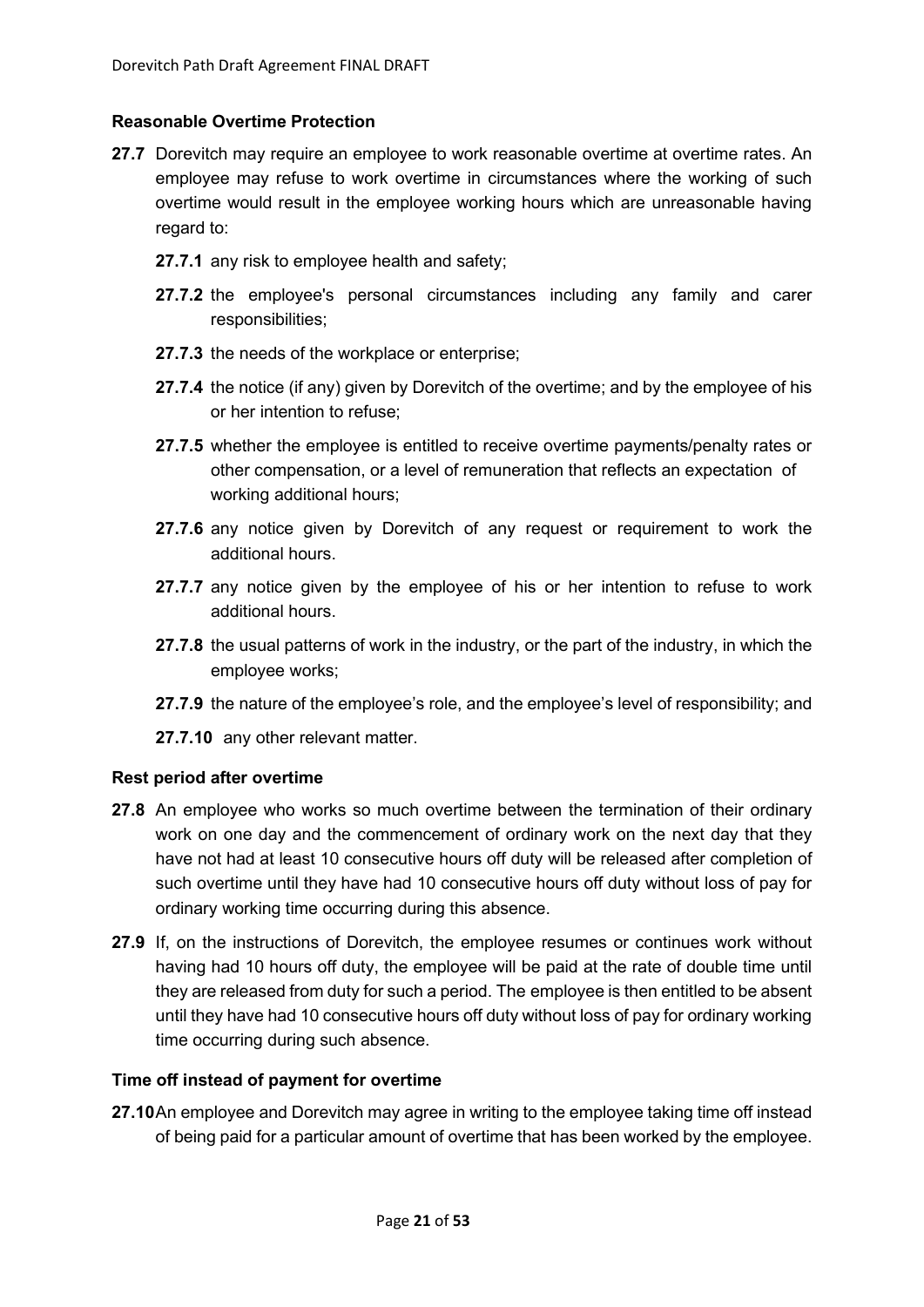- **27.11**Any amount of overtime that has been worked by an employee in a particular pay period and that is to be taken as time off instead of the employee being paid for it must be the subject of a separate agreement.
- **27.12**An agreement must state the following:
	- **27.12.1** the number of overtime hours to which it applies and when those hours were worked;
	- **27.12.2** that Dorevitch and the employee agree that the employee may take time off instead of being paid overtime;
	- **27.12.3** that if the employee requests at any time Dorevitch must pay the employee for overtime covered by the Enterprise Agreement but not taken as time off at the overtime rate applicable to the overtime worked; and
	- **27.12.4** that any payment mentioned in clause 27.12.3 must be paid in the next pay period following the request (subject to the request being made by the nominated payroll cut-off).
- **27.13**The period of time off that an employee is entitled to take is the same as the number of overtime hours worked at the overtime rate applicable to the overtime when worked. For example, by making an agreement under clause 27.10 an employee who worked 2 overtime hours (which were payable at time and a half) is entitled to 3 hours' time off.
- **27.14**Time off must be taken:
	- **27.14.1** within six (6) months of the overtime being worked;
	- **27.14.2** at a time agreed by the employee and Dorevitch;
	- **27.14.3** if the time off is not taken within 6 months or at a time agreed between Dorevitch and the employee then it will be paid as overtime; and
	- **27.14.4** if the employee requests at any time to be paid for overtime covered by an agreement under clause 27.10 but not taken as time off, Dorevitch must pay the employee for the overtime in the next pay period following the request (subject to the request being made by the nominated payroll cut-off) at the overtime rate applicable to the overtime when worked.
- **27.15**Dorevitch must not exert undue influence or pressure on an employee to take time off instead of payment for overtime.
- **27.16**If on termination of employment, time off for overtime worked by the employee has not been taken, Dorevitch will pay the employee for overtime at the applicable overtime rate.

## **Recall to work overtime**

- **27.17** An employee who is recalled to work overtime after leaving Dorevitch's premises will be paid for a minimum of three hours' work at the appropriate overtime rate.
- **27.18** An employee (other than a casual employee) who works so much recall between the completion of their rostered shift and the commencement of their next succeeding rostered period of duty that they would not have had at least ten (10) consecutive hours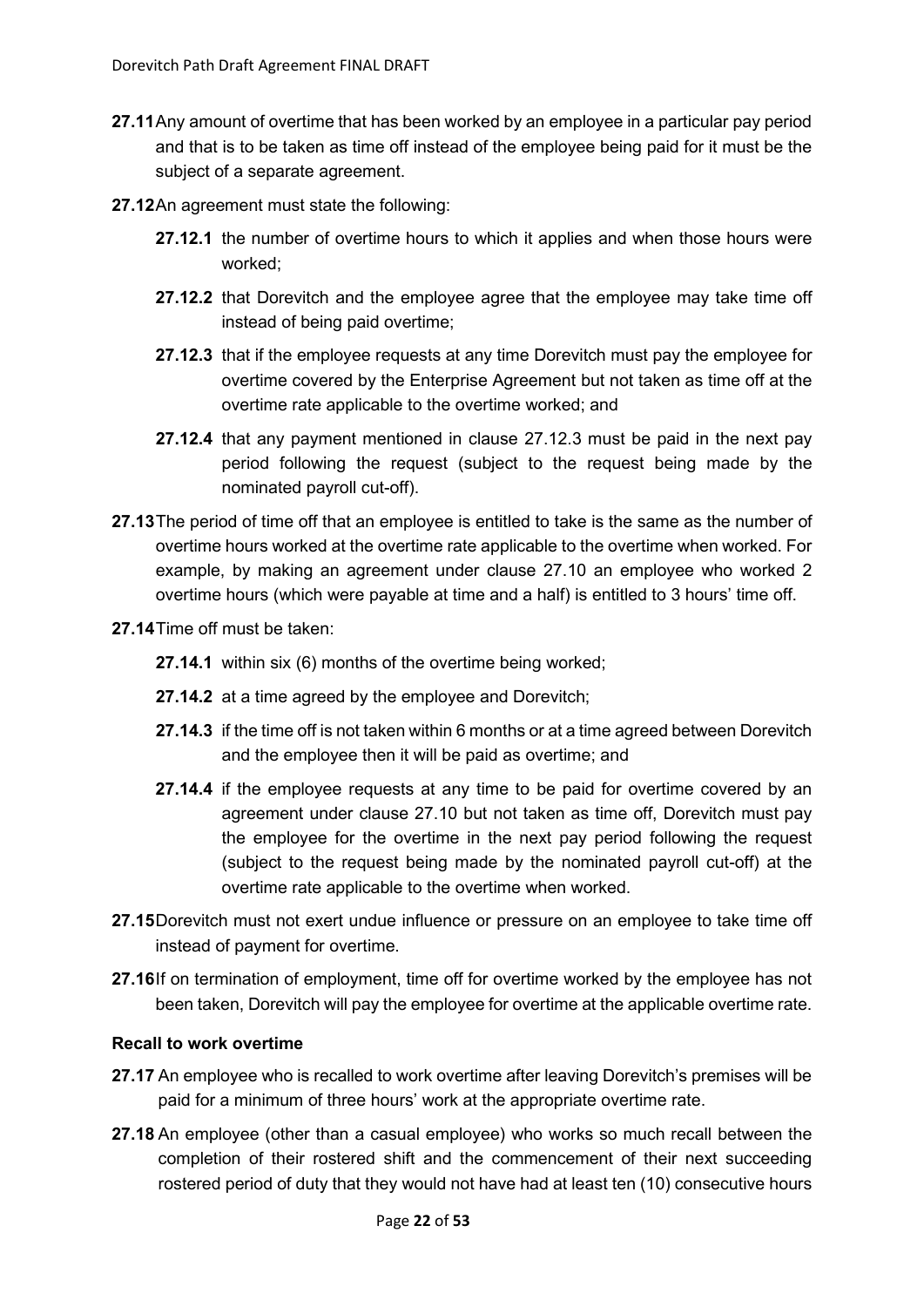off duty between those times, will be released after completion of such recall worked until they have had ten consecutive hours off duty without loss of pay for rostered ordinary hours occurring during such absence.

- **27.19** If on the instructions of Dorevitch such an employee resumes or continues work without having ten consecutive hours off duty they will be paid at the rate of double time until they are released from duty for such a rest period and the employee will then be entitled to be absent until they have had the prescribed break specified without loss of pay for rostered ordinary hours occurring during such an absence.
- **27.20** No employee will present for duty on a voluntary basis, unless they have had ten (10) consecutive hours off duty.
- **27.21** The on call payment will be as per Appendix B per twelve (12) hour period or part thereof.
- **27.22** The on call payment will be as per Appendix B per twelve (12) hour period or part thereof for work completed on a Sunday or public holiday.
- **27.23** In the event an employee is further recalled within the three (3) hour payment period, no additional payment will be made.
- **27.24** In the event of an employee finishing any period of overtime when reasonable means of transport are not available for the employee to return to their place of residence, Dorevitch will provide adequate transport free of cost to the employee.

## **Rest break during overtime**

- **27.25** An employee working overtime will take a paid rest break of 20 minutes after each four hours of overtime worked if required to continue work after the break.
- **27.26** In the event of any employee finishing any period of overtime at a time when reasonable means of transport are not available for the employee to return to their place of residence Dorevitch will provide adequate transport free of cost to the employee.

#### <span id="page-22-0"></span>**28. HIGHER DUTIES**

- **28.1** An employee engaged in any duties carrying a higher wage rate than the classification in which they are ordinarily employed in any one day or shift will be paid at the higher wage rate for:
	- **28.1.1** the time so worked for two hours or less; or
	- **28.1.2** a full day or shift where the time so worked exceeds two hours.

#### <span id="page-22-1"></span>**29. HOURS OF WORK**

**29.1** The ordinary hours of work for a full time employee will be 76 hours per fortnight, which may be worked in rostered shifts of up to 7.6 hours or by agreement up to 10 hours.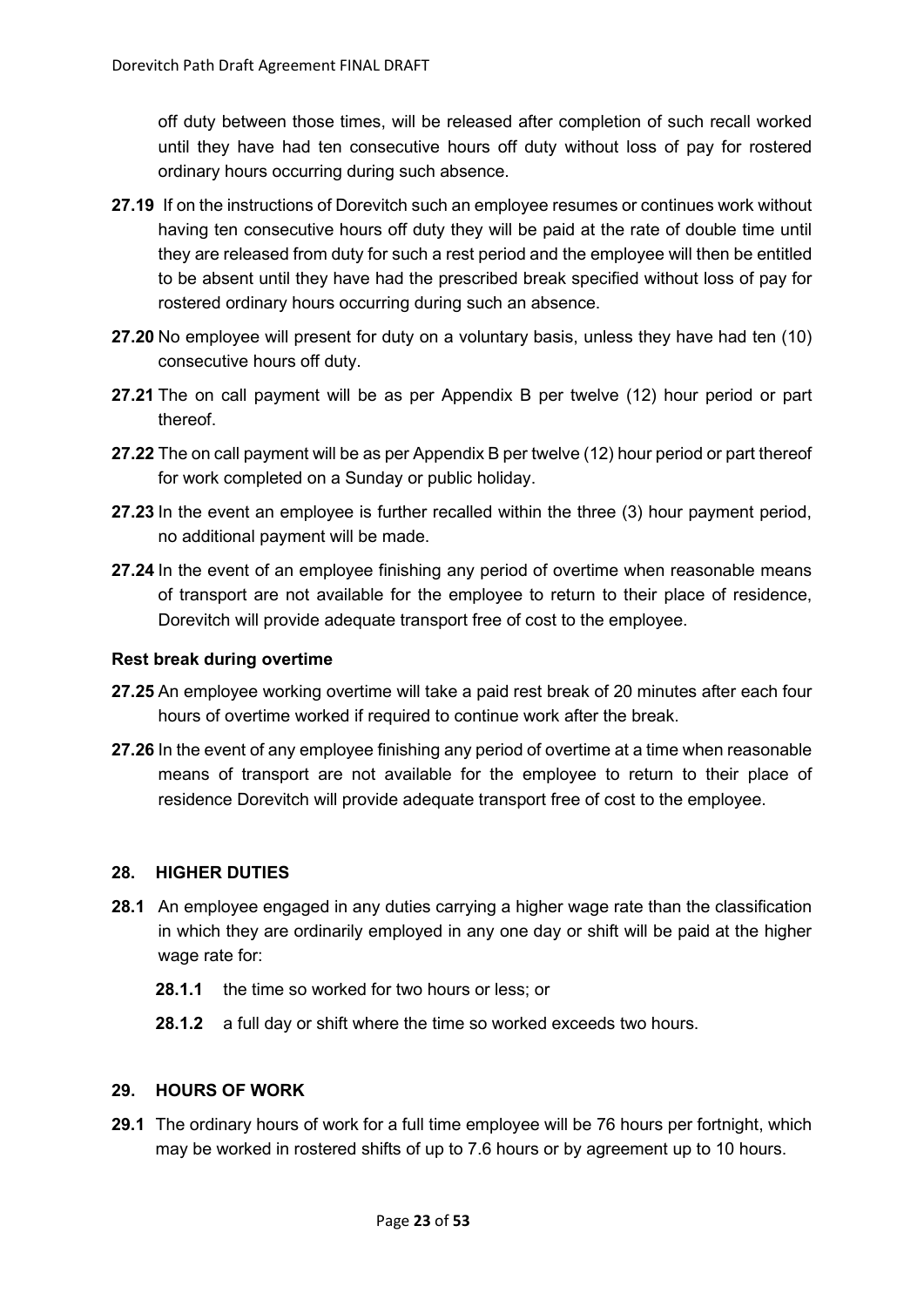- **29.2** There will be a minimum break of 8 hours between periods of rostered ordinary hours of duty.
- **29.3** All employees will be guaranteed a minimum of 3 hours consecutive engagement.
- **29.4** Employees and their local managers may agree to arrangements that allow employees to work additional hours, which can be stored and taken at a future time as leave where workload allows.
- **29.5** This will include the following:
- **29.6** Individual staff may accrue up to 5 days by agreement
- **29.7** Accrued leave must be taken within 28 days of accrual. If this is not possible, the employee may elect to either take it as an alternate agreed time or be paid out
- **29.8** Accrued hours will be taken as leave or paid out at the applicable Enterprise Agreement rate for the time the additional work was performed.
- **29.9** Leave loading is not applicable to leave taken under this clause.
- **29.10**Part time employees may at their discretion undertake work that is in addition to their normal rostered shifts at times when they are not rostered for their normal duties. These 'additional hours' will be undertaken in accordance with the following conditions and arrangements:
	- **29.10.1** an employee must not work more than seventy six (76) ordinary hours per fortnight and one hundred and fifty two (152) ordinary hours per four week period;
	- **29.10.2** an employee must not work more than 7.6 ordinary hours in one shift. However, an employee may work up to ten ordinary hours in one shift by agreement;
	- **29.10.3** an employee will indicate their desire to work 'additional hours' by recording their name on a list of staff available to work 'additional duties' in the next roster period.
- **29.11**The employee may withdraw the request referred to in clause 29.10.3 by providing Dorevitch with seven days' notice in writing prior to the distribution of rosters for the relevant period.
- **29.12**Where Dorevitch directs an employee to work more than six (6) consecutive periods of ordinary duty without twenty-four (24) hours off duty, the employee will be paid for the seventh and any further consecutive period of ordinary duty worked at the rate of treble time until they have been given twenty-four (24) hours off duty.

# <span id="page-23-0"></span>**30. SPAN OF HOURS**

Unless otherwise stated, the ordinary hours of work for a day worker will be worked between 6.00 am and 7.00 pm Monday to Friday.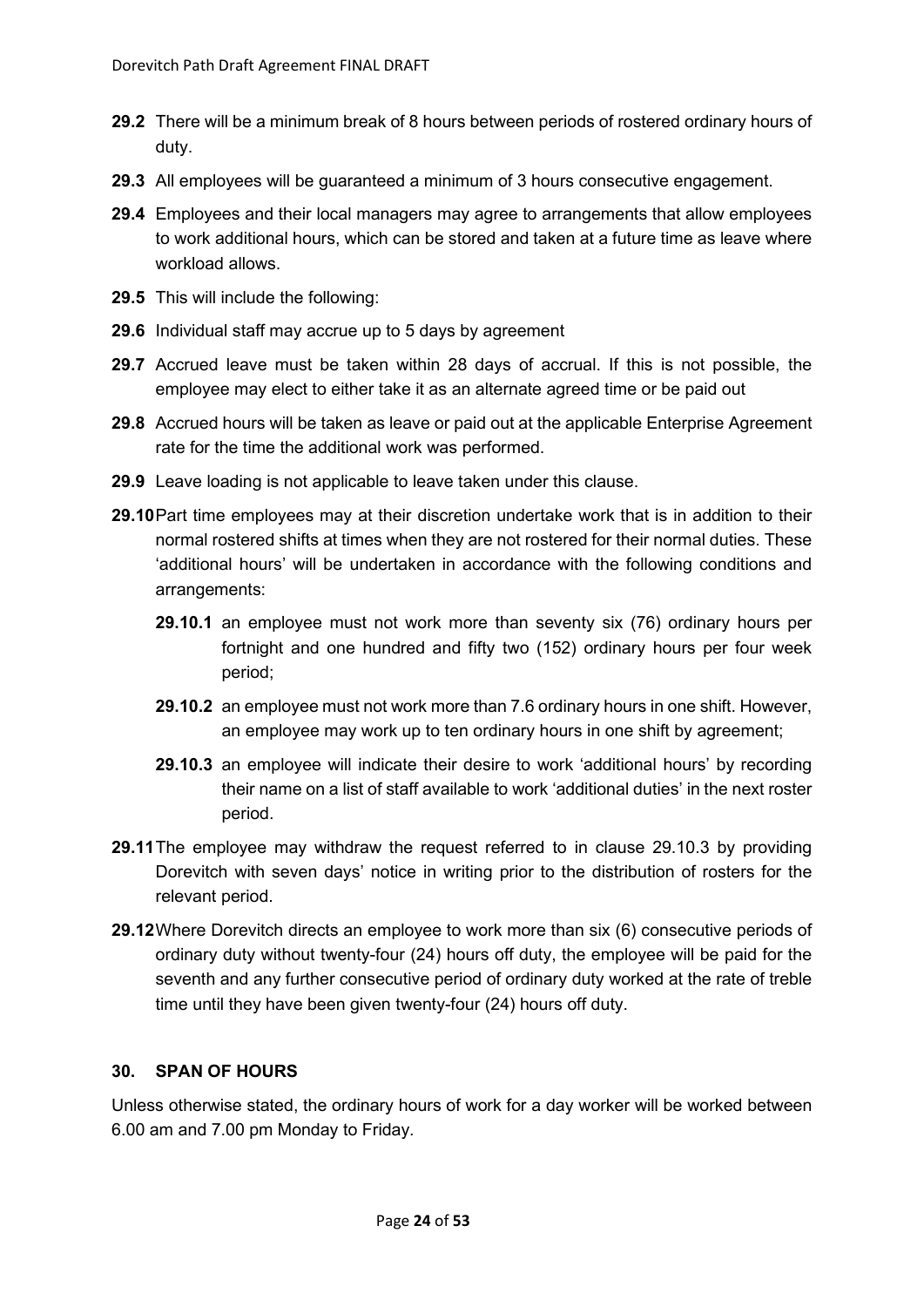## <span id="page-24-0"></span>**31. DAYLIGHT SAVINGS**

- **31.1** If an employee works on a shift during which time changes because of the introduction or cessation of daylight saving, the employee will be paid for the actual hours worked at the ordinary rate of pay (including any shift penalties or allowances normally payable in respect of this shift).
- **31.2** No overtime is payable for the additional hour worked because of daylight saving.

#### <span id="page-24-1"></span>**32. ROSTERING ARRANGEMENTS**

- **32.1** A roster of at least fourteen days' duration setting out employees' daily ordinary working hours, commencing and finishing times and meal intervals will be posted at least fourteen days before it comes into operation in each work location and where it may be readily seen by such employees.
- **32.2** Ordinary hours will be worked in shifts of up to 7.6 hours in length. However, by agreement, employees can work their ordinary hours in shifts of up to 10 hours in length.
- **32.3** Dorevitch acknowledges the need of employees to balance work and family commitments. Some employees prefer to work their contracted hours in a non-standard manner to achieve this.
	- **32.3.1** Employees who work less than five (5) hours per shift may elect to work an additional shift in the same calendar day provided that the total hours worked in those two shifts do not exceed ten (10) hours.
	- **32.3.2** At the employee's request and in order to add more flexibility to the existing roster, Dorevitch and the employee may agree to a roster that achieves this and does not attract any additional penalty payments.
	- **32.3.3** The employee may request these arrangements in writing to their line manager.
	- **32.3.4** Dorevitch reserves the right to refuse such a request should it not fit with the rostering pattern and service requirements of the business.
	- **32.3.5** Overtime will only apply where the total hours worked for the day under clause 23 are in excess of ten (10) hours.
- **32.4** Dorevitch Pathology and an individual employee may, by mutual agreement, fix a roster that operates in lieu of the ordinary rostering arrangements in order to assist the employee balance work and family commitments. Such an agreement shall be recorded in writing, and is terminable on the provision of reasonable notice.
- **32.5** Where it can be so arranged, Dorevitch will roster employees in such a manner that provides full time employees at least two (2) consecutive days off duty in any one (1) week, unless otherwise agreed between with the employee or required by Dorevitch due to genuine operational reasons.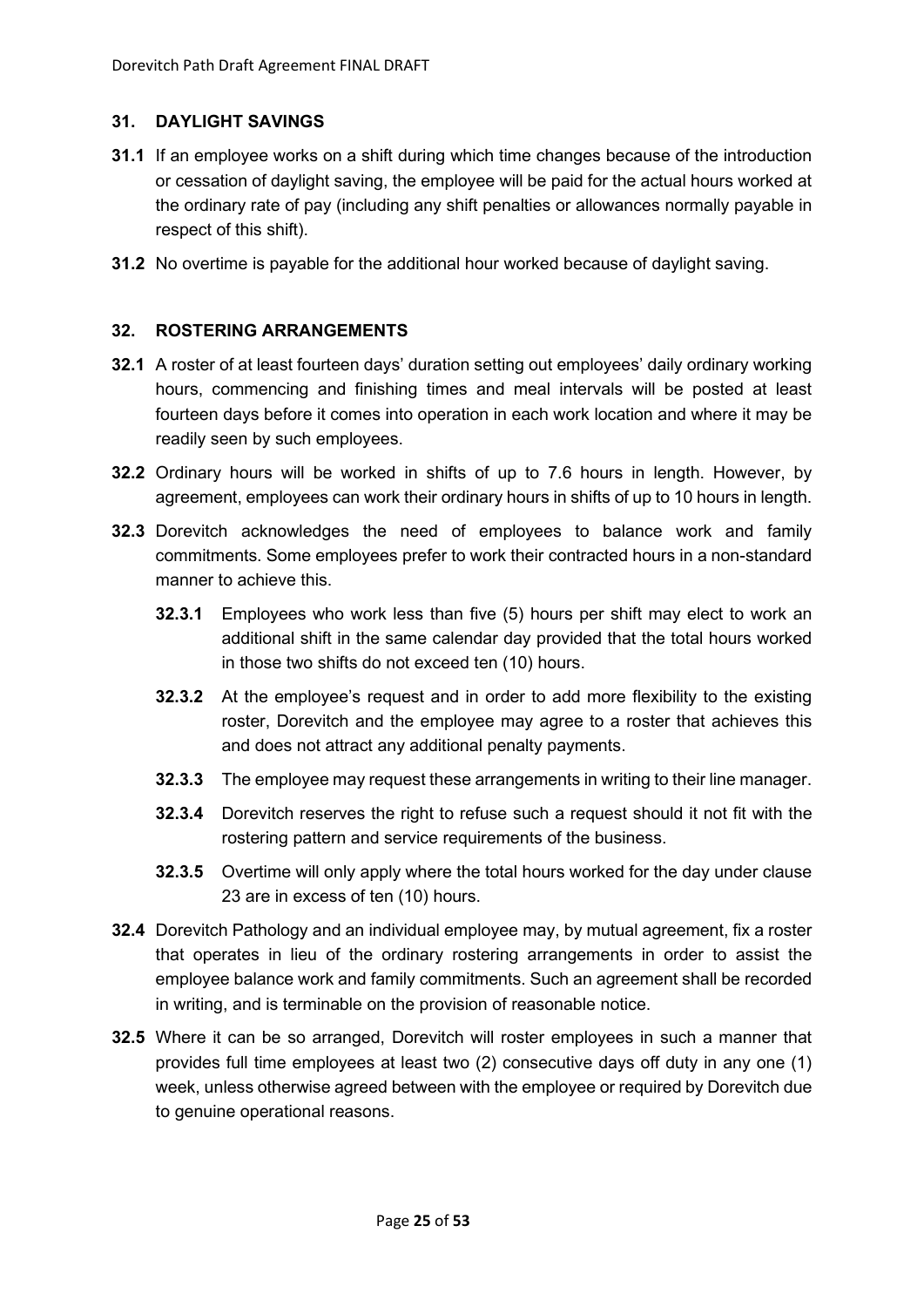- **32.6** As at the date of the Enterprise Agreement, any newly appointed part time employee will have at least two (2) consecutive days off duty in a fortnightly roster unless requested in writing by the employee during the course of their employment.
- **32.7** Dorevitch is committed to maximising its permanent workforce. Dorevitch will always offer additional shifts in the first instance to its permanent part-time employees where employees have advised their availability in advance and it is practicable to do so. It will then offer additional shifts to its casual employees where applicable.
- **32.8** All employees will be given seven (7) days' notice of roster changes except in the case of emergency or sickness, or as requested by an employee.
- **32.9** Where a change of roster is required by Dorevitch, without seven (7) days' notice, and not by request or agreement by the employee, the employee will be paid a change of roster allowance as per Appendix A.

# <span id="page-25-0"></span>**33. SATURDAY AND SUNDAY WORK**

- **33.1** For all ordinary hours worked between midnight Friday and midnight Sunday, a day worker will be paid their ordinary hourly rate and an additional 50% loading.
- **33.2** A casual employee who works on a Saturday or Sunday will be paid a loading of 75% for all time worked instead of the casual loading of 25%.

## <span id="page-25-1"></span>**34. MEAL AND REST BREAKS**

| <b>Hours worked</b>                                     | Meal break (unpaid) |                                                                                                    |
|---------------------------------------------------------|---------------------|----------------------------------------------------------------------------------------------------|
| Four hours and up to six   One ten minute rest<br>hours | break               | Meal break after 5 hours                                                                           |
| Six hours or greater                                    | breaks              | Two ten minute rest   One meal break of at least thirty<br>minutes but not more than sixty minutes |

**34.1** Meal and rest breaks are as per the table below.

#### **Meal breaks**

- **34.2** An employee who works in excess of five hours will be entitled to an unpaid meal break of not less than thirty (30) minutes and not more than sixty (60) minutes.
- **34.3** The time of taking the meal break may be varied by agreement between Dorevitch and the employee.
- **34.4** Each employee on night duty who is not relieved from duty (and on call) during the rostered meal interval will be granted a meal interval of not less than twenty minutes to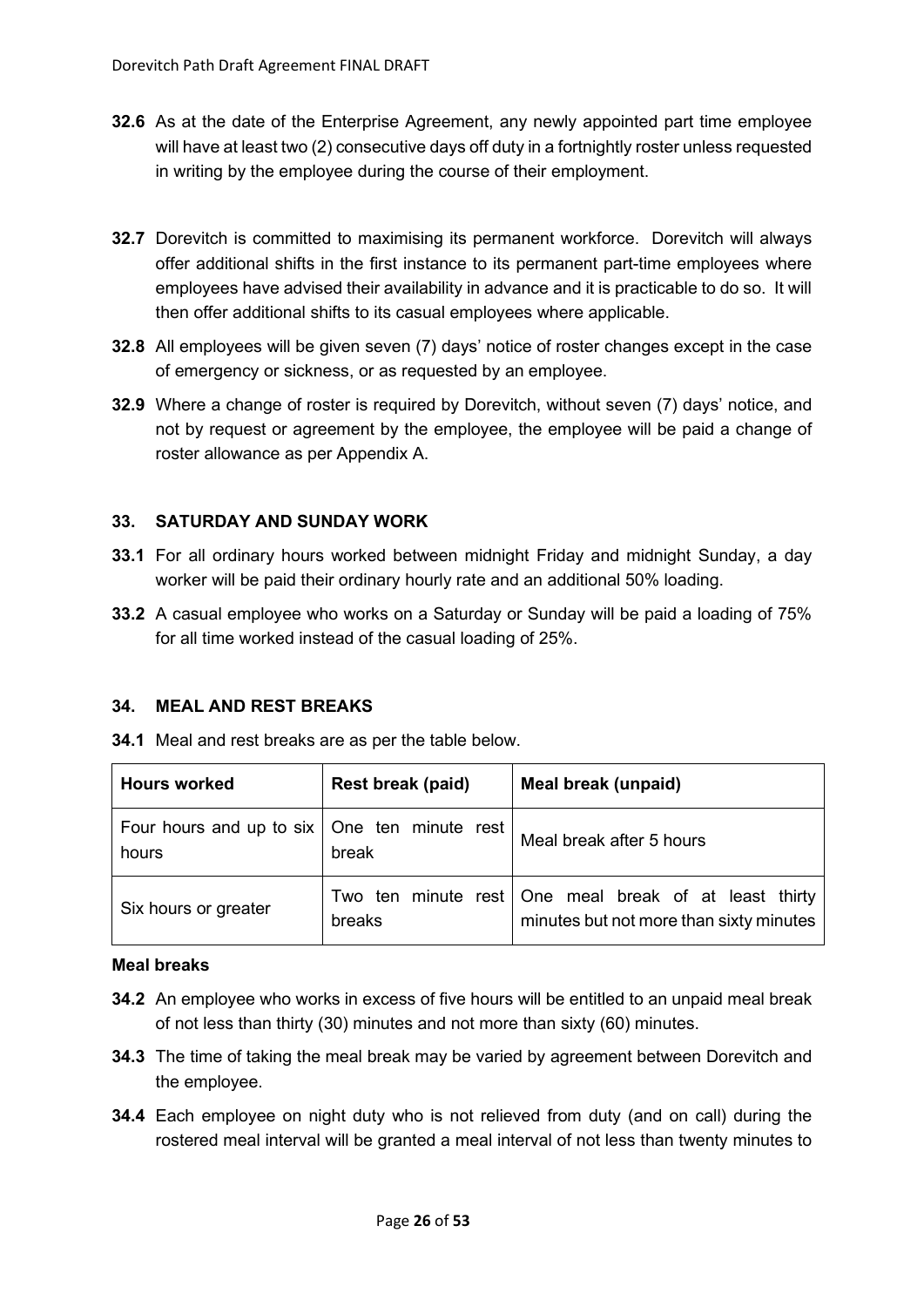be commenced after completing three hours and not more than five hours of duty. Such time to be counted as time worked.

**34.5** The above crib time arrangement may also be adopted in any case where there is mutual agreement between Dorevitch and the employee.

# **Rest breaks**

- **34.6** Every employee will be entitled to a paid ten (10) minute tea break in each four (4) hours worked or part thereof greater than two (2) hours, at a time to be agreed between Dorevitch and the employee.
- **34.7** Subject to agreement between Dorevitch and the employee, such breaks may alternatively be taken as one (1) x twenty (20) minute tea break.
- **34.8** Tea breaks will count as time worked.

## <span id="page-26-0"></span>**35. SHIFTWORK**

**35.1** Shiftwork is worked, and shift penalties are paid, in accordance with the table below:

| <b>Shift</b>                                                                                                 | Amount                                 |
|--------------------------------------------------------------------------------------------------------------|----------------------------------------|
| Afternoon Shift/Morning Shift                                                                                |                                        |
| Rostered hours of ordinary duty finish<br>between 7.00pm and 8.00am or commence<br>between 7.00pm and 6.00am | the amount set in Appendix B per shift |
| Night Shift                                                                                                  |                                        |
| Rostered hours of ordinary duty finish the<br>day after commencing or after midnight and<br>before 5.00am    | the amount set in Appendix B per shift |
| <b>Permanent Night Shift</b>                                                                                 |                                        |
| Working night shift for any period in excess<br>of four (4) consecutive weeks                                | the amount set in Appendix B per shift |

- **35.2** In the case of an employee who changes from working on one shift to working on another shift the time of commencement of which differs by four hours or more than from that of the first they shall be paid the Change of Shift allowance outlined in Appendix B for each such change in addition to any amounts payable.
- **35.3** Notwithstanding the above, the change of shift allowance is not payable:
	- **35.3.1** Where Dorevitch agrees to a request in writing made on behalf of one or more of their employees for changes in shifts.
	- **35.3.2** Where there is an intervening period of more than 48 hours off duty, inclusive of all leave, weekends, accrued days off, rostered days off and public holidays.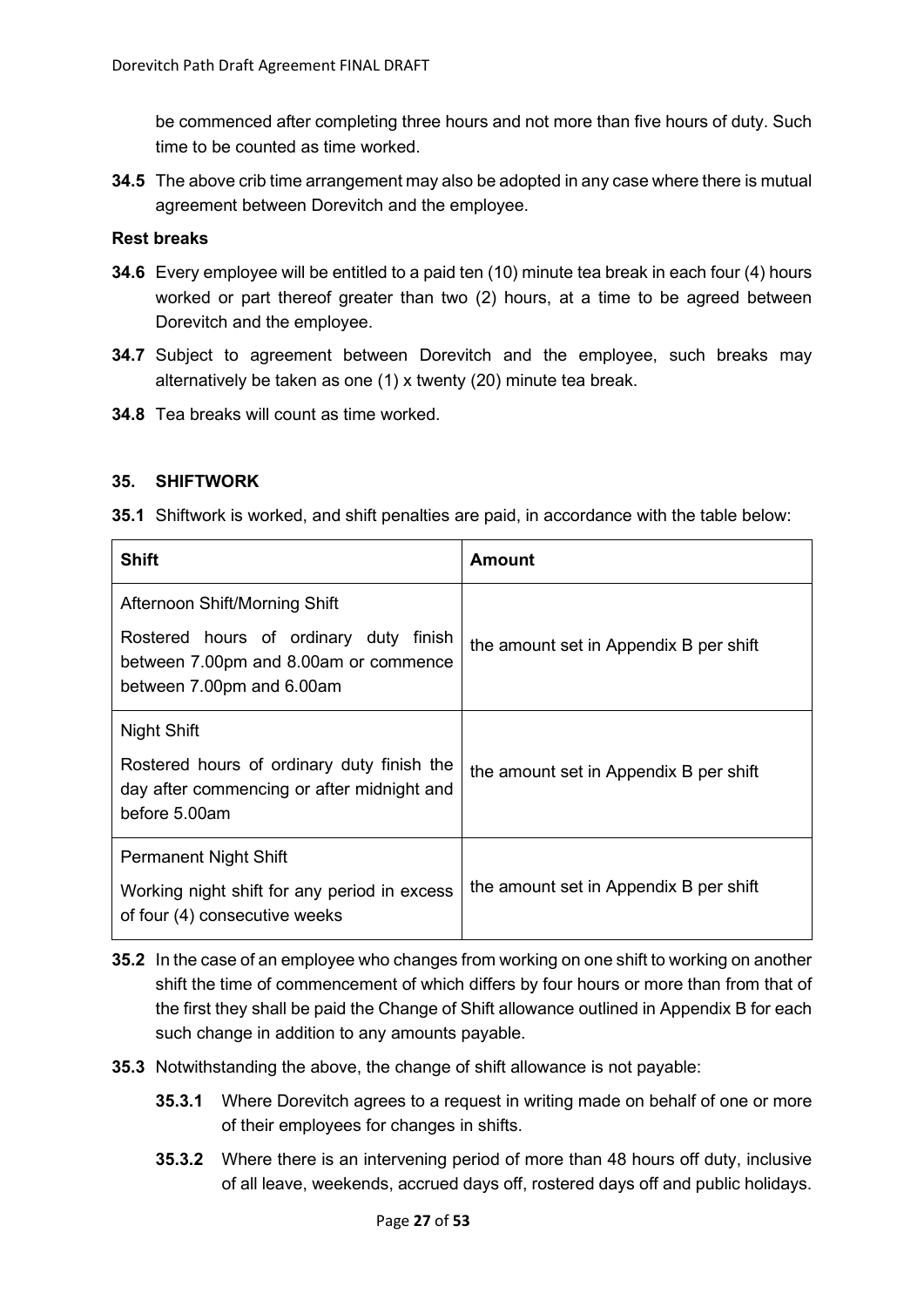- **35.4** Where directed the following rate of payment shall be made where the Saturday or Sunday duty involves work performed by a worker of broken shifts outside:
	- **35.4.1** a spread of nine hours from the time of commencing work will be paid at time and three-quarters,
	- **35.4.2** a spread of twelve hours from the time of commencing work will be paid at double time.

#### <span id="page-27-0"></span>**36. ANNUAL LEAVE**

**36.1** Annual leave is provided for in the NES. This clause contains additional provisions.

#### **Basic entitlement**

- **36.2** An employee (other than a casual employee) is entitled to four (4) weeks annual leave for each year of service with Dorevitch.
- **36.3** An employee engaged as a registered nurse (other than a casual employee) is entitled to five (5) weeks annual leave for each year of service with Dorevitch.
- **36.4** Part-time employees will be entitled to annual leave on a pro rata basis. Where the ordinary hours for a part-time employee have varied during the period of accrual, the average ordinary hours will be used to determine the employee's annual leave entitlement.
- **36.5** An employee's annual leave accrues progressively during a year of service according to the employee's ordinary hours of work, and accrues from year to year.

#### **Additional Week's Annual Leave**

- **36.6** An employee who works for four (4) or more ordinary hours on ten (10) or more occasions falling on a weekend in a year is entitled to an additional week's annual leave on the same terms and conditions.
- **36.7** Employees who meet the requirements of clause 36.6 will be considered shiftworkers for the purpose of the additional Annual leave provided for in the NES.
- **36.8** Where an employee would ordinarily fit the requirements of clause 36.6 above and whose employment is terminated for any reason, will be paid in addition to any other amounts due to the employee, the pro rata amount of the additional weeks' annual leave (if not otherwise accrued).

#### **Taking of annual leave**

- **36.9** Annual leave will be taken at a time or times as agreed between Dorevitch and the employee. Where an employee requests a period of annual leave, agreement will not be unreasonably withheld by Dorevitch.
- **36.10**Dorevitch will respond to an employee's written request for annual leave within 14 days of the request being made. In the event that the request for annual leave is not agreed to by Dorevitch reasons will be given in writing.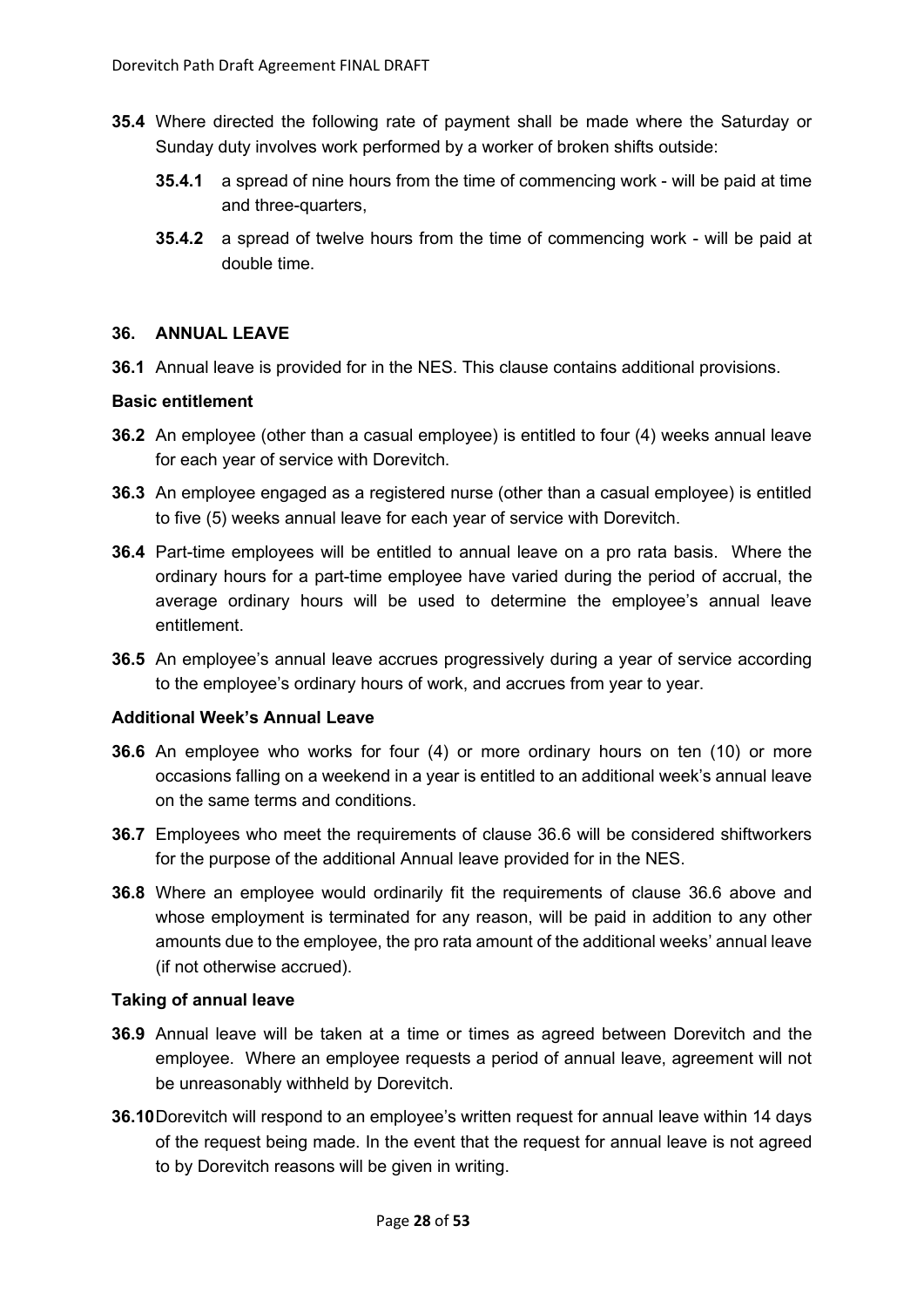- **36.11**Where a public holiday occurs during a period when an employee is on annual leave, the employee is taken not to be on annual leave on that public holiday.
- **36.12**If the period during which an employee takes paid annual leave includes a period of any other leave (other than unpaid parental leave) under the Enterprise Agreement, the employee is taken not to be on paid annual leave for the period of that other leave or absence**.**

## **Payment for annual leave**

- **36.13**If an employee takes a period of paid annual leave, Dorevitch must pay the employee their ordinary pay for the period of leave so taken.
- **36.14**'Ordinary pay', for the purposes of this clause, means remuneration for the employee's weekly number of hours during the period of leave taken, calculated at the ordinary time rate of pay.
- **36.15**If, when the employment of an employee ends, the employee has an accrued annual leave entitlement, Dorevitch must pay the employee the amount that would have been payable to the employee had they taken the period of accrued annual leave.

## **Annual Leave Loading**

**36.16**In addition to the ordinary pay, when taking annual leave employees will receive either:

- **36.16.1** shift work premiums, according to the roster or projected roster (where applicable); and
- **36.16.2** Saturday and Sunday premiums, according to the roster or projected roster (where applicable); or
- **36.16.3** annual leave loading equal to 17.5% of his or her wage, for his or her normal weekly hours, calculated at the ordinary time rate of pay;

whichever is the higher.

#### **Annual leave in advance**

- **36.17**Annual leave may be taken in advance, by mutual agreement between Dorevitch and the employee.
- **36.18**Where annual leave has been taken in advance by an employee and:
	- **36.18.1** the employment of the employee is terminated before he or she has completed the sufficient service to accrue the leave taken in advance; then
	- **36.18.2** Dorevitch will be entitled to deduct the amount of such excess from any remuneration payable to the employee upon termination of employment.

#### **Cashing out of annual leave**

- **36.19**Paid annual leave must not be cashed out except in accordance with an agreement under this clause.
- **36.20**Each cashing out of a particular amount of paid annual leave must be the subject of a separate agreement.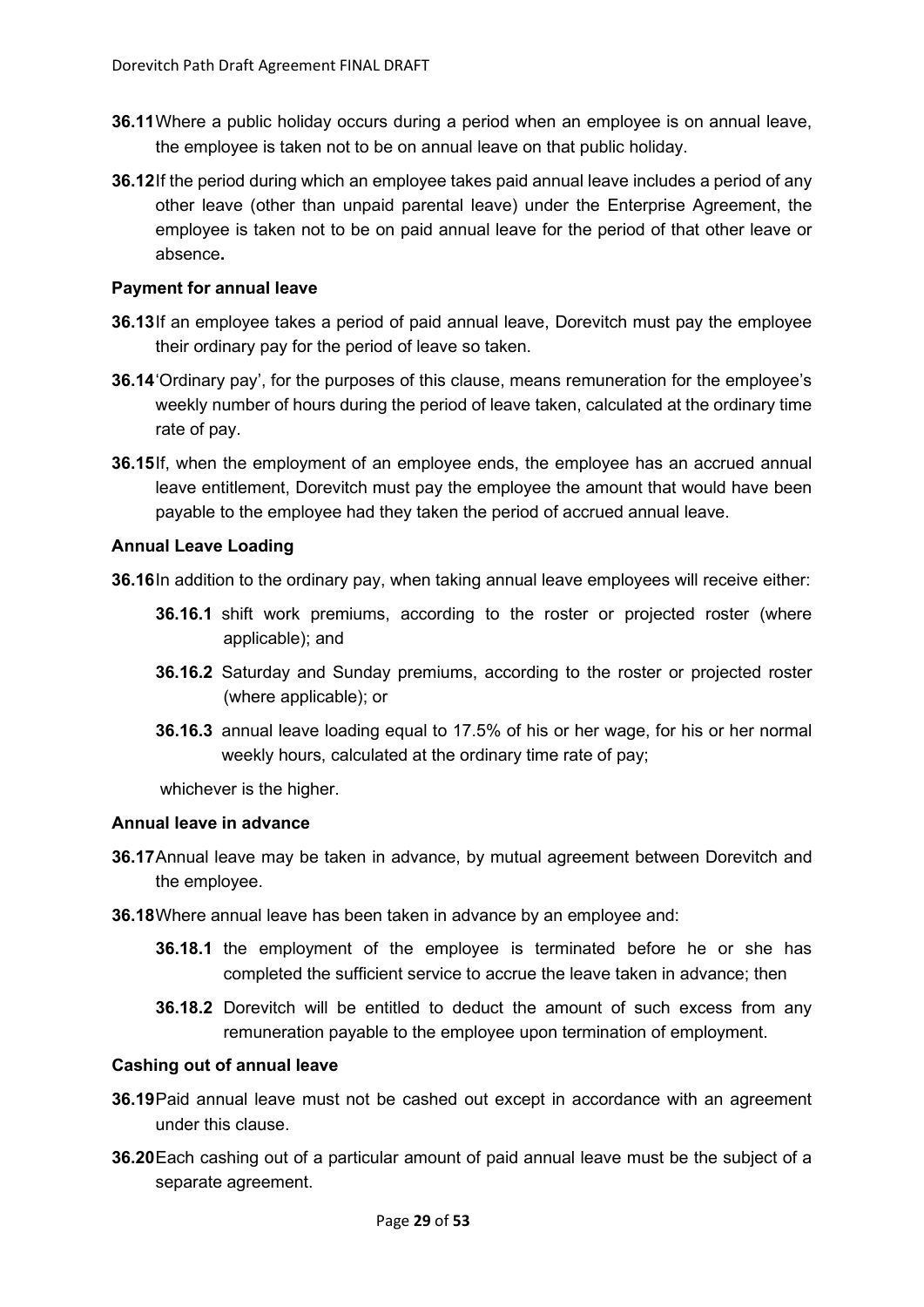- **36.21**Annual leave may only be cashed out by an employee in conjunction with the employee agreeing to take at least one weeks' annual leave within a four month period of the cashing out.
- **36.22**Dorevitch and an employee may agree in writing to the cashing out of a particular amount of accrued paid annual leave by the employee.
- **36.23**The agreement under this clause must:
	- **36.23.1** state the amount of leave to be cashed out and the payment to be made to the employee for it;
	- **36.23.2** state date on which the payment is to be made; and
	- **36.23.3** be signed by Dorevitch and the employee and, if the employee is under 18 years of age, by the employee's parent or guardian.
- **36.24**The payment must not be less than the amount that would have been payable had the employee taken the leave at the time the payment is made.
- **36.25**An agreement under this clause must not result in the employee's remaining accrued entitlement to paid annual leave being less than 4 weeks (or 5/6 weeks if a shiftworker).
- **36.26**Dorevitch must keep a copy of any agreement under this clause as an employee record.

#### **Closure**

- **36.27**Where Dorevitch intends to temporarily close or reduce establishment size for an operational purpose then Dorevitch will give four (4) weeks' notice of that intention to any employee affected by this provision.
- **36.28**Any employee who at the date of closing is entitled to annual leave will commence annual leave from the date of closing.
- **36.29**Any employee who at the date of closing is not entitled to annual leave will be given leave without pay from the date of closing.
- **36.30**Any employee who at the date of closing may indicate to work any available vacancies in the roster.

#### **Excessive leave accruals: general provision**

- **36.31**An employee has an excessive leave accrual if the employee has accrued more than:
	- **36.31.1** eight (8) weeks' paid annual leave (or 10 weeks annual leave if a registered nurse); or,
	- **36.31.2** for shift workers as defined, ten (10) weeks' paid annual leave (or 12 weeks annual leave if a registered nurse).
- **36.32**If an employee has an excessive leave accrual, Dorevitch or the employee may seek to confer with the other and genuinely try to reach agreement on how to reduce or eliminate the excessive leave accrual.

# **Excessive leave accruals: direction by Dorevitch that leave be taken**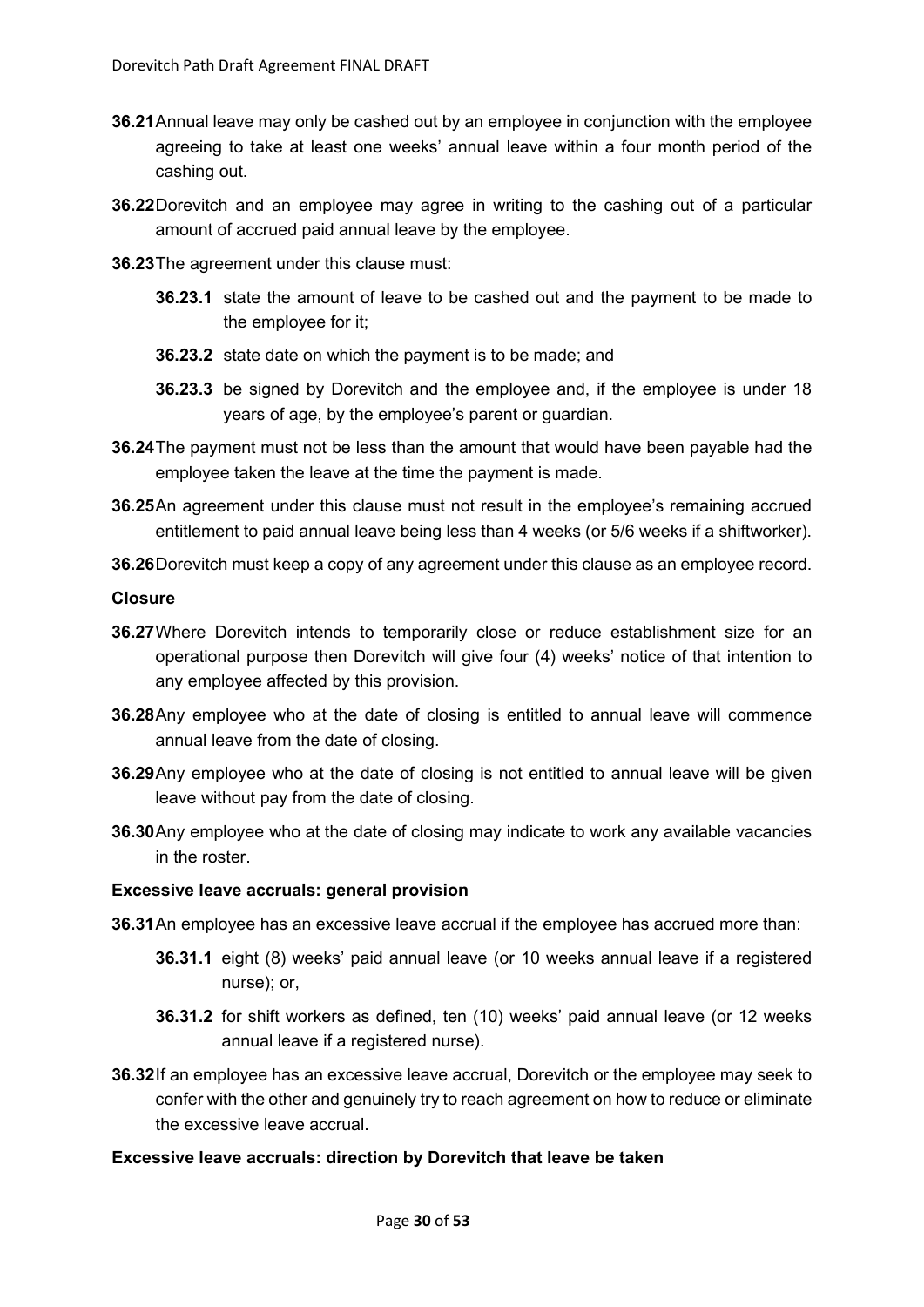- **36.33**If Dorevitch has genuinely tried to reach agreement with an employee, but agreement is not reached (including because the employee refuses to confer), Dorevitch may direct the employee in writing to take one or more periods of paid annual leave.
- **36.34**However, such a direction by Dorevitch:
	- **36.34.1** is of no effect if it would result at any time in the employee's remaining accrued entitlement to paid annual leave being less than six (6 )weeks when any other paid annual leave arrangements (or otherwise agreed by Dorevitch and employee) are taken into account; and
	- **36.34.2** must not require the employee to take any period of paid annual leave of less than one week; and
	- **36.34.3** must not require the employee to take a period of paid annual leave beginning less than eight (8) weeks, or more than twelve (12) months, after the direction is given; and
	- **36.34.4** must not be inconsistent with any leave arrangement agreed by Dorevitch and employee.
- **36.35**The employee must take paid annual leave in accordance with a direction under clause 36.33 that is in effect.

#### **Excessive leave accruals: notice by an employee that leave be taken**

- **36.36**If an employee has genuinely tried to reach agreement with Dorevitch, but agreement is not reached (including because Dorevitch refuses to confer), the employee may give notice in writing to take one or more periods of paid annual leave.
- **36.37**However, an employee may only give a notice to Dorevitch to take leave if:
	- **36.37.1** the employee has had an excessive leave accrual for more than six (6) months at the time of giving the notice; and
	- **36.37.2** the employee has not been given a direction that when any other paid annual leave arrangements are taken into account, would eliminate the employee's excessive leave accrual (including arrangements by agreement or directions to take excessive annual leave).
- **36.38** A notice given by an employee must not:
	- **36.38.1** if granted, result in the employee's remaining accrued entitlement to paid annual leave being at any time less than six (6) weeks when any other paid annual leave arrangements are taken into account; or
	- **36.38.2** provide for the employee to take any period of paid annual leave of less than one week; or
	- **36.38.3** provide for the employee to take a period of paid annual leave beginning less than eight (8) weeks, or more than twelve (12) months, after the notice is given; or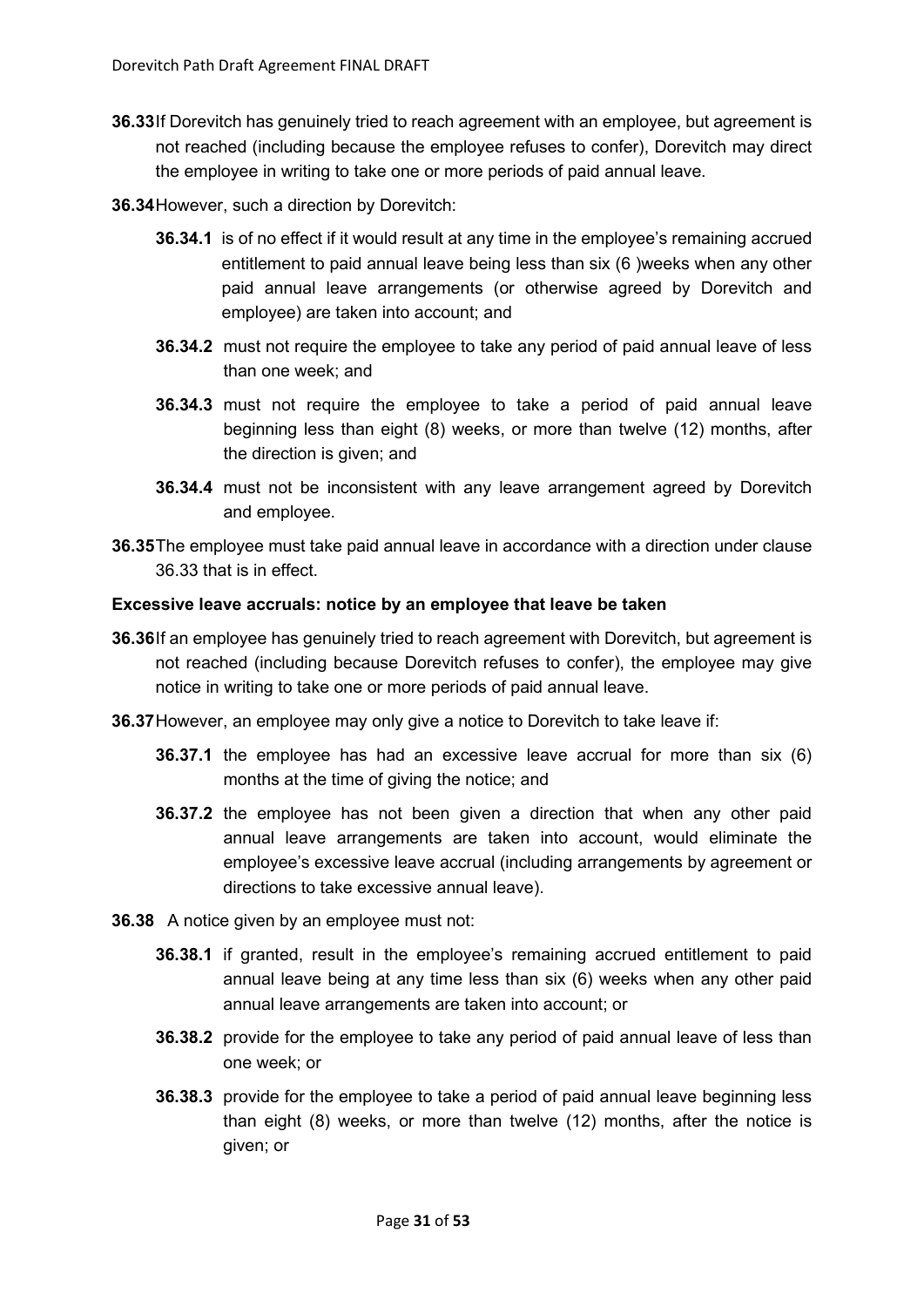- **36.38.4** be inconsistent with any leave arrangement agreed by Dorevitch and employee.
- **36.39**An employee is not entitled to request by a notice more than 4 weeks' paid annual leave (or 5 weeks' paid annual leave for a shiftworker) in any period of 12 months.

## <span id="page-31-0"></span>**37. PUBLIC HOLIDAYS**

**37.1** Public holidays are provided for in the NES. This clause contains additional provisions.

## **Entitlement**

- **37.2** An employee shall be entitled to holidays on the following days:
	- **37.2.1** New Year's Day, Good Friday, Easter Saturday, Easter Monday, Christmas Day and Boxing Day; and
	- **37.2.2** the following days as prescribed in the relevant States, Territories and localities: Australia Day, Anzac Day, Queen's Birthday and Eight Hours' Day or Labour Day; and
	- **37.2.3** Melbourne Cup Day or in lieu of Melbourne Cup Day, some other day as determined in a particular locality.

#### **Public holidays in lieu**

- **37.3** When Christmas Day is a Saturday or a Sunday, a holiday in lieu thereof shall be observed on 27 December.
- **37.4** When Boxing Day is a Saturday or a Sunday, a holiday in lieu thereof shall be observed on 28 December.
- **37.5** When New Year's Day or Australia Day is a Saturday or Sunday, a holiday in lieu thereof shall be observed on the next Monday.

#### **Public holiday penalty rate**

**37.6** If an employeeworks on a public holiday they shall be paid double time and a half for the time worked.

#### **Payment for absence on public holiday**

**37.7** If an Employee, other than a casual, is absent from his or her employment on a day or part-day that is a public holiday, the Employer must pay the Employee at the Employee's base rate of pay for the Employee's ordinary hours of work on the day or part day.

#### **Public Holidays and Part Time Employees**

**37.8** A part-time employee who is ordinarily not required to work on the day of the week on which a particular holiday is observed shall not be entitled to any benefit for any such public holiday unless they are required to work on the public holiday.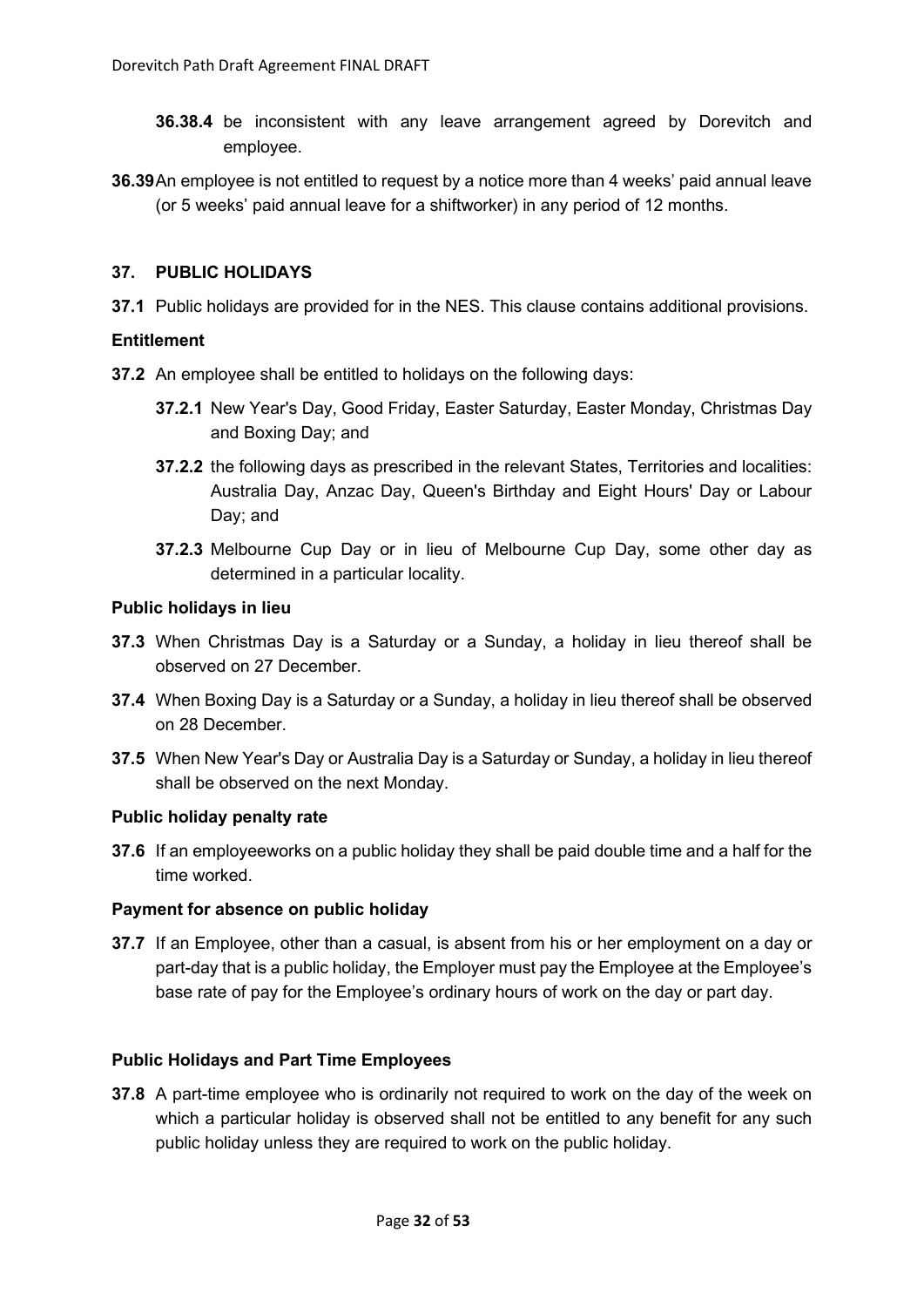**37.9** In determining whether a part-time Employee who works a rotating roster is entitled to receive the 'payment for absence on a public holiday' Agreement benefits for a particular public holiday not worked, the Employer will review the roster pattern of the individual over the preceding six months. If the rosters show that the Employee has worked 50% or more of the days on which a particular public holiday falls, the Employee will be entitled to receive the 'payment for absence on a public holiday' benefit for that public holiday.

## **Easter Saturday**

**37.10**An employee who works on Easter Saturday will be paid double time and a half for the time worked. An employee who does not work on Easter Saturday will not be entitled to receive payment for that day.

#### **Substitution**

**37.11**Dorevitch and an employee may, by agreement, substitute another day for a public holiday.

## **Cross Border Issues**

**37.12**In recognition of the special cross border circumstances relating to the Albury Laboratory on the NSW Labour Day holiday, staff will be paid double time and a half for the hours worked (at the appropriate rate).

#### <span id="page-32-0"></span>**38. PERSONAL/CARER'S LEAVE**

- **38.1** Full time and part time employees are entitled to personal leave in accordance with the NES. Full time and part time employees are also entitled to personal leave under this clause to the extent that it provides a greater benefit than the NES. The leave benefits in this clause are inclusive of, and not in addition to, any entitlement to personal leave under the NES arising in respect of the same circumstances.
- **38.2** Personal leave may be taken by an employee due to their own illness/injury (sick leave). Personal leave can also be taken by the employee to provide care or support to a member of the employee's immediate family or a member of the employee's household, who requires care or support because of a personal illness or injury of the member or an unexpected emergency affecting the member (carers leave).
- **38.3** An immediate family member for leave purposes is defined as a spouse or partner (including a former spouse or partner, a de facto spouse or partner, a former spouse or de factor partner) of the employee. A de facto spouse or de facto partner means a person who lives with the employee as his or her partner on a bona fide domestic basis and a child or adult child (including an adopted child, a step child or an ex-nuptial child), parent, grandparent, grandchild or sibling of the employee or spouse of the employee.
- **38.4** The provisions of clauses 38.1 and 38.2 are subject to the condition that illness is certified by a legally qualified medical practitioner (or a statutory declaration signed by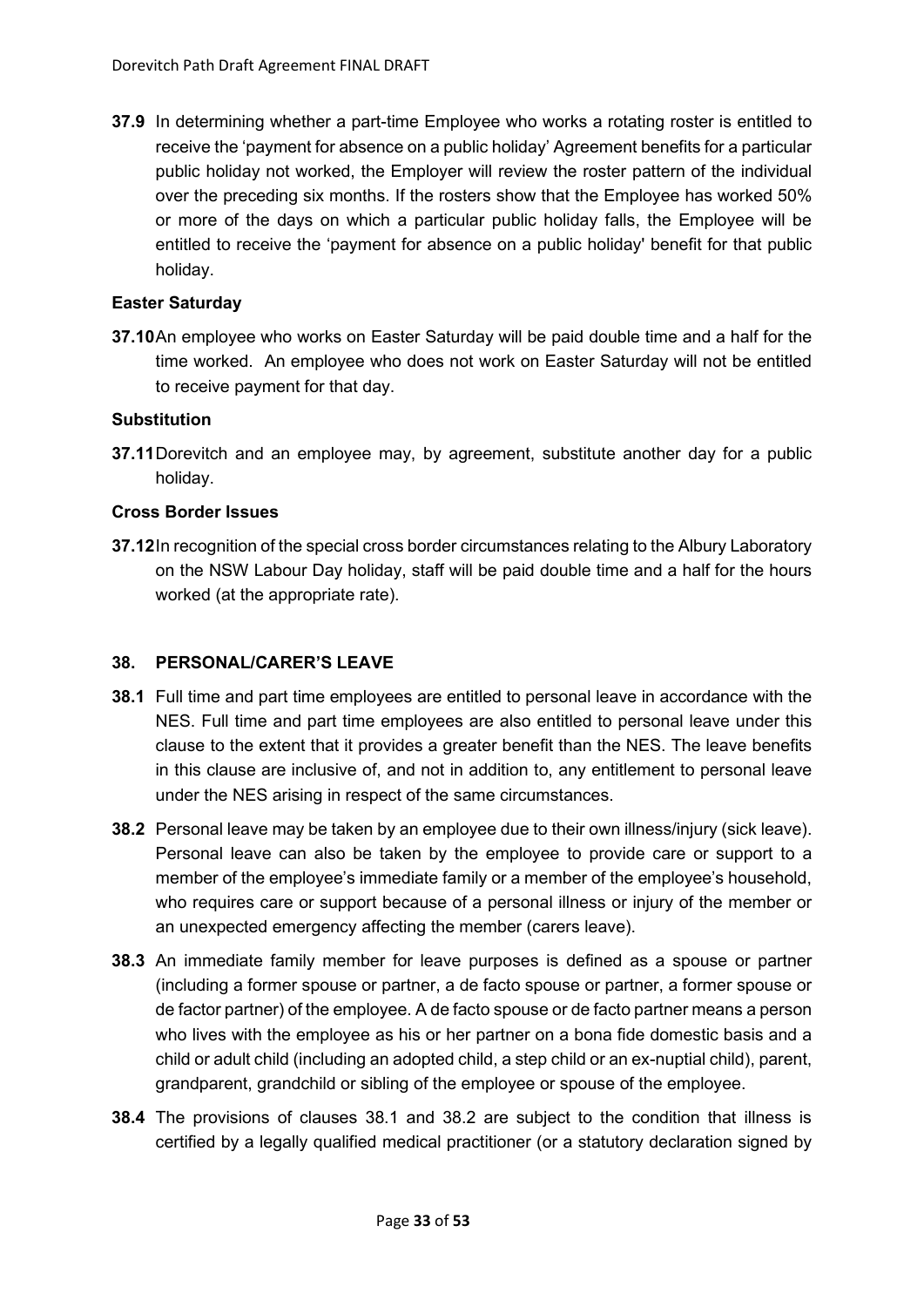an employee shall be deemed to be satisfactory evidence of sickness) and evidence thereof if required by Dorevitch, is produced within three days of such a request.

- **38.5** For the purpose of certifying leave through illness Dorevitch will accept certificates from the following practitioners where they are registered to practice by the relevant state authorities: medical practitioners, clinical psychologists and dentists.
- **38.6** An employee may be absent through sickness for one day without furnishing evidence of such sickness on not more than three occasions in any one year of service, provided that where an employee is rostered to work on a public holiday and fails to do so through sickness, they shall not be entitled to sick leave under this clause unless they furnish evidence of such sickness within three days of their return to work.
- **38.7** If the period during which an employee takes paid annual leave includes a period of any other leave (other than unpaid parental leave), the employee is taken not to be on paid annual leave for the period of that other leave of absence when evidence has been provided in accordance with clauses 38.4, 38.5 and 38.6.
- **38.8** Payment for personal leave will be inclusive of any higher qualifications allowance payable to the employee.
- **38.9** Where an employee is directed not to attend work due to a serious infectious outbreak or having contracted an infectious illness from clients in the course of employment, they will not be required to use personal leave, but will be paid ordinary hours of work for the duration of the absence.
- **38.10**Personal leave is accrued based on length of service as follows:
- **38.11**91 hours and 12 minutes for full time employees and pro-rata for part time employees in the first year of service;
- **38.12**106 hours and 24 minutes for full time employees and pro-rata for part time employees in the second to fourth year of service (inclusive);
- **38.13**159 hours and 36 minutes for full time employees and pro-rata for part time employees in the fifth and following years of service.

# <span id="page-33-0"></span>**39. COMPASSIONATE LEAVE**

**39.1** Compassionate leave is in accordance with the NES.

#### **Bereavement Leave within Australia**

- **39.2** An employee is entitled to up to four (4) days bereavement leave on each occasion of the death in Australia of either a member of the employee's immediate family or household.
- **39.3** Proof of death must be provided to the satisfaction of Dorevitch, if requested.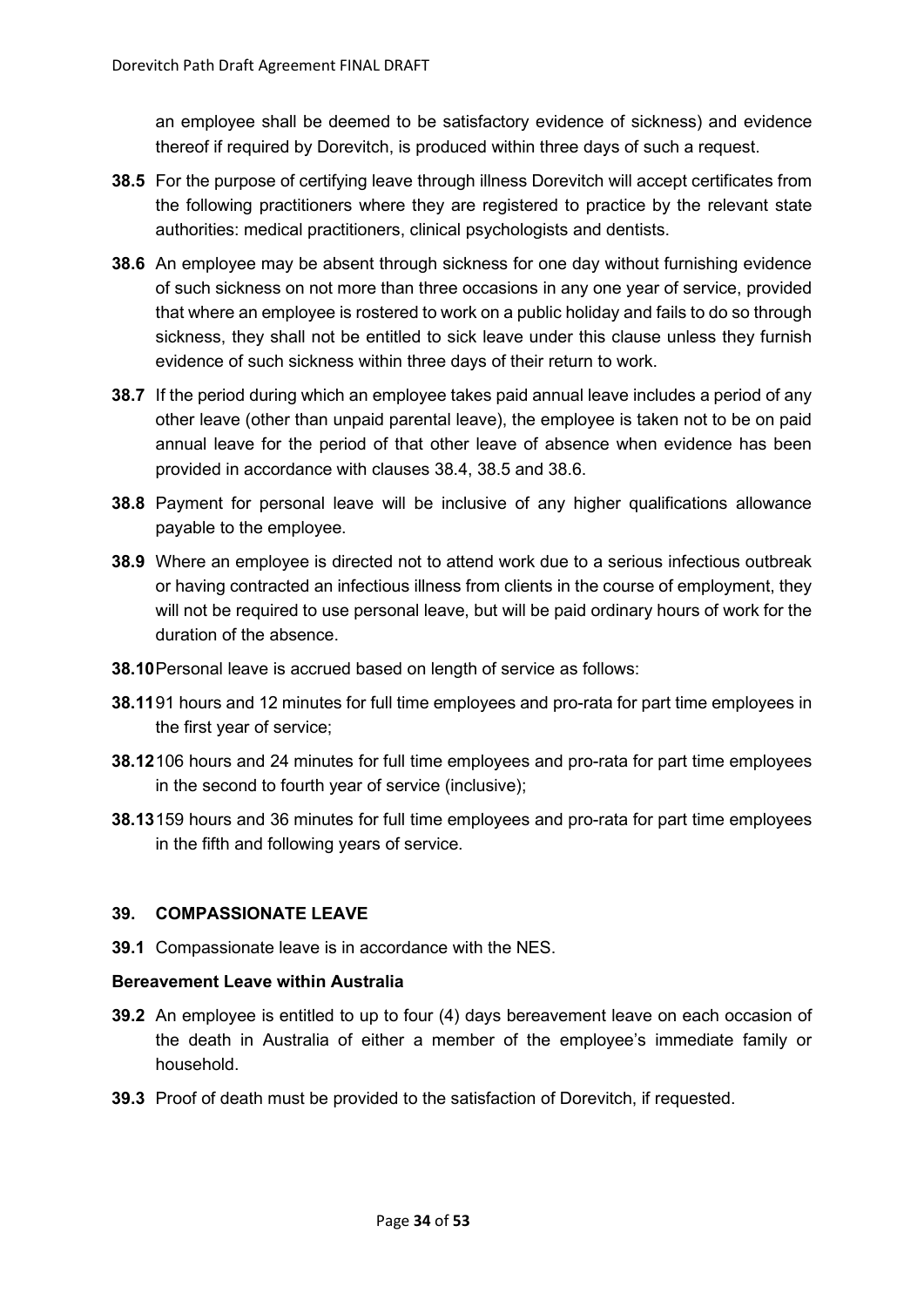#### <span id="page-34-0"></span>**40. LONG SERVICE LEAVE**

- **40.1** All employees covered by this Enterprise Agreement will accrue long service leave at the rate of six (6) months after fifteen (15) years of service. All long service leave accruals prior to 7 December 1998 will be preserved.
- **40.2** Where Dorevitch agrees, the employee can take long service leave on a pro rata basis after ten (10) years of service. Where agreement is not forthcoming, the employee will grant long service leave at an agreed time within twelve (12) months of receiving the request from the employee.
- **40.3** Where Dorevitch agrees, long service leave can be taken at half pay for twice the length of time.
- **40.4** In the case of an employee who has completed at least ten (10) years of service but less than fifteen (15) years of service and whose employment is terminated (excluding serious and wilful misconduct), long service leave will be payable on a pro-rata basis as equals to one thirtieth of the period of service.
- **40.5** Service will also include periods during which an employee was serving in the Armed Forces or was made available by Dorevitch for National Duty.
- **40.6** Where a business is transmitted from one employer (the transmitter) to another employer (the transmittee), an employee who worked with the transmitter and who continues in the service of the transmittee will be entitled to count their service with the transmitter as service with the transmittee for the purposes of this clause.
- **40.7** For the purposes of this clause:
	- **40.7.1** Subject to this clause service will also include all periods during which an employee was serving in Her Majesty's Forces or was made available by Dorevitch for National Duty.
	- **40.7.2** Where a business is transmitted from one employer (the transmittor) to another employer (the transmittee) an employee who worked with the transmittor and who continues in the service of the transmittee will be entitled to count their service with the transmittor as service with the transmittee for the purposes of this clause.
- **40.8** For the purposes of this clause, service will be deemed to be continuous notwithstanding:
	- **40.8.1** the taking of any annual leave or long service leave;
	- **40.8.2** any absence from work on account of illness or injury;
	- **40.8.3** the taking of any other leave granted by Dorevitch;
	- **40.8.4** any interruption or ending of the employment by Dorevitch if the interruption or ending is made with the intention of avoiding obligations in respect of long service leave or annual leave;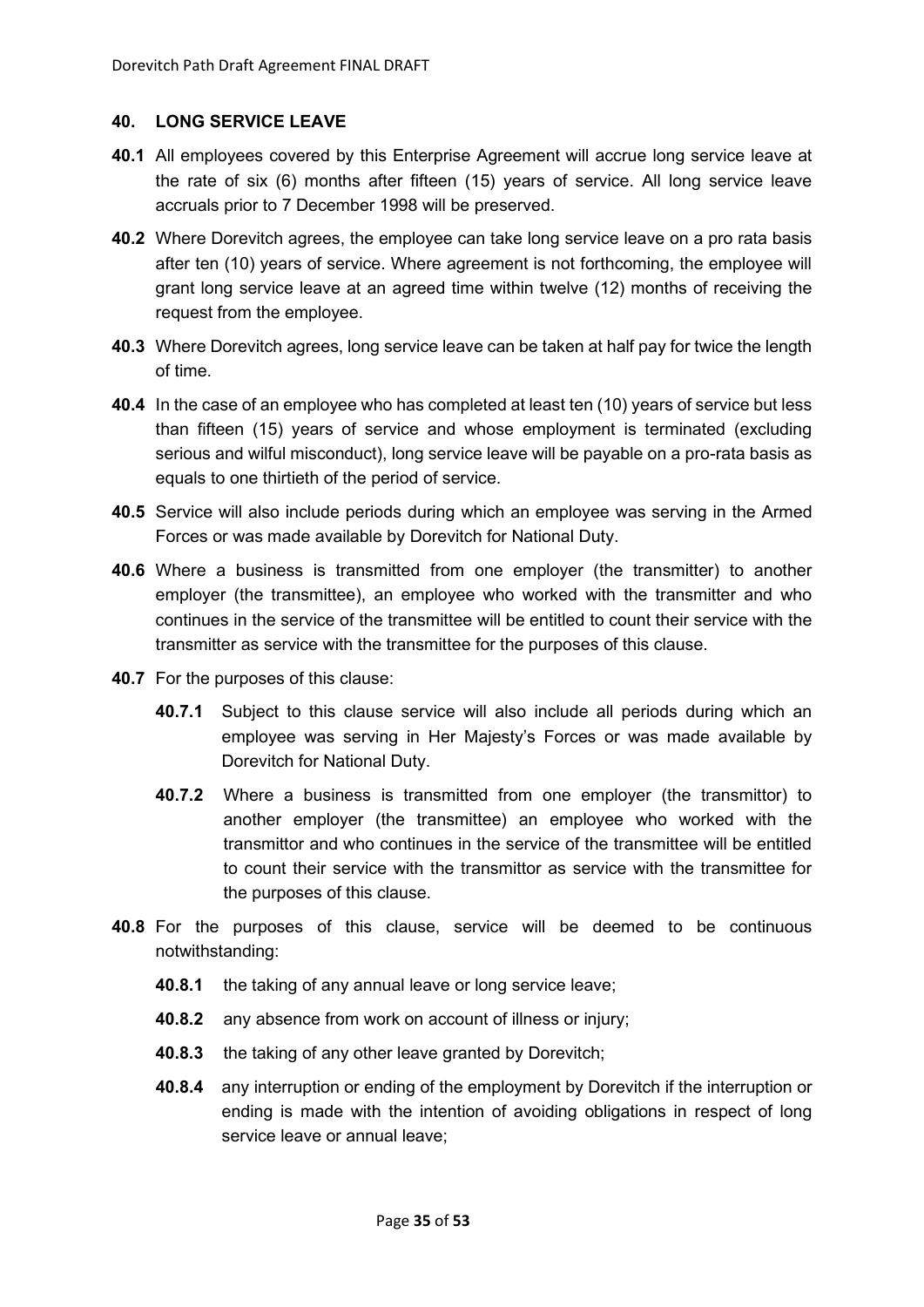- **40.8.5** in the case of an employee performing duties in relation to assets of a particular kind, any absence from work arising solely because of a transfer assets from one employer to another employer;
- **40.8.6** any interruption arising directly or indirectly from an industrial dispute;
- **40.8.7** the dismissal of an employee, but only if the employee is re-employed within a period not exceeding three months after the dismissal;
- **40.8.8** the standing-down of the employee on account of slackness of trade;
- **40.8.9** if the employee is a woman, any absence from work in respect of her pregnancy for a period not exceeding twelve months or any longer period that may be specified in the relevant award, Enterprise Agreement or employment agreement; and
- **40.8.10** any other absence approved by Dorevitch either before or after it occurs.
- **40.9** In calculating the period of continuous service of any employee, any interruption or absence of a kind mentioned in clause 40.8.1 to 40.8.5 will be counted as part of the period of their service, but any interruption or absence of a kind mentioned in clause 40.8.6 to clause 40.8.10 will not be counted as part of the period of service unless it is so authorised in writing by Dorevitch.
- **40.10**Dorevitch will keep or cause to be kept a long service record for each employee, containing particulars of service, leave taken and payments made.

## **Payment in lieu of long service leave on the death of an employee**

**40.11**Where an employee who has completed at least ten (10) years' service dies while still in the employ of Dorevitch, Dorevitch will pay to such employee's personal representative a sum equal to the pay of such employee for one thirtieth of the period of the employee's continuous service in respect of which leave has not been allowed or payment made immediately prior to the death of the employee.

#### **Payment for period of leave**

- **40.12**Payment to an employee in respect of long service leave will be made in one of the following ways:
	- **40.12.1** in full in advance when the employee commences their leave or
	- **40.12.2** at the same time as payment would have been made if the employee had remained on duty; in which case payment will, if the employee in writing so requires, be made by cheque posted to a specified address or
	- **40.12.3** in any other way agreed between Dorevitch and the employee.
- **40.13**Where the employment of an employee is for any reason terminated before the employee takes any long service leave to which they are entitled or where any long service leave accrues to an employee pursuant to clause 40.1, the employee will, subject to the provisions of clause 40.11.1, be entitled to pay in respect of such leave as at the date of termination of employment.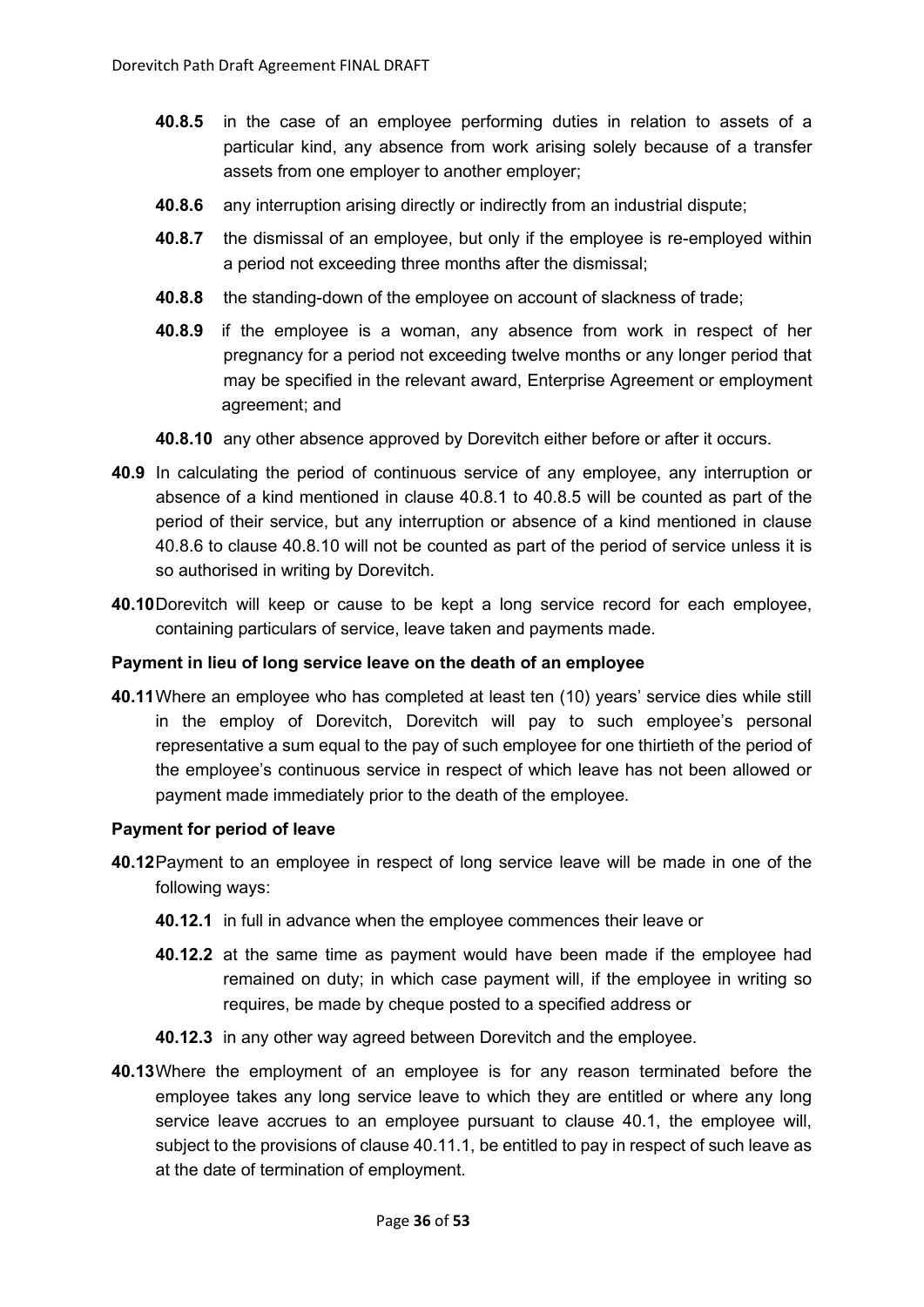**40.14**Where an increase occurs in the ordinary time rate of pay during any period of long service leave taken by the employee, the employee will be entitled to receive payment of the amount of any increase in pay at the completion of such leave.

## **Taking of leave**

- **40.15**When an employee becomes entitled to long service leave such leave will be granted by Dorevitch within six (6) months from the date of the entitlement, but the taking of such leave may be postponed to such a date as is mutually agreed, provided that such leave is not to commence before the expiry of six (6) months from the date of such determination.
- **40.16**Any long service leave will be inclusive of any public holiday or accrued day off occurring during the period when leave is taken.
- **40.17**If Dorevitch and an employee so agree:
	- **40.17.1** the first six (6) months long service leave to which an employee becomes entitled under this award may be taken in two or three separate periods and
	- **40.17.2** any subsequent period of long service leave to which the employee becomes entitled may be taken in two (2) separate periods, but save as aforesaid long service leave will be taken in one period.
- **40.18**Dorevitch may by agreement with an employee grant long service leave to the employee before the entitlement to that leave has accrued, provided that such leave will not be granted before the employee has completed ten (10) years' service.
- **40.19**Where the employment of an employee who has taken long service leave in advance is subsequently terminated for serious and wilful misconduct before entitlement to long service leave has accrued, Dorevitch may, from whatever remuneration is payable to the worker upon termination, deduct and withhold an amount equivalent to the amount paid to the employee in respect of the leave in advance.

#### **Definitions**

- **40.20**For the purposes of this clause the following definitions apply:
	- **40.20.1** Pay means remuneration for an employee's normal weekly hours of work calculated at the employee's ordinary time rate of pay provided in Appendix A hereof at the time the leave is taken or (if the employee dies before the completion of leave so taken) as at the time of their death; and will include the amount of any increase to the employee's ordinary time rate of pay which occurred during the period of leave as from the date such increase operates provided that where accommodation is made available to an employee during their period of leave and where a deduction is made for the rental, such amount will be deducted from the pay for the period of leave.
	- **40.20.2** Month will mean a calendar month.

Transmission includes transfer, conveyance, assignment or succession whether by award or by operation of law and transmitted has a corresponding interpretation.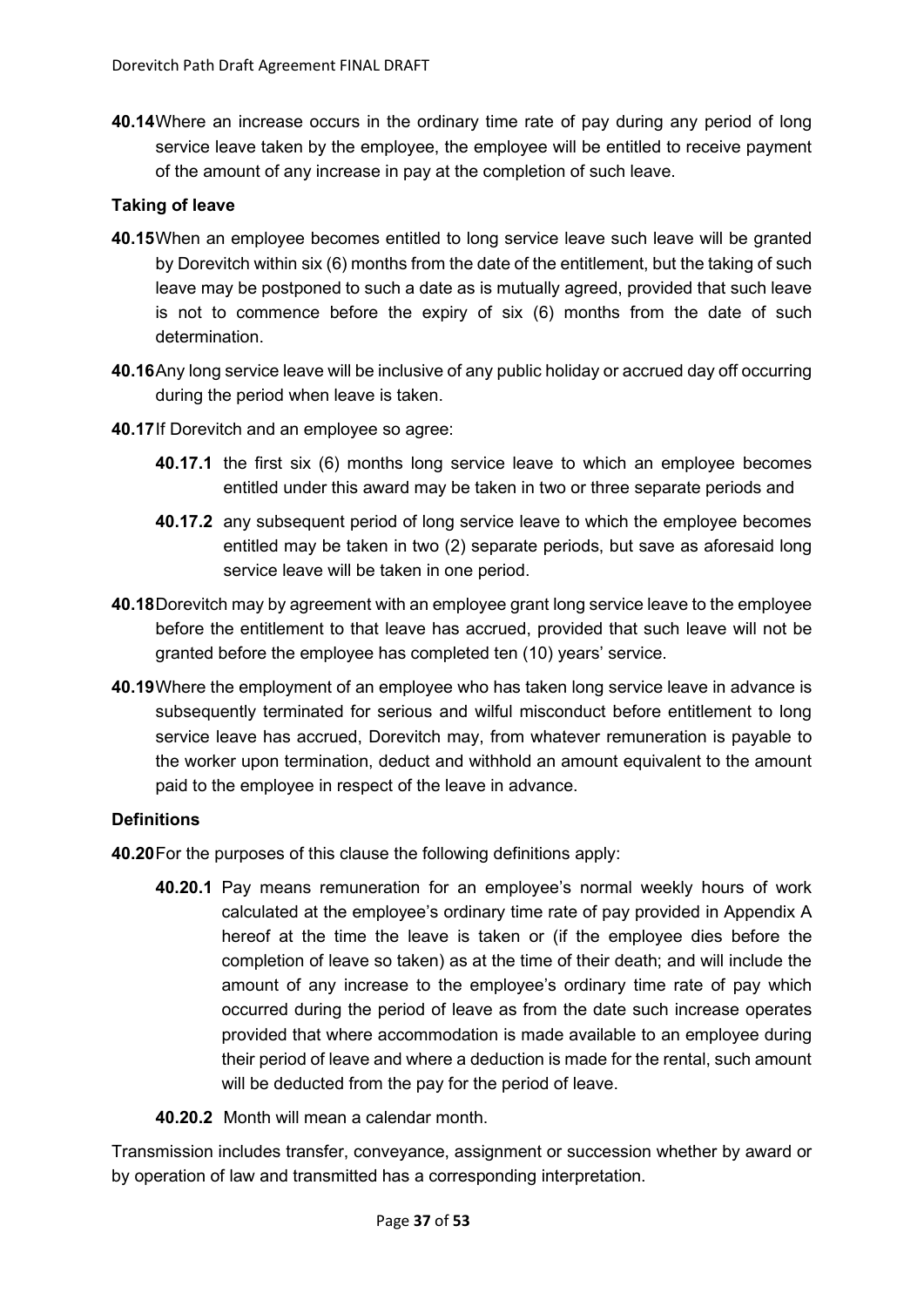## <span id="page-37-0"></span>**41. FAMILY AND DOMESTIC VIOLENCE LEAVE**

- **41.1** Domestic violence includes physical, sexual, financial, verbal or emotional abuse by a family or household member as defined under the *Family Violence Protection Act 2008* (Vic).
- **41.2** Dorevitch will provide full time and part time employees experiencing domestic violence with reasonable paid leave of up to five (5) working days per calendar year (noncumulative) for the purposes of attending medical appointments, legal proceedings, seeking safe housing or other activities related to dealing with domestic violence (supporting evidence or proof may be required).
- **41.3** Dorevitch Pathology will facilitate the implementation of family and domestic violence leave through a policy and procedure that will ensure confidentiality and timely support for employees who may apply for leave.
- **41.4** This leave will be in addition to other existing leave entitlements and does not accrue from year to year.
- **41.5** Employees may access paid carer's leave to provide care and support to members of their immediate family or household who are experiencing domestic violence as defined in sub clause a of this clause.

#### <span id="page-37-1"></span>**42. PARENTAL LEAVE**

**42.1** This clause will operate in addition to parental leave and family leave provisions set out in the NES. The employee may apply for an extension of unpaid parental leave in accordance with the Act.

#### **Paid Parental Leave (Primary Carer)**

- **42.2** A primary carer (other than a casual) who qualifies for parental leave will be entitled to six (6) weeks of paid primary carer's leave. This leave will be taken from the date of birth or the date of placement of an adopted child. The primary carer can then access any other accrued leave entitlements before accessing any approved unpaid parental leave.
- **42.3** An employee will be able to access up to two (2) weeks of carer's leave from their personal leave entitlement.
- **42.4** Dorevitch may request the employee to take parental leave when within six (6) weeks of confinement.
- **42.5** A primary carer is defined as the person who:
	- has major daily responsibility for caring for the newborn or adopted child,
	- looks after the child/ren's needs,
	- makes most arrangements for the daily needs of the child/ren,
	- is the first individual for the day care, school, or college to contact in emergencies, or
	- is the individual who is responsible for taking the child/ren to and from day care/preschool/kindergarten/school.

#### **Prenatal leave**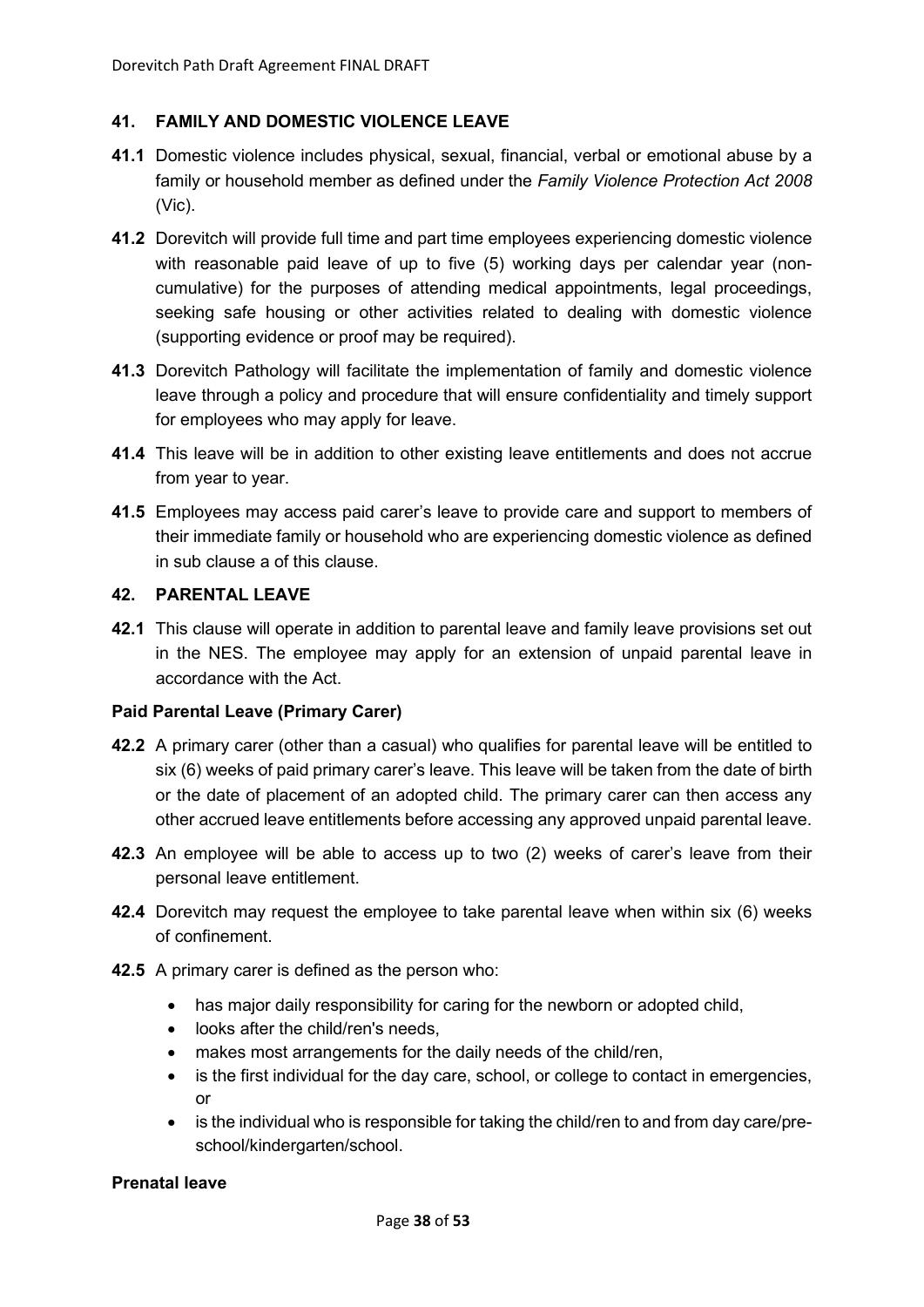**42.6** An employee may access carer's leave to attend pre-natal classes and appointments (pre-adoption appointments) if their hours of work prevent them from attending during non-work hours. Where possible applications to attend should be made to the employee's manager at least two (2) weeks prior to the pre-natal class or appointment.

## **Breastfeeding facilities**

**42.7** Dorevitch will upon request provide private and comfortable areas at each worksite for collection employees who are breastfeeding to enable them to express milk.

## **Paid Parental Leave (Secondary Carer)**

- **42.8** A secondary carer is a person who has parental responsibility for the child but is not the primary carer. A secondary carer will be entitled to one (1) week of paid parental leave.
- **42.9** An employee will provide to Dorevitch at least ten (10) weeks prior to each proposed period of parental leave with:
	- **42.9.1** a certificate from a registered medical practitioner which names their partner, states that they are pregnant and the expected date of confinement, or states the date on which the birth took place or date of adoption; and
	- **42.9.2** written notification of the dates on which they propose to start and finish the period of parental leave; and
	- **42.9.3** except in relation to leave taken simultaneously with the child's primary carer a statutory declaration stating:
	- **42.9.4** the employee will take that period of parental leave to become the primary carer of a child;
	- **42.9.5** particulars of any period of parental leave sought or taken by the employee's partner; and
	- **42.9.6** that for the period of parental leave the employee will not engage in any conduct inconsistent with his contract of employment.
- **42.10**The employee will not be in breach of clause 42.9 if the failure to give the required period of notice is because of the birth occurring earlier than expected, the death of the primary carer of the child, or other compelling circumstances.

#### **Parental leave – part time work provisions**

- **42.11**By mutual agreement with management and where appropriate, an employee returning from parental leave may return on a part time basis for an agreed period.
- **42.12**Agreement to part-time work will be in writing, setting out the anticipated working arrangements. The written agreement will also specify the classification applying to the work and the duration of the part time work. The agreement may be varied with mutual consent and any variations will be confirmed in writing.
- **42.13**When the employee's temporary part time arrangements expire, they will be entitled to return to the position they held before taking parental leave or another agreed position.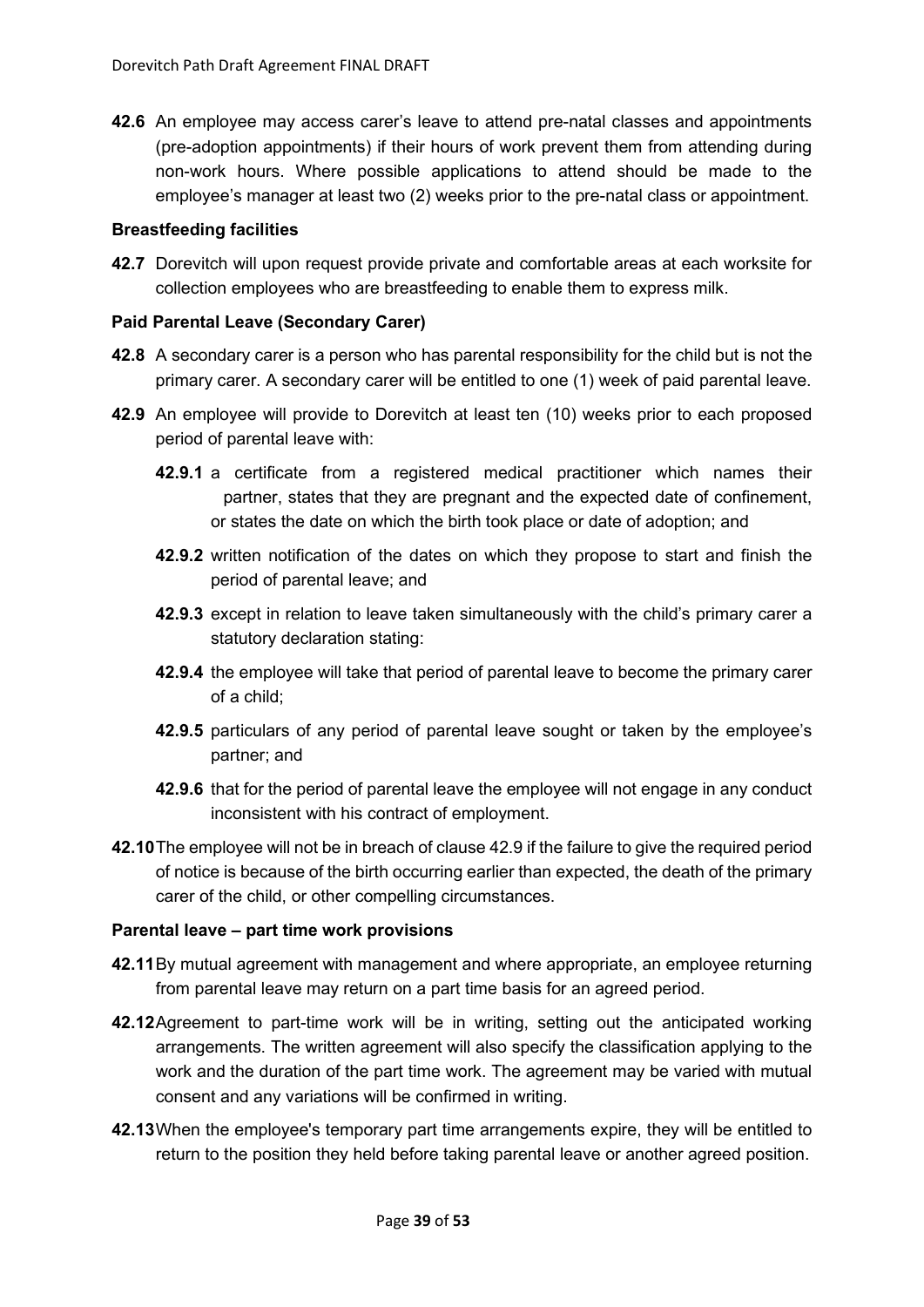## **Payment for primary carer's leave**

**42.14**At the request of the employee, payment of primary carer's leave will be made either by lump sum at the commencement of leave or in fortnightly instalments on the normal payroll dates (at either full or half pay, which is to be nominated by the employee).

## **Special maternity leave**

- **42.15**Where Dorevitch provides primary carer's leave, and an employee who gives birth to a stillborn child (at or after twenty (20) weeks gestation) or who gives birth to a live baby who subsequently dies, during or before the period of intended leave, will be entitled to the full amount of any paid leave provided by this Enterprise Agreement. In either of these circumstances, paid primary carer's leave and secondary carer's leave will also apply. Further, the employee may take unpaid special maternity leave of such periods as a registered medical practitioner certifies as necessary.
- **42.16**Where an employee not then on primary carer's leave suffers illness related to their pregnancy, they may take any paid sick leave to which they are entitled and such further unpaid special maternity leave as a registered medical practitioner certifies as necessary before their return to work. The aggregate of parental leave (including paid primary carer's leave), paid sick leave and special maternity leave, including leave taken by a partner, may not exceed 104 weeks.
- **42.17**Where leave is granted, during the period of leave an employee may return to work at any time, as agreed between Dorevitch and the employee provided that time does not exceed four (4) weeks from the recommencement date desired by the employee.

# <span id="page-39-0"></span>**43. COMMUNITY SERVICE LEAVE**

- **43.1** Community service leave is provided for in the NES. This clause contains additional provisions.
- **43.2** For full-time and part-time employees involved in the recognised voluntary services of the SES, CFA, and the Red Cross, Dorevitch will facilitate the employees' access to their paid annual leave if the employee elects to apply for annual leave. Approval will be subject to operational needs.
- **43.3** Notwithstanding anything else contained in this clause an employee who engages in an eligible community service activity is entitled to be absent from his or her employment for a period if:
	- **43.3.1** the period consists of one or more of the following:
		- (i) time when the employee engages in the activity;
		- (ii) reasonable travelling time associated with the activity;
		- (iii) reasonable rest time immediately following the activity; and
	- **43.3.2** unless the activity is jury service the employee's absence is reasonable in all the circumstances.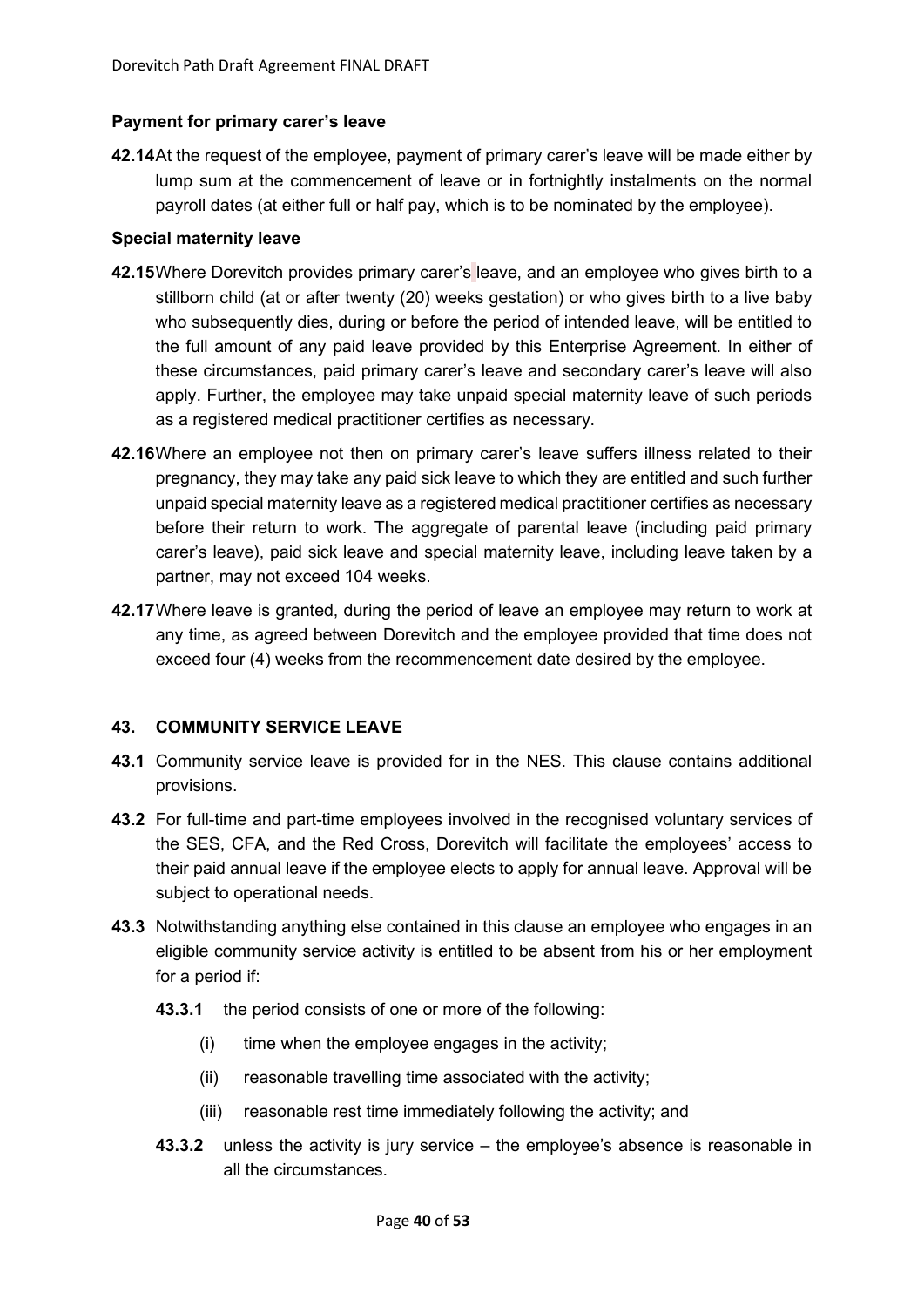- **43.4** It will be the responsibility of the employee to keep their management informed about the time off needed to attend emergency duties.
- **43.5** To receive payment, an employee will provide Dorevitch with proof of attendance to the emergency situation from the relevant authority. The onus will remain solely upon the employee to substantiate a claim for payment.
- **43.6** Where an employee fails to provide proof of attendance from the relevant authority no claim for payment will be recognised and no claim will be granted retrospectively.
- **43.7** An employee required to attend for jury service will be reimbursed by Dorevitch an amount equal to the difference between:
	- **43.7.1** the amount paid by the state of Victoria in respect of attendance for jury service; and
	- **43.7.2** the amount the employee could reasonably expect to have received from Dorevitch as earnings for that period had the employee not been performing jury service.
- **43.8** An employee will notify Dorevitch as soon as possible of the date they are required to attend jury service. The employee will give Dorevitch proof of attendance at the court, the duration of such attendance and the amount received for jury service.

# <span id="page-40-0"></span>**44. PROFESSIONAL DEVELOPMENT AND TRAINING LEAVE**

- **44.1** Subject to organisational requirements, service capacity and relevance to employment, all employees covered by this Enterprise Agreement may apply to access up to 5 days paid development leave per year non-cumulative (pro-rata for part time employees), except that up to 10 days may be taken in any two year period. This may be in the form of study leave, conference leave and/or professional development for health-related, union endorsed industrial relations or union endorsed health and safety courses.
- **44.2** An employee wishing to take leave pursuant to this clause must apply in writing to Dorevitch. The application must include:
	- **44.2.1** Details of the course (including duration, fees and other associated costs although Dorevitch will not be liable for the cost associated with union endorsed courses); and,
	- **44.2.2** Details of the relevance of the course to the employee's employment.
- **44.3** Dorevitch will notify the employee of whether Dorevitch has approved their request within 14 days of the receipt of the application. Dorevitch will not unreasonably refuse approval.

# <span id="page-40-1"></span>**45. UNPAID LEAVE**

**45.1** In addition to any other form of leave under this Enterprise Agreement or the NES, on application by an employee, Dorevitch will consider the granting of unpaid leave for any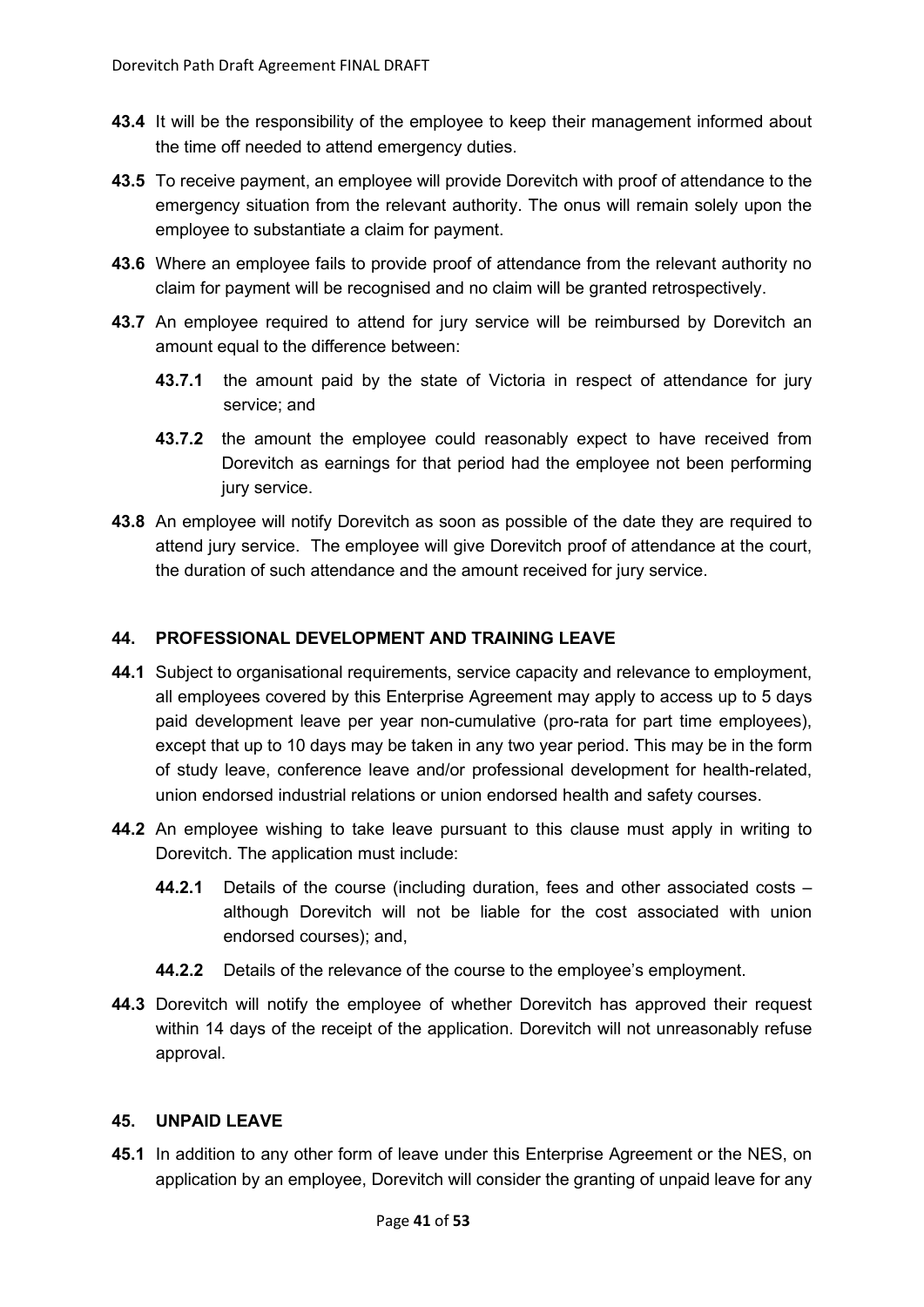purpose. If such leave is agreed, the terms of the leave arrangement will be formalised in writing. Unpaid leave does not count as service for any purpose, but does not break an employee's continuity of service.

## <span id="page-41-0"></span>**46. CEREMONIAL LEAVE**

**46.1** An employee who is legitimately required by Aboriginal tradition to be absent from work for Aboriginal ceremonial purposes will be entitled to up to 10 working days unpaid leave in any one year, with the approval of Dorevitch.

## <span id="page-41-1"></span>**47. DISCIPLINARY PROCESS**

- **47.1** A union representative may be present if desired by either party for the purpose of the disciplinary process set out below.
- **47.2** Where disciplinary action is necessary the management representative will notify the employee of the reason. The first warning will be verbal or written depending on the seriousness and will be recorded on the employee's file.
- **47.3** If the problem continues the matter will be discussed with the employee and a second warning in writing will be given to the employee and recorded on the employee's personal file. A union representative will be present if desired by either party.
- **47.4** If the problem continues the employee will be seen again by management. A final warning in writing may be given.
- **47.5** In the event of the matter recurring, then the employee may be terminated. No dismissals are to take place without the authority of senior management.
- **47.6** Summary dismissal of an employee may still occur for acts of 'serious or wilful misconduct'.
- **47.7** As an alternative to termination for serious misconduct, Dorevitch may issue the Employee with a warning (including a first and final warning). This does not affect Dorevitch's right to terminate the Employee's employment where a further act of serious misconduct occurs.
- **47.8** If a dispute should arise over the disciplinary action, the course of action to be followed is that the matter will be referred to the Commission in accordance with the dispute settlement procedure.
- **47.9** Any disciplinary action taken in respect of an employee will be recorded on the individual's employee file provided that after 12 months from the issue of the disciplinary action, it may not be relied on for successive disciplinary action.
- **47.10**Dorevitch will formulate policies and practices in accordance with these procedures, which will be circulated to all employees at each employment location.
- **47.11**All employees will be handed a copy of these procedures on commencement of employment.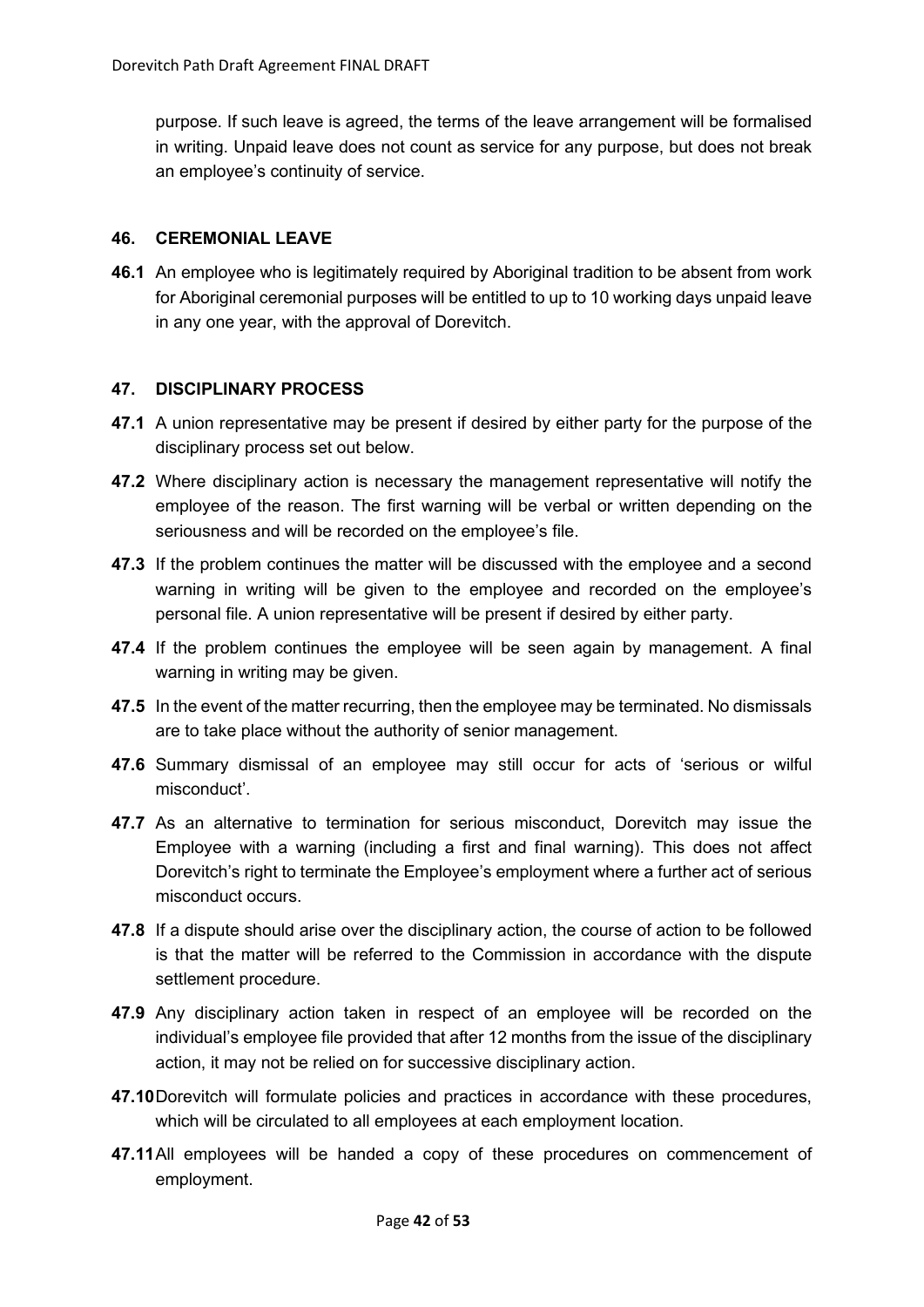### <span id="page-42-0"></span>**48. ACCIDENT MAKE-UP PAY**

**48.1** Where an entitlement to accident make-up pay arises under this part any reference to the Workplace Injury Rehabilitation and Compensation Act 2013 (Vic) or if applicable in the particular situation the Accident Compensation Act 1985 (Vic) or the Workers Compensation Act 1958 (Vic) it will be deemed to include a reference to the Accident Compensation Act 1985 and any reference to the Accident Compensation Act 1985 will be deemed to include a reference to the Workers Compensation Act 1958.

## **Definitions**

**48.2** The words hereunder bear the respective definitions set out herein.

# **48.2.1 Accident pay**

# (i) **Total incapacity**

In the case of an employee who is or deemed to be totally incapacitated within the meaning of the Accident Compensation Act 1985 (the Act) and arising from an injury covered by this clause means a weekly payment of an amount representing the difference between the total amount of compensation paid under section 9.1(b)(i) of the Act for the week in question and the total thirty eight (38) hour weekly rate and weekly over award payment for a day employee which would have been payable under this part for the employee's normal classification of work for the week in question if he or she had been performing his or her normal duties provided that such latter rate will exclude additional remuneration by way of shift premiums, overtime payments, special rates or other similar payments.

# (ii) **Partial incapacity**

In the case of an employee who is or deemed to be partially incapacitated within the meaning of the Act and arising from an injury covered by this clause means a weekly payment of an amount representing the difference between the total amount of compensation paid under section 9.1(b)(ii) of the Act for the period in question together with the average weekly amount the employee is earning or is able to earn in some suitable employment or business (as determined expressly or by implication by the Workers Compensation Board or as agreed between the parties) and the total 38 hour weekly rate and weekly over-award payment for a day employee which would have been payable under this part for the employee's normal classification of work for the week in question if he had been performing his normal duties provided that such latter rate will exclude additional remuneration by way of shift premiums, overtime payments, special rates or other similar payments.

(iii) The total thirty eight (38) hour weekly Enterprise Agreement rate and weekly over- Enterprise Agreement payment abovementioned will be the same as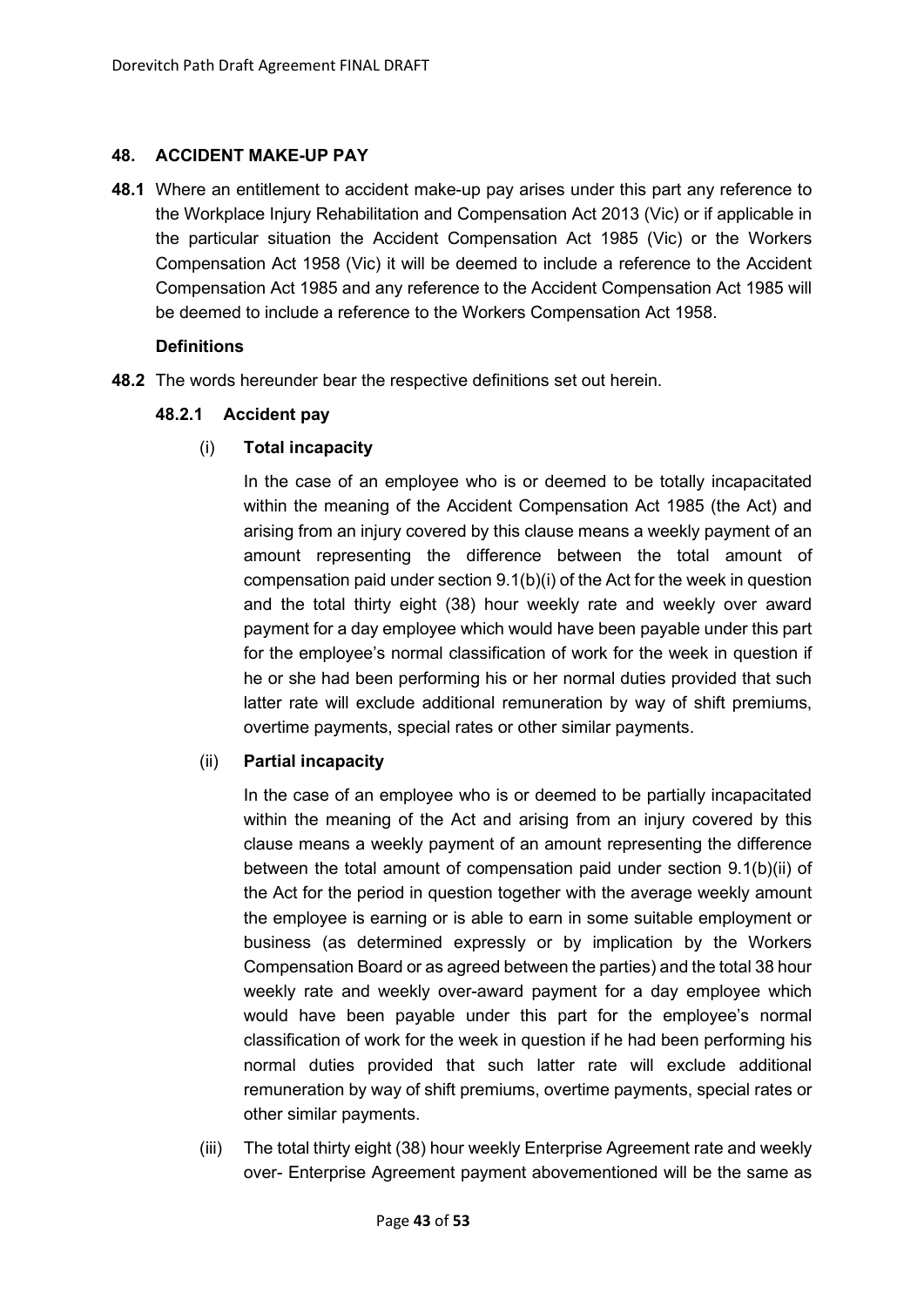that applying for a total incapacity provided that where an employee receives a weekly payment under this section and subsequently such payment is reduced pursuant to section 9.6(1) of the Act such reduction will not increase the liability of Dorevitch to increase the amount of accident pay in respect of that injury.

(iv) For the purposes of the calculation of the total thirty eight (38) hour weekly award rate and weekly over-award payment in 48.1.1 a and 48.1.1 b payments made to an employee arising from a production incentive earnings scheme (whether arising from a payment by results, task or bonus scheme or however titled) will not be taken into account.

## **48.2.2 Payment for part of a week**

Where an employee receives accident pay and such pay is payable for incapacity for part of the week the amount will be direct pro rata.

**48.2.3 Injury** will be given the same meaning and application as applying under the Act and no injury will result in the application of accident pay unless an entitlement exists under the Act.

## **Qualification for payment**

- **48.3** Always subject to the terms of this clause, an employee covered by this part will upon receiving payment of compensation and continuing to receive such payment in respect of a weekly incapacity within the meaning of the Act be paid accident pay by Dorevitch where liable to pay compensation under the Act, which said liability by Dorevitch for accident pay may be discharged by another person on his behalf, provided that:
	- **48.3.1** Accident pay will only be payable to an employee whilst such employee remains in the employment of Dorevitch by whom he or she was employed at the time of the incapacity and then only for such period as he or she receives a weekly payment under the Act. Provided that if an employee on partial incapacity cannot obtain suitable employment from Dorevitch but such alternative employment is available with another employer than the relevant amount of accident pay will be payable.
	- **48.3.2** Provided further that in the case of the termination of employment by Dorevitch of an employee who is incapacitated and who except for such termination would be entitled to accident pay, accident pay will continue to apply subject to the provisions of this clause except in those cases where the termination is due to serious and/or wilful misconduct on the part of the employee.
	- **48.3.3** In order to qualify for the continuance of accident pay on termination an employee will if required provide evidence to Dorevitch of the continuing payment of weekly employees compensation payments.
- **48.4** Accident pay will not apply to any incapacity occurring during the first two weeks of employment unless such incapacity continues beyond the first two weeks and then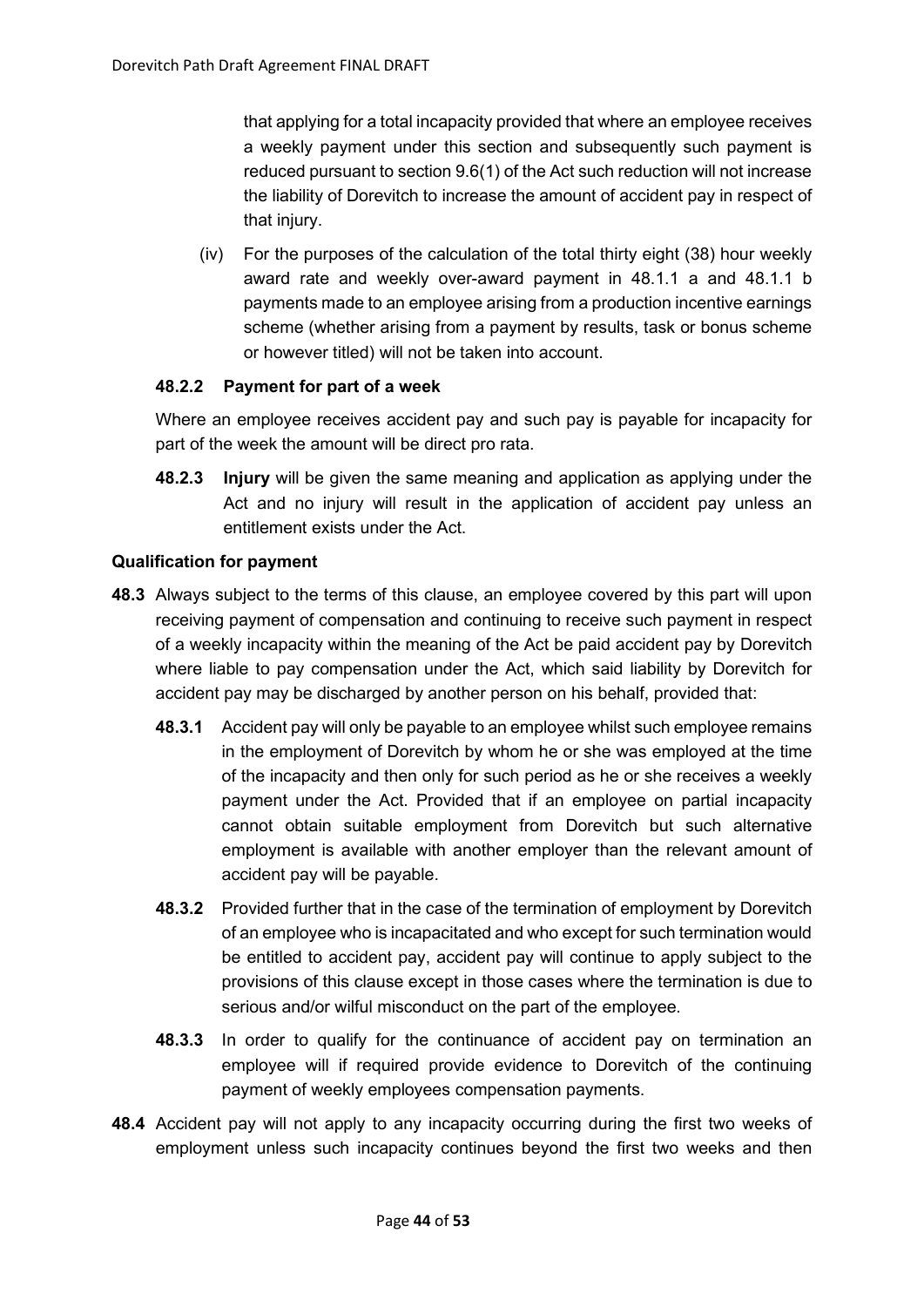subject to clause 48.5 and to the maximum period of payment prescribed elsewhere herein, accident pay will apply only to the period of incapacity after the first two weeks.

- **48.5** Provided that as to industrial diseases contracted by a gradual process or injuries subject to recurrence, aggravation or acceleration as provided in Section 3 of the Act such injuries or diseases will not be subject to accident pay unless the employee has been employed with Dorevitch at the time of the incapacity for a minimum period of one month.
- **48.6** Accident pay will not apply in respect of any injury during the first five (5) normal working days of incapacity.
- **48.7** Provided however that in the case of an employee who contracts an infectious disease in the course of duty and is entitled to receive workers compensation therefore will receive accident pay from the first day of the incapacity.
- **48.8** An employee on engagement may be required to declare all workers compensation claims made in the previous five years and in the event of false or inaccurate information being deliberately and knowingly declared Dorevitch may require the employee to forfeit his or her entitlement to accident pay under this clause.

## **Maximum period of payment**

**48.9** The maximum period or aggregate of periods of accident pay to be made by Dorevitch will be a total of thirty nine (39) weeks for any one injury as defined in clause 48.2.3.

#### **Absences on other paid leave**

**48.10**An employee will not be entitled to payment of accident pay in respect of any period of other paid leave of absence.

# **Notice of injury**

**48.11**An employee upon receiving an injury for which he or she claims to be entitled to receive accident pay will give notice in writing of the said injury to Dorevitch as soon as reasonably practicable after the occurrence thereof provided that such notice may be given by a representative of the employee.

#### **Medical examination**

- **48.12**In order to receive entitlement to accident pay an employee will conform to the requirements of the Act as to medical examination.
- **48.13**Where in accordance with the Act a medical referee gives a certificate as to the condition of the employee and his or her fitness for work or specifies work for which the employee is fit and such work is made available by Dorevitch and refused by the employee or the employee fails to commence the work, accident pay will cease from the date of such refusal or failure to commence the work.

#### **Cessation of weekly payments**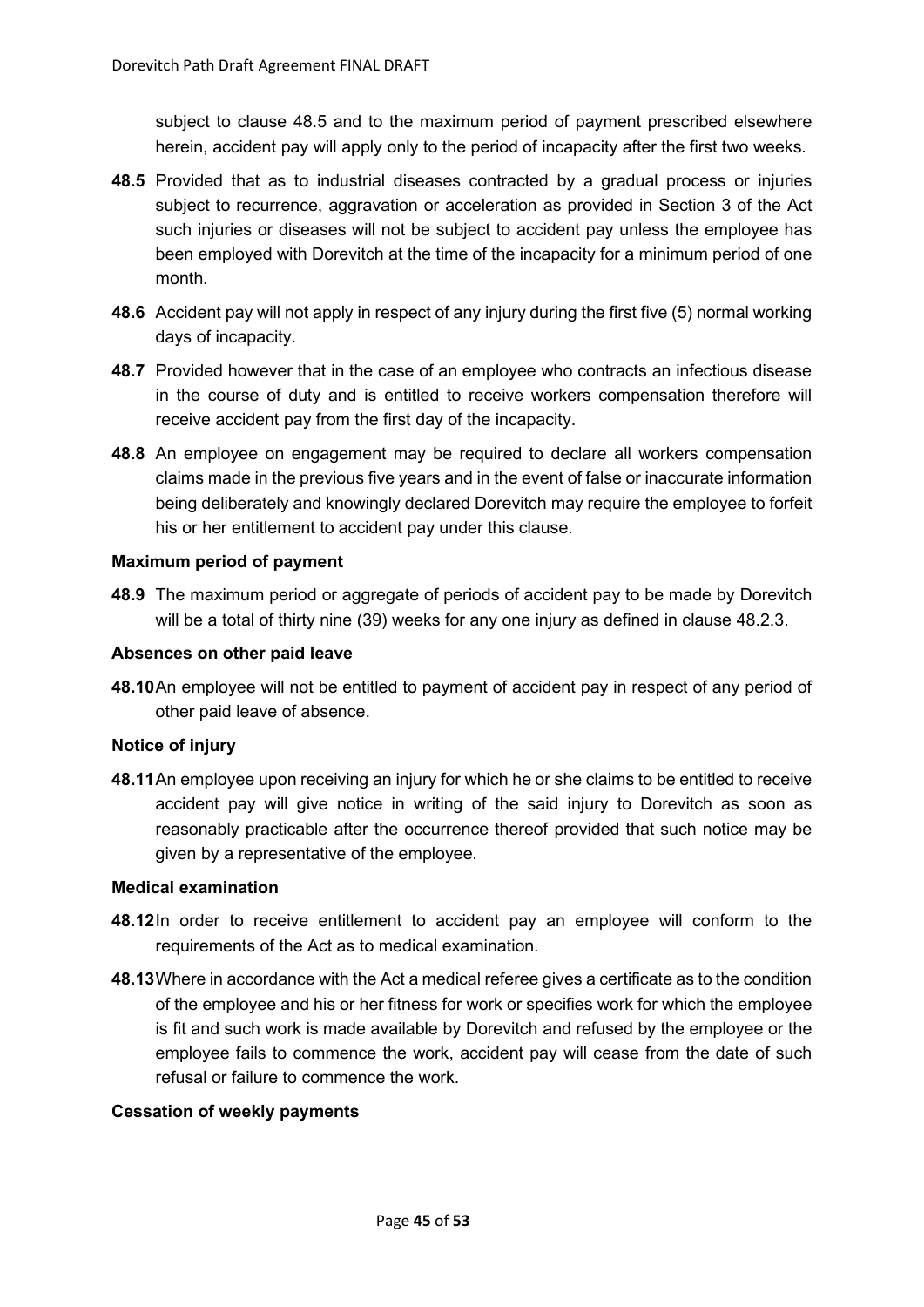**48.14**Where there is a cessation or redemption of weekly compensation payments under the Act Dorevitch's liability to pay accident pay will cease as from the date of such cessation or redemption.

## **Civil damage claims**

- **48.15**An employee receiving or who has received accident pay will advise Dorevitch of any action he or she may institute or any claim he or she may make for damages. Further the employee will, if requested, provide an authority to Dorevitch entitling Dorevitch to a charge upon any money payable pursuant to any judgement or settlement on that injury.
- **48.16**Where an employee obtains a judgement or settlement for damages in respect of an injury for which he or she has received accident pay Dorevitch's liability to pay accident pay will cease from the date of such judgement or settlement provided that if the judgement or settlement for damages is not reduced either in whole or part by the amount of accident pay made by Dorevitch, the employee will pay to Dorevitch any amount of accident pay already received in respect of that injury by which the judgement or settlement has not been so reduced.
- **48.17**Where an employee obtains a judgement or settlement for damages against a person other than Dorevitch in respect of an injury for which he or she has received accident pay Dorevitch's liability to pay accident pay will cease from the date of such judgement or settlement provided that if the judgement or settlement for damages is not reduced either in whole or part by the amount of accident pay made by Dorevitch the employee will pay to Dorevitch any amount of accident pay already received in respect of that injury by which the judgement or settlement has not been so reduced.

#### **Insurance against liability**

**48.18**Nothing in this part will require Dorevitch to insure against his or her liability for accident pay.

#### **Variations in compensation rates**

**48.19**Any changes in compensation rates under the Act will not increase the amount of accident pay above the amount that would have been payable had the rates of compensation remained unchanged.

#### **Death of an employee**

**48.20**All rights to accident pay will cease on the death of an employee.

#### <span id="page-45-0"></span>**49. STAFF LOCKERS**

If practicable all employees will have access to a lockable space to store their personal belongings. If not possible alternative arrangements will be explored.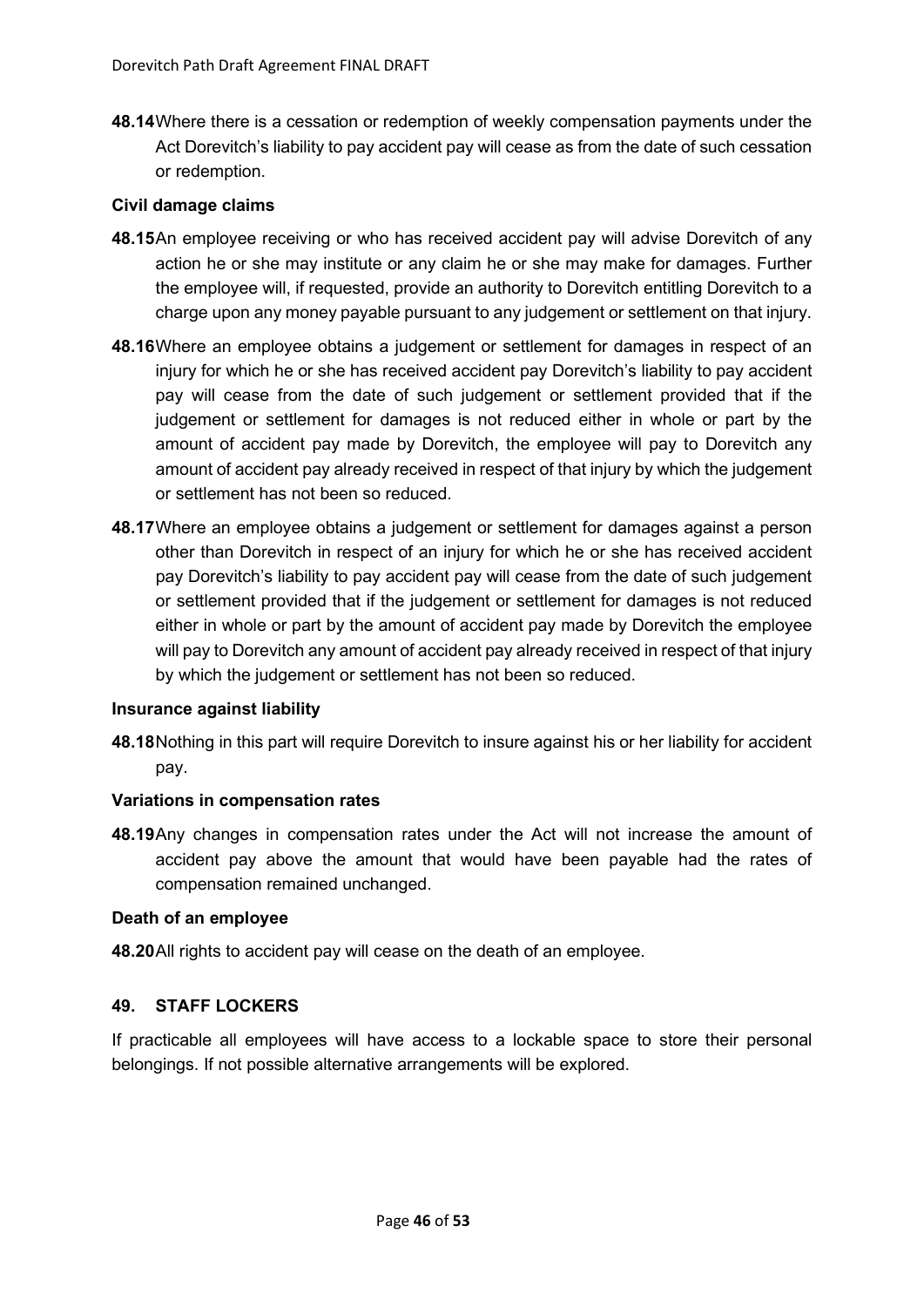# **SCHEDULE A – WAGE RATES**

<span id="page-46-0"></span>Pay increases will take effect from the first pay period on, or after, each of the effective dates listed in the table below.

|                                              |                | <b>Positive Vote</b> |        | 1/07/2022 |        | 1/07/2023 |        | 1/07/2024 |        |
|----------------------------------------------|----------------|----------------------|--------|-----------|--------|-----------|--------|-----------|--------|
| <b>Classifications</b>                       |                | Weekly               | Hourly | Weekly    | Hourly | Weekly    | Hourly | Weekly    | Hourly |
| Pathology Collector<br>Trainee               |                | 918.46               | 24.17  | 932.24    | 24.53  | 948.55    | 24.96  | 967.52    | 25.46  |
| Pathology Collector<br>Grade 1               | $\mathbf{1}$   | 977.45               | 25.72  | 992.11    | 26.11  | 1009.47   | 26.56  | 1029.66   | 27.10  |
| Pathology Collector<br>Grade 1               | $\overline{2}$ | 985.57               | 25.94  | 1000.35   | 26.32  | 1017.85   | 26.79  | 1038.21   | 27.32  |
| Pathology Collector<br>Grade 1               | 3              | 993.69               | 26.15  | 1008.59   | 26.54  | 1026.24   | 27.01  | 1046.77   | 27.55  |
| Pathology Collector<br>Grade 1               | 4              | 1001.91              | 26.37  | 1016.94   | 26.76  | 1034.73   | 27.23  | 1055.43   | 27.77  |
| Pathology Collector<br>Grade 2               | 1              | 1024.14              | 26.95  | 1039.50   | 27.36  | 1057.69   | 27.83  | 1078.84   | 28.39  |
| Pathology Collector<br>Grade 2               | $\overline{2}$ | 1032.05              | 27.16  | 1047.53   | 27.57  | 1065.86   | 28.05  | 1087.18   | 28.61  |
| Pathology Collector<br>Grade 2               | 3              | 1040.27              | 27.38  | 1055.88   | 27.79  | 1074.36   | 28.27  | 1095.84   | 28.84  |
| Pathology Collector<br>Grade 2               | 4              | 1048.60              | 27.59  | 1064.33   | 28.01  | 1082.95   | 28.50  | 1104.61   | 29.07  |
| Pathology Collector<br>Reliever              | $\mathbf{1}$   | 1001.91              | 26.37  | 1016.94   | 26.76  | 1034.73   | 27.23  | 1055.43   | 27.77  |
| Pathology Collector<br>Reliever              | $\overline{2}$ | 1040.27              | 27.38  | 1055.88   | 27.79  | 1074.36   | 28.27  | 1095.84   | 28.84  |
| Pathology Collector<br>Reliever              | 3              | 1056.11              | 27.79  | 1071.95   | 28.21  | 1090.71   | 28.70  | 1112.52   | 29.28  |
| Pathology Collector<br>Grade 4 - Team Leader |                | 1144.41              | 30.12  | 1161.58   | 30.57  | 1181.91   | 31.10  | 1205.54   | 31.72  |
| <b>Registered Nurse</b>                      |                | 1302.14              | 34.27  | 1321.68   | 34.78  | 1344.80   | 35.39  | 1371.70   | 36.10  |
| Courier                                      | $\mathbf{1}$   | 864.48               | 22.75  | 877.44    | 23.09  | 892.80    | 23.49  | 910.65    | 23.96  |
| Courier                                      | $\overline{2}$ | 872.60               | 22.96  | 885.68    | 23.31  | 901.18    | 23.72  | 919.21    | 24.19  |
| Courier                                      | 3              | 894.22               | 23.53  | 907.63    | 23.88  | 923.51    | 24.30  | 941.98    | 24.79  |
| Courier                                      | 4              | 916.55               | 24.12  | 930.29    | 24.48  | 946.57    | 24.91  | 965.50    | 25.41  |
| Courier                                      | 5              | 932.68               | 24.54  | 946.67    | 24.91  | 963.24    | 25.35  | 982.51    | 25.86  |
| <b>Courier Reliever</b>                      | $\mathbf{1}$   | 894.01               | 23.53  | 907.42    | 23.88  | 923.30    | 24.30  | 941.77    | 24.78  |
| <b>Courier Reliever 2</b>                    | 2              | 923.65               | 24.31  | 937.50    | 24.67  | 953.91    | 25.10  | 972.99    | 25.60  |
| Cleaner Grade 1                              |                | 853.72               | 22.47  | 866.52    | 22.80  | 881.69    | 23.20  | 899.32    | 23.67  |
| Cleaner Grade 2                              | $\mathbf{1}$   | 860.01               | 22.63  | 872.91    | 22.97  | 888.19    | 23.37  | 905.95    | 23.84  |
| Cleaner Grade 2                              | $\overline{2}$ | 869.45               | 22.88  | 882.49    | 23.22  | 897.93    | 23.63  | 915.89    | 24.10  |
| Laboratory Assistant<br>Trainee              | $\mathbf{1}$   | 853.72               | 22.47  | 866.52    | 22.80  | 881.69    | 23.20  | 899.32    | 23.67  |
| Laboratory Assistant<br>Grade 2              | $\mathbf{1}$   | 909.03               | 23.92  | 922.67    | 24.28  | 938.82    | 24.71  | 957.59    | 25.20  |
| Laboratory Assistant<br>Grade 2              | $\overline{c}$ | 916.85               | 24.13  | 930.60    | 24.49  | 946.89    | 24.92  | 965.83    | 25.42  |
| Laboratory Assistant<br>Grade 2              | 3              | 925.07               | 24.34  | 938.95    | 24.71  | 955.38    | 25.14  | 974.49    | 25.64  |
|                                              |                |                      |        |           |        |           |        |           |        |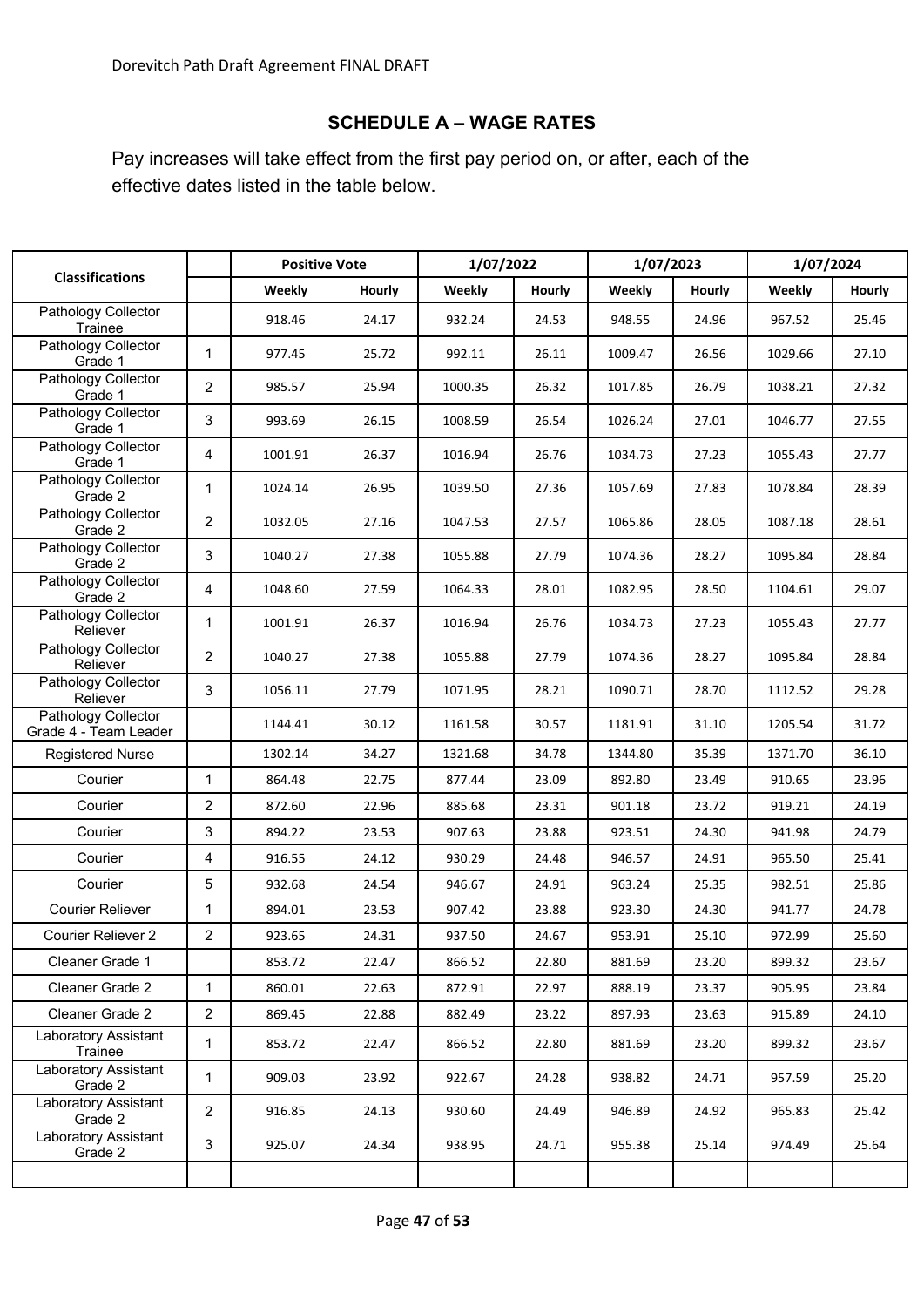# Dorevitch Path Draft Agreement FINAL DRAFT

<span id="page-47-0"></span>

| Laboratory Assistant<br>Grade 3        | $\mathbf{1}$   | 930.35  | 24.48 | 944.30  | 24.85 | 960.83  | 25.28 | 980.05  | 25.79 |
|----------------------------------------|----------------|---------|-------|---------|-------|---------|-------|---------|-------|
| <b>Laboratory Assistant</b><br>Grade 3 | $\overline{2}$ | 938.16  | 24.69 | 952.24  | 25.06 | 968.90  | 25.50 | 988.28  | 26.01 |
| Laboratory Assistant<br>Grade 3        | 3              | 974.81  | 25.65 | 989.43  | 26.04 | 1006.74 | 26.49 | 1026.88 | 27.02 |
| Storeperson Grade 1                    | $\mathbf{1}$   | 886.81  | 23.34 | 900.11  | 23.69 | 915.86  | 24.10 | 934.18  | 24.58 |
| Storeperson Grade 1                    | $\overline{c}$ | 894.62  | 23.54 | 908.04  | 23.90 | 923.93  | 24.31 | 942.41  | 24.80 |
| Storeperson Grade 1                    | 3              | 902.84  | 23.76 | 916.39  | 24.12 | 932.42  | 24.54 | 951.07  | 25.03 |
| Storeperson Grade 2                    | $\mathbf{1}$   | 977.45  | 25.72 | 992.11  | 26.11 | 1009.47 | 26.56 | 1029.66 | 27.10 |
| Storeperson Grade 2                    | $\overline{c}$ | 985.57  | 25.94 | 1000.35 | 26.32 | 1017.85 | 26.79 | 1038.21 | 27.32 |
| Storeperson Grade 2                    | 3              | 993.79  | 26.15 | 1008.69 | 26.54 | 1026.35 | 27.01 | 1046.87 | 27.55 |
| Maintenance/Handy<br>Person            | $\mathbf{1}$   | 977.45  | 25.72 | 992.11  | 26.11 | 1009.47 | 26.56 | 1029.66 | 27.10 |
| Maintenance/Handy<br>Person            | $\overline{2}$ | 985.57  | 25.94 | 1000.35 | 26.32 | 1017.85 | 26.79 | 1038.21 | 27.32 |
| Maintenance/Handy<br>Person            | 3              | 993.79  | 26.15 | 1008.69 | 26.54 | 1026.35 | 27.01 | 1046.87 | 27.55 |
| Maintenance/Handy<br>Person Trade      | 1              | 1024.14 | 26.95 | 1039.50 | 27.36 | 1057.69 | 27.83 | 1078.84 | 28.39 |
| Maintenance/Handy<br>Person Trade      | $\overline{2}$ | 1031.95 | 27.16 | 1047.43 | 27.56 | 1065.76 | 28.05 | 1087.07 | 28.61 |
| Maintenance/Handy<br>Person Trade      | 3              | 1040.27 | 27.38 | 1055.88 | 27.79 | 1074.36 | 28.27 | 1095.84 | 28.84 |
| Clerk Grade 1                          | $\mathbf{1}$   | 920.10  | 24.21 | 933.90  | 24.58 | 950.24  | 25.01 | 969.25  | 25.51 |
| Clerk Grade 1                          | $\overline{c}$ | 927.91  | 24.42 | 941.83  | 24.79 | 958.31  | 25.22 | 977.48  | 25.72 |
| Clerk Grade 1                          | 3              | 936.13  | 24.64 | 950.18  | 25.00 | 966.80  | 25.44 | 986.14  | 25.95 |
| Clerk Grade 2 Level 1                  | $\mathbf{1}$   | 953.39  | 25.09 | 967.69  | 25.47 | 984.62  | 25.91 | 1004.32 | 26.43 |
| Clerk Grade 2 Level 2                  | $\overline{2}$ | 961.00  | 25.29 | 975.42  | 25.67 | 992.49  | 26.12 | 1012.34 | 26.64 |
| Clerk Grade 2 Level 3                  | 3              | 969.22  | 25.51 | 983.76  | 25.89 | 1000.98 | 26.34 | 1021.00 | 26.87 |
| Clerk Grade 3                          | $\mathbf{1}$   | 977.45  | 25.72 | 992.11  | 26.11 | 1009.47 | 26.56 | 1029.66 | 27.10 |
| Clerk Grade 3                          | $\overline{c}$ | 985.57  | 25.94 | 1000.35 | 26.32 | 1017.85 | 26.79 | 1038.21 | 27.32 |
| Clerk Grade 3                          | 3              | 993.79  | 26.15 | 1008.69 | 26.54 | 1026.35 | 27.01 | 1046.87 | 27.55 |
| Clerk Grade 4                          | $\mathbf{1}$   | 997.64  | 26.25 | 1012.61 | 26.65 | 1030.33 | 27.11 | 1050.94 | 27.66 |
| Clerk Grade 4                          | $\overline{2}$ | 1005.46 | 26.46 | 1020.54 | 26.86 | 1038.40 | 27.33 | 1059.17 | 27.87 |
| Clerk Grade 4                          | 3              | 1013.68 | 26.68 | 1028.89 | 27.08 | 1046.89 | 27.55 | 1067.83 | 28.10 |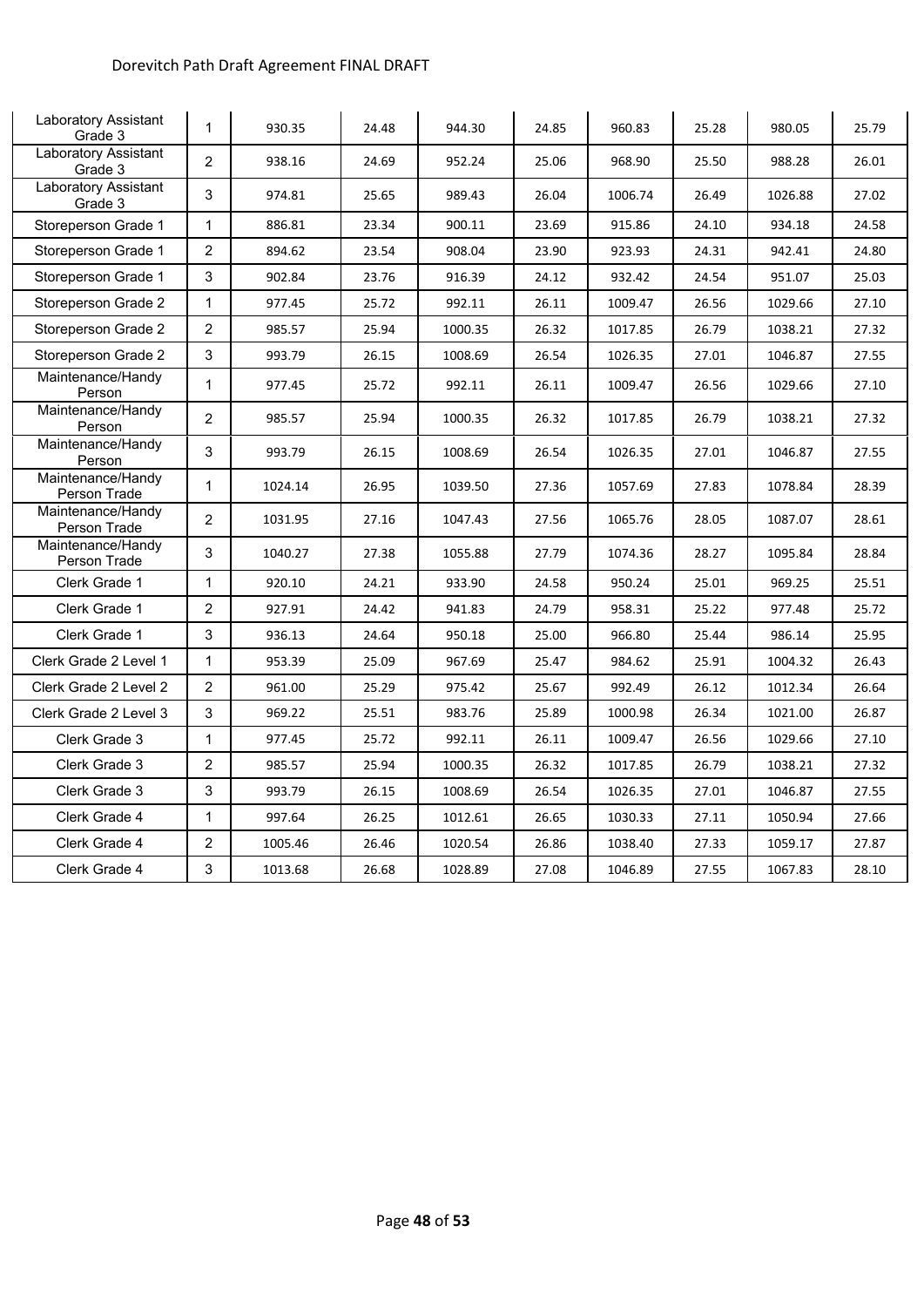# **SCHEDULE B – CLASSIFICATION DEFINITIONS**

| <b>Collector</b><br><b>Pathology</b><br>In<br><b>Training</b> | On commencement of employment for a period of (1300)<br>Hours); is in training and receives detailed instructions on the<br>work to be performed and is acquiring skills in all aspects of<br>collection<br>including<br>pathology<br>customer<br>service,<br>containerisation, labelling, transporting and storage, patient<br>identification and well-being, related administrative work,<br>and/or requires supervision on the work to be performed.<br>Movement to Pathology Collector Grade 1 will be based on<br>1300 hours and competency check.<br>Employees at this level will hold a Certificate III in Pathology<br>or other equivalent qualifications / experience as recognised<br>by the Employer. |
|---------------------------------------------------------------|------------------------------------------------------------------------------------------------------------------------------------------------------------------------------------------------------------------------------------------------------------------------------------------------------------------------------------------------------------------------------------------------------------------------------------------------------------------------------------------------------------------------------------------------------------------------------------------------------------------------------------------------------------------------------------------------------------------|
| <b>Pathology</b><br><b>Collector</b><br>Grade 1               | Means a person who is qualified and employed as Pathology<br>Collector under general supervision and is engaged in<br>collecting pathology specimens and performing procedures in<br>accordance with practice instructions; the care, storage and<br>processing of all such pathology specimens; the accurate<br>recording of information relating to patients/clients and<br>specimens in accordance with practice instructions; operating<br>VDU's; attending to the wellbeing of patients; liaising with<br>referrers/referees; receiving payments of accounts                                                                                                                                                |
| <b>Collector</b><br><b>Pathology</b><br>Grade 2               | Means a person who in addition to the requirements of a<br>Pathology Collector Grade 1 also is required by Dorevitch to<br>be a current competency holder and perform any of the<br>following tests in Arterial Blood Gas (ABG), Venesections,<br>Autologous, Mantoux's and Infant Skin Puncture.<br>This grade applies to all Pathology Collectors employed and<br>rostered to Hospital Ward Collection and Mobile Pathology<br>Collections                                                                                                                                                                                                                                                                     |
| <b>Pathology Collector</b><br><b>Grade Team Leader</b>        | Means a person appointed to a position as second in charge<br>to the Area Co-ordinator capable of relieving the Area Co-<br>ordinator in all aspects of work; However must not instruct or<br>supervise the clinical practice of Registered Nurses.                                                                                                                                                                                                                                                                                                                                                                                                                                                              |
| <b>Registered Nurse</b>                                       | Employees at this level are classified and paid in accordance<br>with the Registered Nurse pay rates at Schedule A                                                                                                                                                                                                                                                                                                                                                                                                                                                                                                                                                                                               |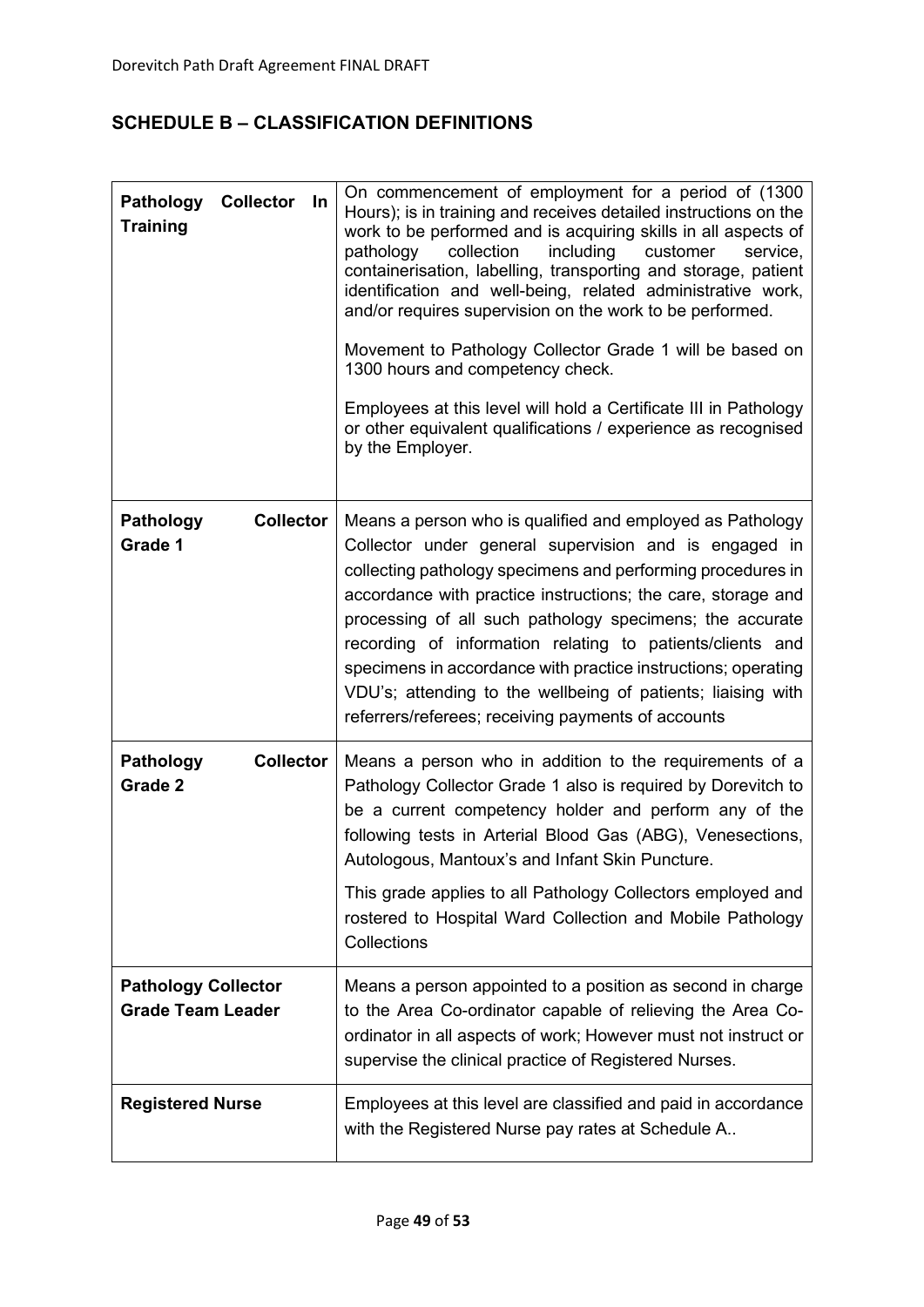|                      | Current employees employed within the classification of<br>Pathology Collector (Division 1 Nurse) and who maintain their<br>registration as a Registered Nurse (Division 1 Nurse) will<br>retain the classification Pathology Collector Registered<br>Nurse.                                                                                                                                                                                                                                                                                                                                          |  |  |  |  |
|----------------------|-------------------------------------------------------------------------------------------------------------------------------------------------------------------------------------------------------------------------------------------------------------------------------------------------------------------------------------------------------------------------------------------------------------------------------------------------------------------------------------------------------------------------------------------------------------------------------------------------------|--|--|--|--|
| <b>Courier</b>       | A Pathology Courier operates a motor vehicle on courier<br>rounds to deliver and collect pathology reports, samples and<br>other material as directed.                                                                                                                                                                                                                                                                                                                                                                                                                                                |  |  |  |  |
| <b>Clerk Grade 1</b> | An employee in the following classification will be involved in<br>performing non-computer based duties which may include:<br>a) Filing<br>b) Collating<br>Sorting<br>C)<br>d)<br>Other administrative duties                                                                                                                                                                                                                                                                                                                                                                                         |  |  |  |  |
| <b>Clerk Grade 2</b> | An employee in the following classification in addition to<br>performing the duties of a Clerk Grade 1 will be involved in<br>regular computer related duties which include:<br>Data Entry Operator (Input request slips and test results<br>in a timely and efficient manner and according to<br>procedures)<br>Operator<br>(Communicate results<br>Call<br>Centre<br>to<br>physicians and designated health care personnel)<br>Respond to inbound and outbound calls for results and<br>other purposes.<br>Receptionist (greeting visitors and patients, taking calls<br>and administrative duties) |  |  |  |  |
| <b>Clerk Grade 3</b> | An employee in the following classification who has been<br>appointed to the position and who in addition to performing<br>the duties of a Clerk Grade 2 will provide supervision, support<br>and assistance to the Department Manager as required.                                                                                                                                                                                                                                                                                                                                                   |  |  |  |  |
| <b>Clerk Grade 4</b> | An employee in the following classification who is competent<br>in performing the duties of a Clerk Grade 1, 2 and 3 will<br>perform computer related duties including medical audio<br>typing.                                                                                                                                                                                                                                                                                                                                                                                                       |  |  |  |  |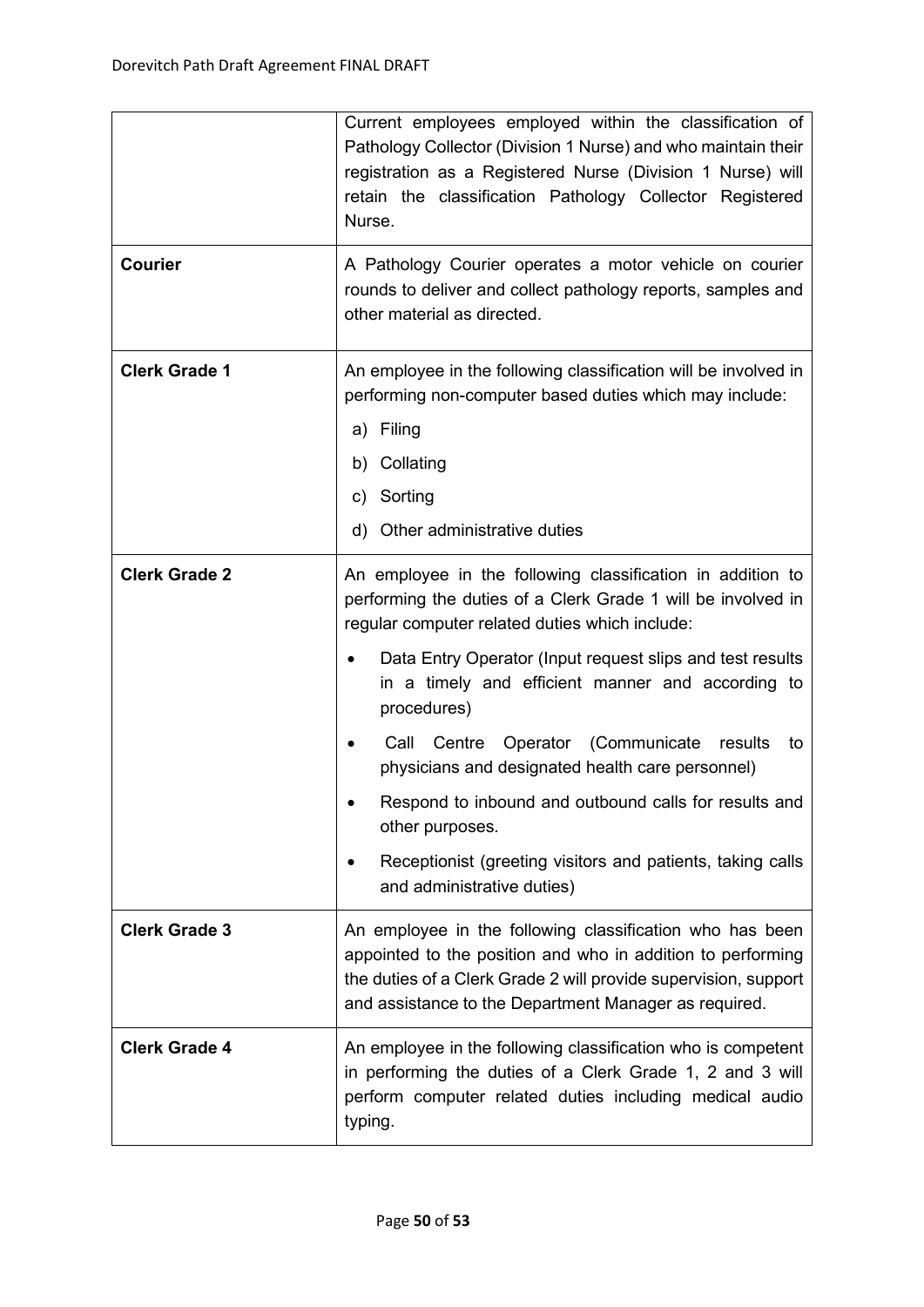| <b>Laboratory Assistant In</b><br><b>Training</b> | On commencement of employment for a period of 3 months;<br>is in training and receives detailed instructions on the work to<br>be performed and is acquiring skills in all aspects of<br>laboratory assistant work.                                                                                                                             |  |  |
|---------------------------------------------------|-------------------------------------------------------------------------------------------------------------------------------------------------------------------------------------------------------------------------------------------------------------------------------------------------------------------------------------------------|--|--|
| <b>Laboratory Assistant</b><br>Grade 2            | A Laboratory Assistant Grade 2 is an unqualified person who<br>is required to perform work of a general nature under the<br>indirect supervision in accordance with NATA competency<br>checklist.                                                                                                                                               |  |  |
| <b>Laboratory Assistant</b><br>Grade 3            | A Laboratory Assistant Grade 3 is an unqualified person who<br>on appointment and within established guidelines and<br>procedures, undertakes work of a more complex nature<br>rotating through more than one (1) area of the Laboratory.<br>A Grade 3 Laboratory Assistant may perform their role without<br>direct supervision.               |  |  |
| <b>Storeperson Grade 1</b>                        | A Storeperson Grade 1 is a person employed to work in any<br>single one (1) area of the Stores Department who has no<br>formal qualifications.                                                                                                                                                                                                  |  |  |
| <b>Storeperson Grade 2</b>                        | A Storeperson Grade 2 has worked as a Storeperson Grade<br>1 and may hold a Certificate III in Transport and Logistics<br>(Warehousing and Storage) or the equivalent.                                                                                                                                                                          |  |  |
|                                                   | A Storeperson Grade 2 will be required to work across all<br>areas of the Stores Department which may include OHS,<br>manual handling, picking and packing orders, performing<br>stocktakes, forklift truck operations, organising receivable<br>operations, organising dispatch operations and/or completing<br>receiving/dispatch activities. |  |  |
| <b>Cleaner Grade 1</b>                            | This classification is considered entry level only. After three<br>(3) months or twenty-six (26) shifts, a Cleaner Grade 1 will<br>automatically progress to Cleaner Grade 2.                                                                                                                                                                   |  |  |
|                                                   | A Cleaner Grade 1 will hold no formal qualifications and<br>perform basic cleaning duties under direct supervision.                                                                                                                                                                                                                             |  |  |
| <b>Cleaner Grade 2</b>                            | A Cleaner Grade 2 has three (3) months or twenty-six (26)<br>shifts experience at a Cleaner Grade 1 and will hold no formal<br>qualifications and perform basic cleaning duties under indirect<br>supervision.                                                                                                                                  |  |  |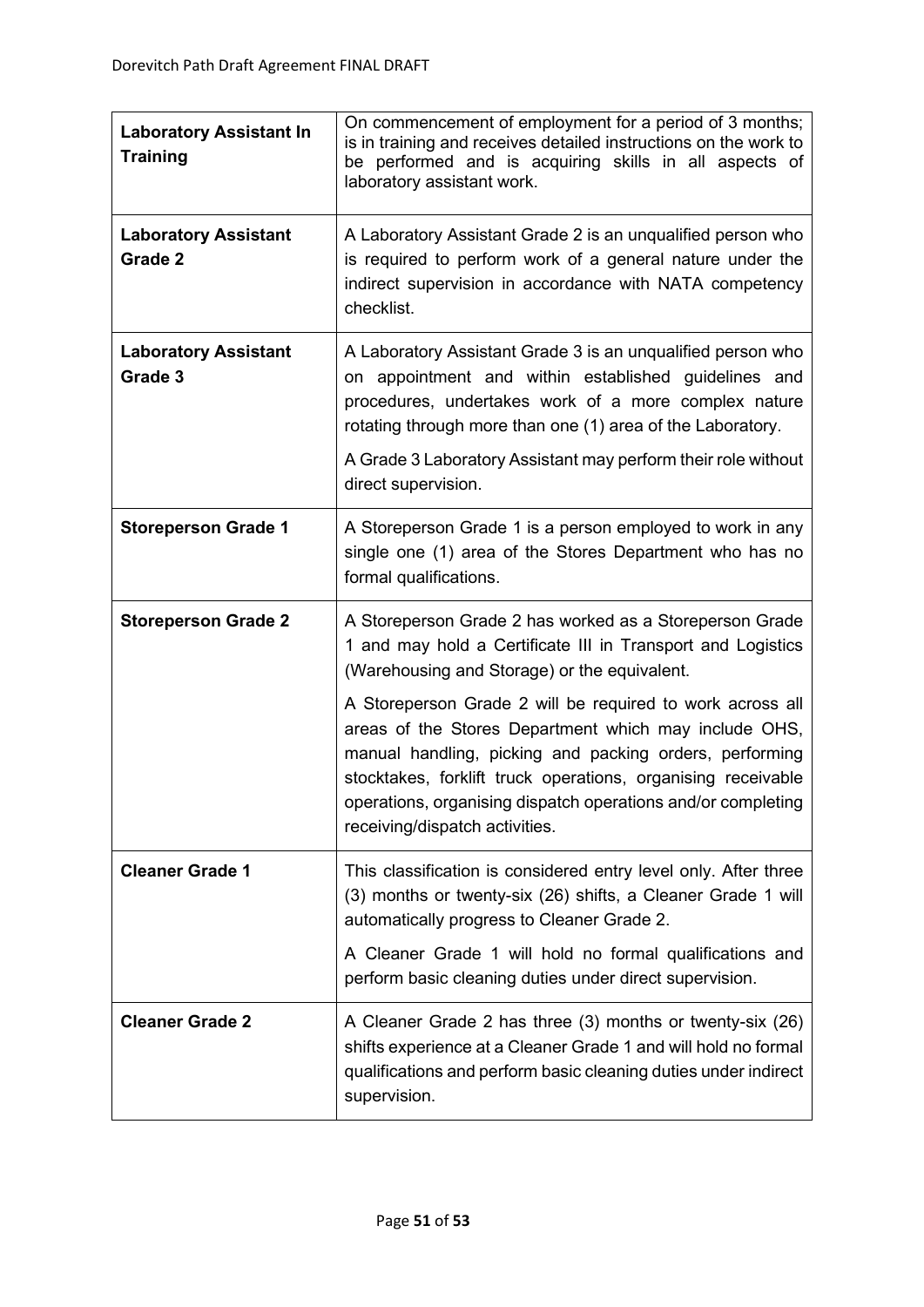| <b>Maintenance</b><br><b>Handyperson Grade 1</b><br>(unqualified) | An employee engaged as a Maintenance Grade 1 is a<br>"Handyperson" who holds no formal qualifications.                                                                                            |
|-------------------------------------------------------------------|---------------------------------------------------------------------------------------------------------------------------------------------------------------------------------------------------|
| <b>Maintenance</b><br><b>Handyperson Trade</b>                    | Means a person employed as a handyperson who has<br>satisfactorily qualified as a tradesperson under the relevant<br>legislation or holds an equivalent qualification acceptable to<br>Dorevitch. |